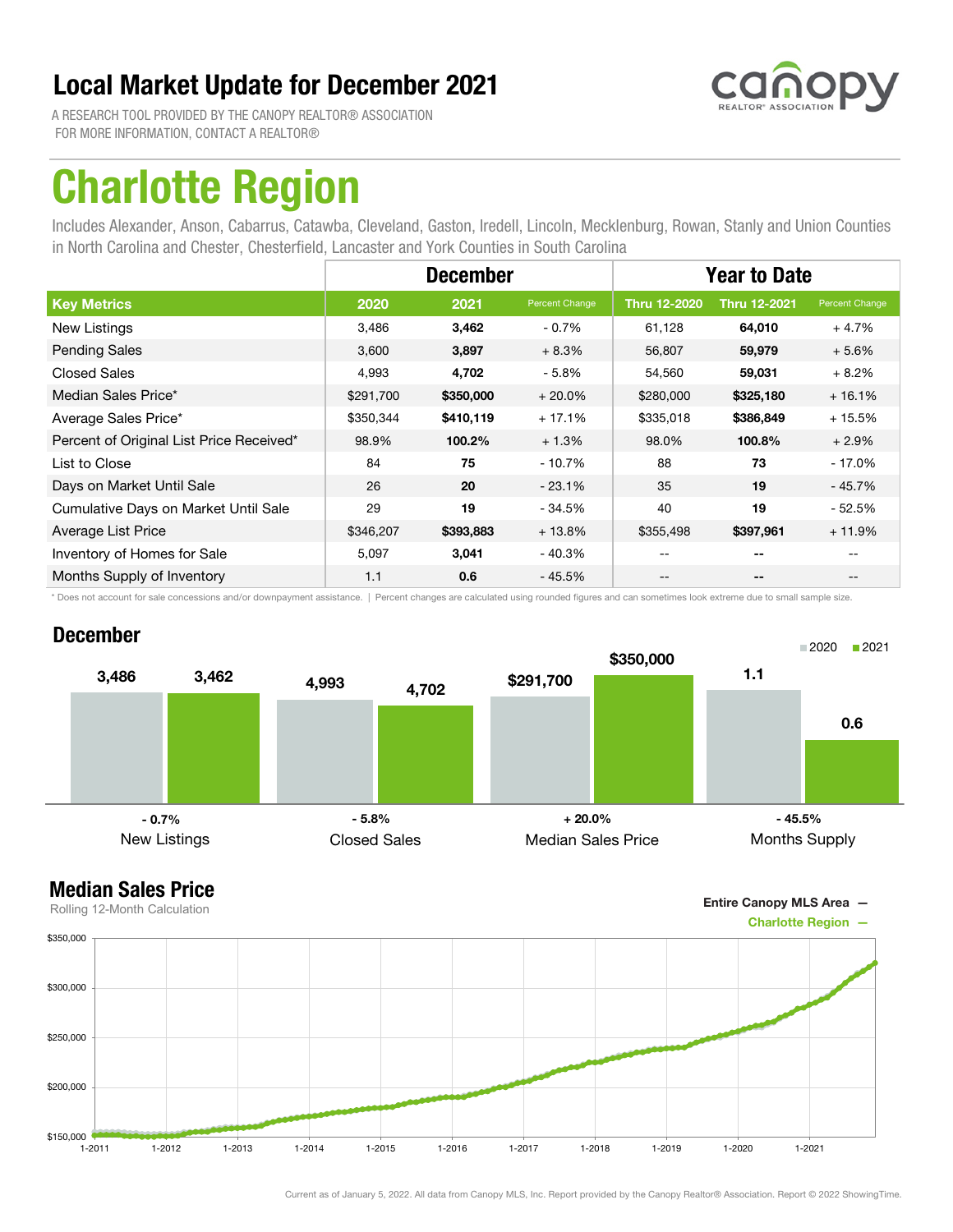

A RESEARCH TOOL PROVIDED BY THE CANOPY REALTOR® ASSOCIATION FOR MORE INFORMATION, CONTACT A REALTOR®

# Alexander County

North Carolina

|                                          | <b>December</b> |           |                | <b>Year to Date</b> |                     |                |
|------------------------------------------|-----------------|-----------|----------------|---------------------|---------------------|----------------|
| <b>Key Metrics</b>                       | 2020            | 2021      | Percent Change | <b>Thru 12-2020</b> | <b>Thru 12-2021</b> | Percent Change |
| New Listings                             | 26              | 28        | $+7.7%$        | 362                 | 402                 | $+11.0%$       |
| <b>Pending Sales</b>                     | 15              | 27        | $+80.0\%$      | 337                 | 372                 | $+10.4%$       |
| <b>Closed Sales</b>                      | 37              | 36        | $-2.7\%$       | 344                 | 346                 | $+0.6%$        |
| Median Sales Price*                      | \$209,500       | \$206,500 | $-1.4%$        | \$182,000           | \$217,000           | $+19.2%$       |
| Average Sales Price*                     | \$276,380       | \$256,119 | - 7.3%         | \$241,546           | \$262,949           | $+8.9%$        |
| Percent of Original List Price Received* | 98.7%           | 97.9%     | $-0.8\%$       | 97.0%               | 98.2%               | $+1.2%$        |
| List to Close                            | 80              | 66        | - 17.5%        | 100                 | 69                  | $-31.0%$       |
| Days on Market Until Sale                | 26              | 22        | $-15.4%$       | 49                  | 23                  | $-53.1%$       |
| Cumulative Days on Market Until Sale     | 32              | 22        | $-31.3%$       | 59                  | 24                  | $-59.3%$       |
| Average List Price                       | \$245,754       | \$268,164 | $+9.1%$        | \$267,909           | \$283,405           | $+5.8%$        |
| Inventory of Homes for Sale              | 45              | 27        | $-40.0\%$      |                     | --                  |                |
| Months Supply of Inventory               | 1.6             | 0.9       | $-43.8%$       | --                  | --                  |                |

\* Does not account for sale concessions and/or downpayment assistance. | Percent changes are calculated using rounded figures and can sometimes look extreme due to small sample size.

#### December



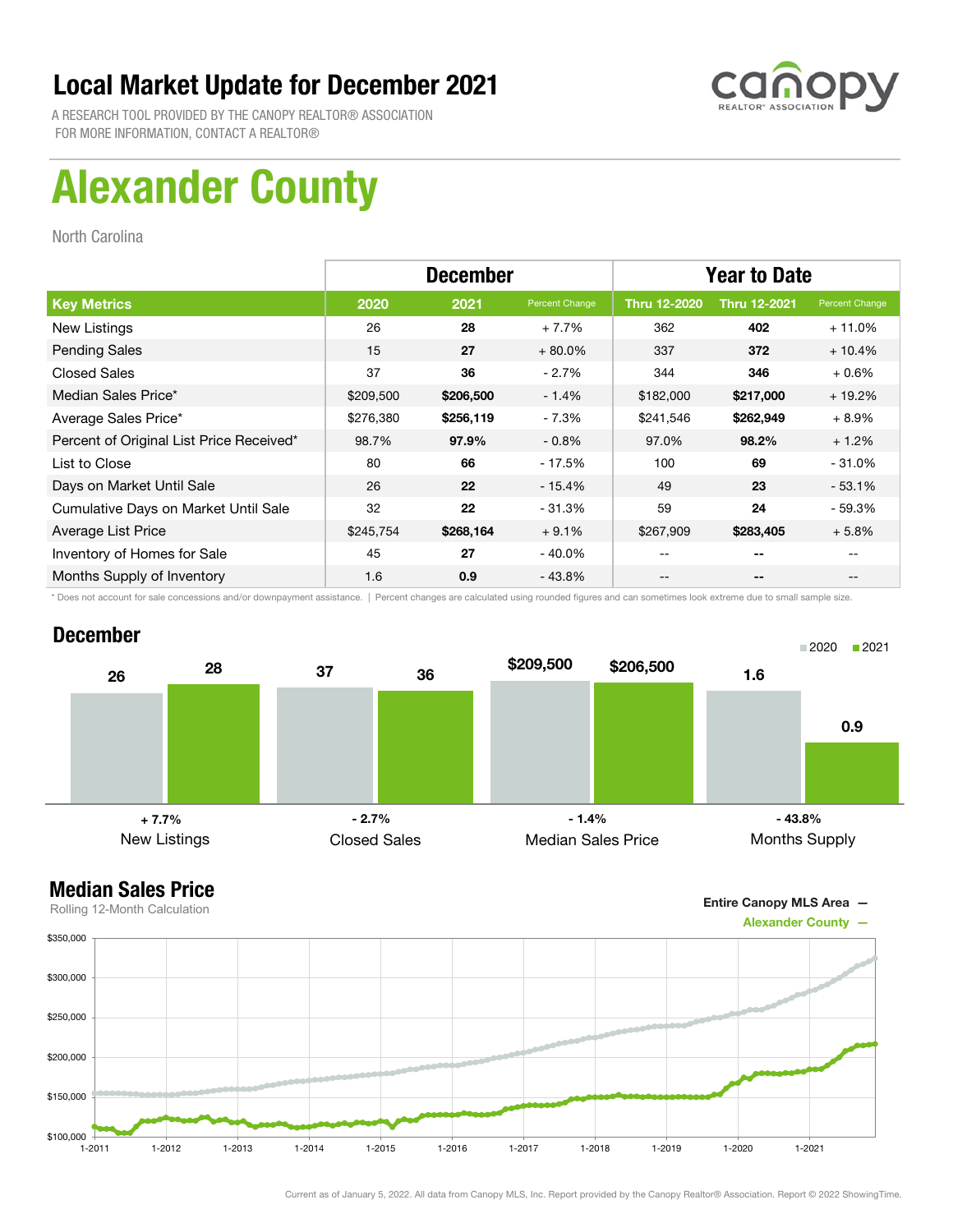

A RESEARCH TOOL PROVIDED BY THE CANOPY REALTOR® ASSOCIATION FOR MORE INFORMATION, CONTACT A REALTOR®

# Anson County

North Carolina

|                                          | <b>December</b> |           |                | <b>Year to Date</b> |                     |                |
|------------------------------------------|-----------------|-----------|----------------|---------------------|---------------------|----------------|
| <b>Key Metrics</b>                       | 2020            | 2021      | Percent Change | <b>Thru 12-2020</b> | <b>Thru 12-2021</b> | Percent Change |
| New Listings                             | 9               | 14        | $+55.6%$       | 131                 | 214                 | $+63.4%$       |
| <b>Pending Sales</b>                     | 11              | 23        | $+109.1%$      | 144                 | 185                 | $+28.5%$       |
| <b>Closed Sales</b>                      | 15              | 13        | $-13.3%$       | 135                 | 171                 | $+26.7%$       |
| Median Sales Price*                      | \$247,000       | \$135,000 | $-45.3%$       | \$124,900           | \$135,000           | $+8.1%$        |
| Average Sales Price*                     | \$282,993       | \$138,148 | $-51.2%$       | \$144,125           | \$156,880           | $+8.8%$        |
| Percent of Original List Price Received* | 98.2%           | 97.4%     | $-0.8\%$       | 92.6%               | 94.9%               | $+2.5%$        |
| List to Close                            | 160             | 79        | $-50.6%$       | 150                 | 92                  | $-38.7%$       |
| Days on Market Until Sale                | 98              | 34        | $-65.3%$       | 95                  | 37                  | $-61.1%$       |
| Cumulative Days on Market Until Sale     | 76              | 49        | - 35.5%        | 101                 | 39                  | $-61.4%$       |
| Average List Price                       | \$117,038       | \$207,577 | $+77.4%$       | \$159,957           | \$170,395           | $+6.5%$        |
| Inventory of Homes for Sale              | 18              | 26        | $+44.4%$       | --                  | --                  |                |
| Months Supply of Inventory               | 1.5             | 1.7       | $+13.3%$       | --                  | --                  |                |

\* Does not account for sale concessions and/or downpayment assistance. | Percent changes are calculated using rounded figures and can sometimes look extreme due to small sample size.

#### December



Entire Canopy MLS Area —

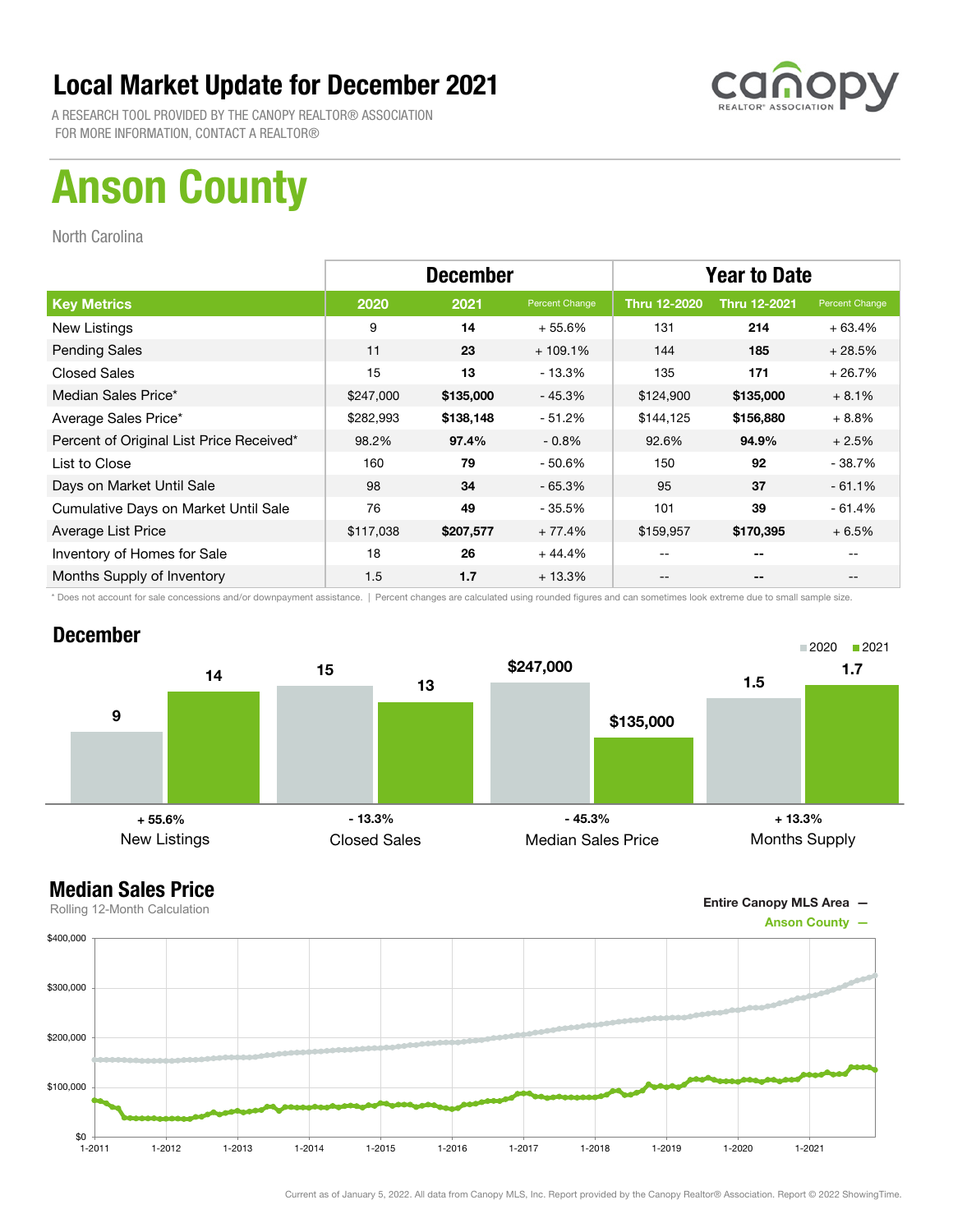

A RESEARCH TOOL PROVIDED BY THE CANOPY REALTOR® ASSOCIATION FOR MORE INFORMATION, CONTACT A REALTOR®

## Cabarrus County

North Carolina

|                                          | <b>December</b> |           |                | <b>Year to Date</b> |                     |                |
|------------------------------------------|-----------------|-----------|----------------|---------------------|---------------------|----------------|
| <b>Key Metrics</b>                       | 2020            | 2021      | Percent Change | Thru 12-2020        | <b>Thru 12-2021</b> | Percent Change |
| New Listings                             | 227             | 279       | $+22.9%$       | 4,490               | 4,807               | $+7.1%$        |
| <b>Pending Sales</b>                     | 239             | 315       | $+31.8%$       | 4,187               | 4,525               | $+8.1%$        |
| <b>Closed Sales</b>                      | 402             | 353       | $-12.2%$       | 4,166               | 4,327               | $+3.9\%$       |
| Median Sales Price*                      | \$288,400       | \$346,000 | $+20.0%$       | \$267,900           | \$320,000           | $+19.4%$       |
| Average Sales Price*                     | \$299,218       | \$367,866 | $+22.9%$       | \$287,822           | \$341,222           | $+18.6%$       |
| Percent of Original List Price Received* | 99.3%           | 101.2%    | $+1.9%$        | 98.2%               | 101.3%              | $+3.2%$        |
| List to Close                            | 81              | 67        | $-17.3%$       | 82                  | 61                  | - 25.6%        |
| Days on Market Until Sale                | 22              | 15        | $-31.8%$       | 32                  | 15                  | $-53.1%$       |
| Cumulative Days on Market Until Sale     | 28              | 15        | $-46.4%$       | 37                  | 14                  | $-62.2%$       |
| Average List Price                       | \$312,241       | \$351,374 | $+12.5%$       | \$299,474           | \$347,020           | $+15.9%$       |
| Inventory of Homes for Sale              | 239             | 165       | $-31.0\%$      | --                  | --                  |                |
| Months Supply of Inventory               | 0.7             | 0.4       | $-42.9%$       | --                  | --                  |                |

\* Does not account for sale concessions and/or downpayment assistance. | Percent changes are calculated using rounded figures and can sometimes look extreme due to small sample size.

#### December



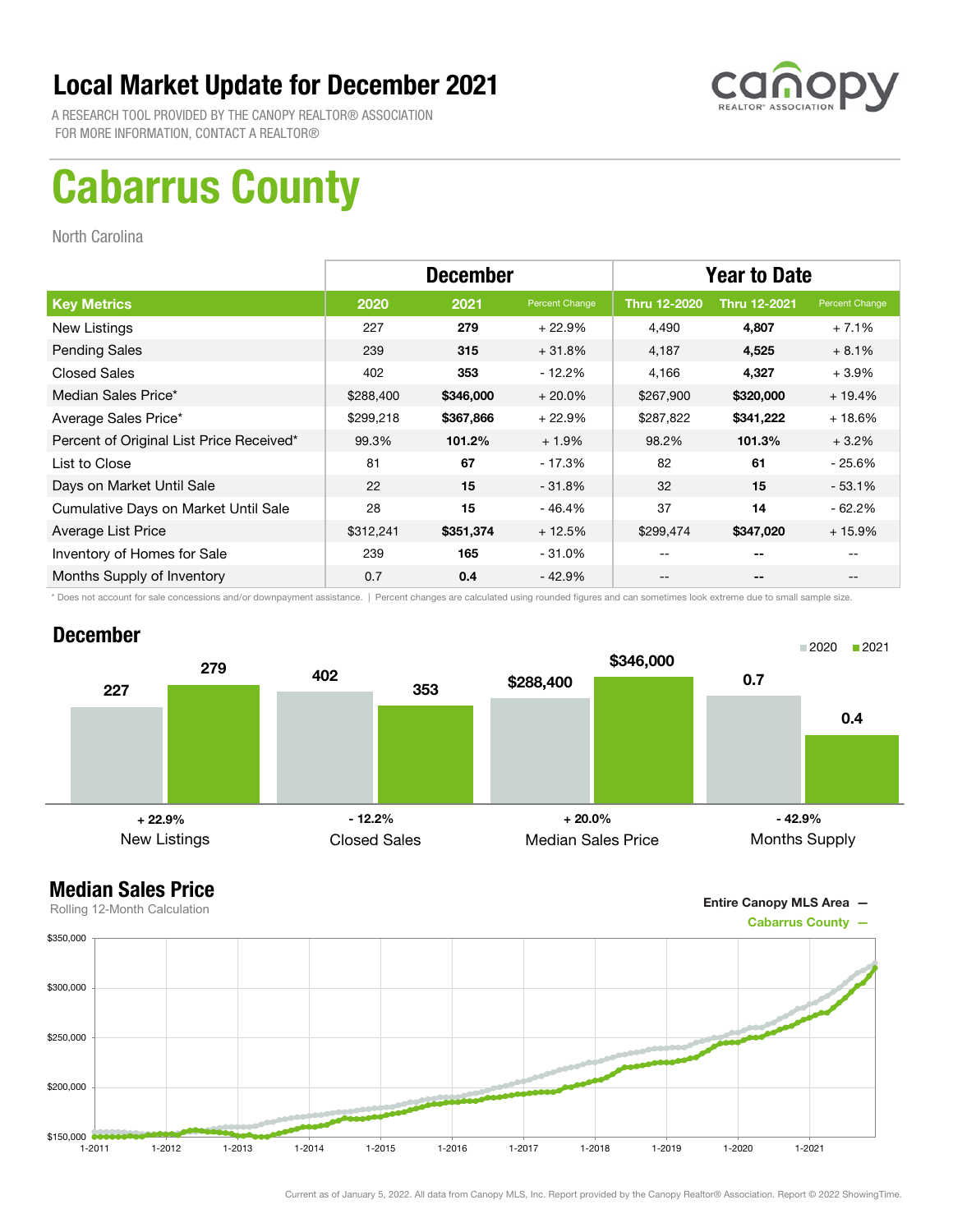

A RESEARCH TOOL PROVIDED BY THE CANOPY REALTOR® ASSOCIATION FOR MORE INFORMATION, CONTACT A REALTOR®

# Cleveland County

North Carolina

|                                          | <b>December</b> |           |                | <b>Year to Date</b> |                     |                |
|------------------------------------------|-----------------|-----------|----------------|---------------------|---------------------|----------------|
| <b>Key Metrics</b>                       | 2020            | 2021      | Percent Change | <b>Thru 12-2020</b> | <b>Thru 12-2021</b> | Percent Change |
| New Listings                             | 83              | 83        | $0.0\%$        | 1,053               | 1,353               | $+28.5%$       |
| <b>Pending Sales</b>                     | 71              | 90        | $+26.8%$       | 929                 | 1,189               | $+28.0%$       |
| <b>Closed Sales</b>                      | 93              | 114       | $+22.6%$       | 861                 | 1,151               | $+33.7%$       |
| Median Sales Price*                      | \$202,500       | \$244,900 | $+20.9%$       | \$166,200           | \$208,250           | $+25.3%$       |
| Average Sales Price*                     | \$206,738       | \$270,670 | $+30.9%$       | \$190,190           | \$231,078           | $+21.5%$       |
| Percent of Original List Price Received* | 97.6%           | 97.5%     | $-0.1%$        | 96.5%               | 98.2%               | $+1.8%$        |
| List to Close                            | 87              | 77        | $-11.5%$       | 92                  | 77                  | $-16.3%$       |
| Days on Market Until Sale                | 33              | 27        | $-18.2%$       | 41                  | 20                  | $-51.2\%$      |
| Cumulative Days on Market Until Sale     | 34              | 29        | $-14.7%$       | 46                  | 23                  | $-50.0\%$      |
| Average List Price                       | \$176,835       | \$250,454 | $+41.6%$       | \$197,355           | \$252,304           | $+27.8%$       |
| Inventory of Homes for Sale              | 128             | 134       | $+4.7%$        |                     | --                  |                |
| Months Supply of Inventory               | 1.7             | 1.4       | - 17.6%        | --                  | --                  |                |

\* Does not account for sale concessions and/or downpayment assistance. | Percent changes are calculated using rounded figures and can sometimes look extreme due to small sample size.

#### December



Entire Canopy MLS Area —

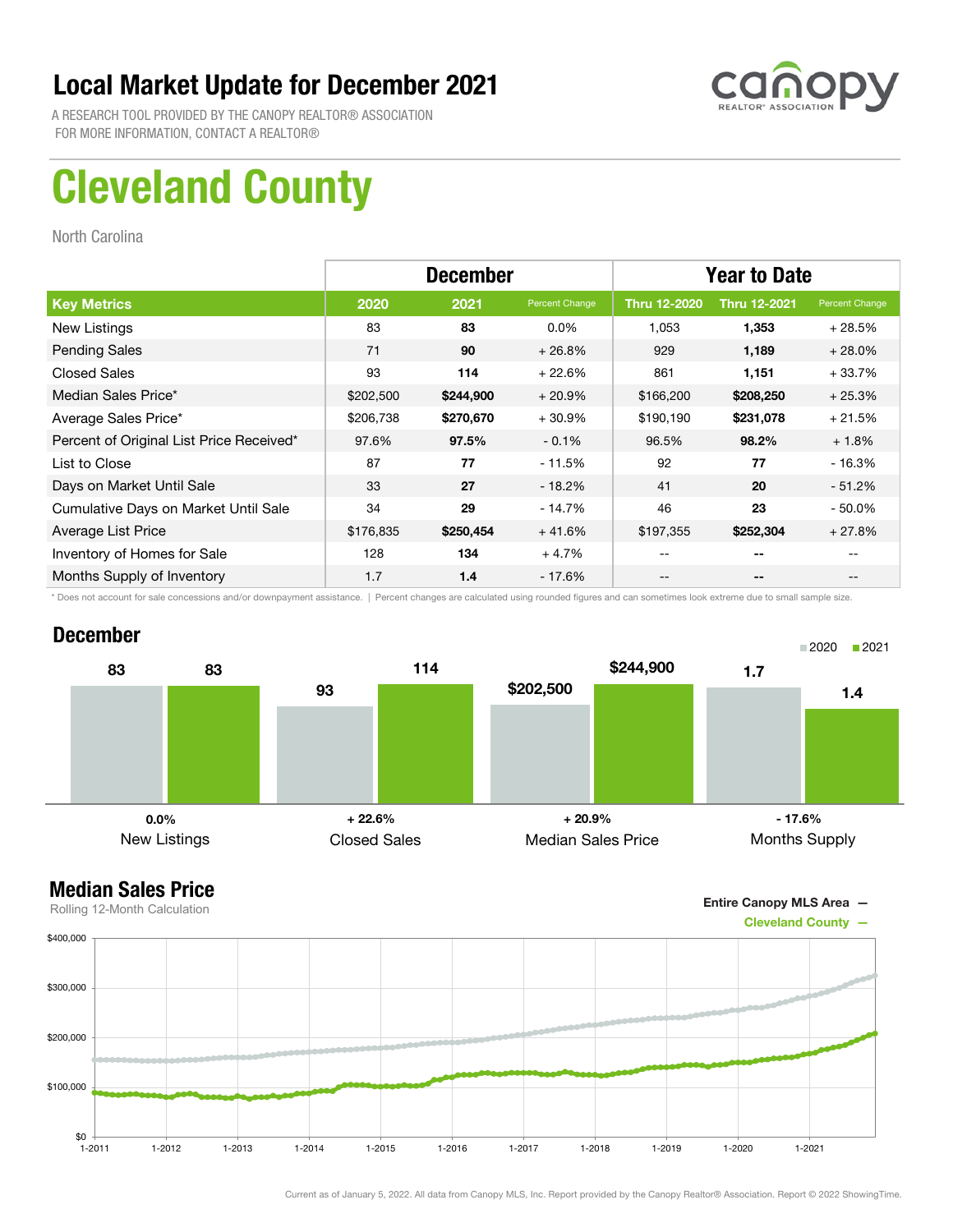

A RESEARCH TOOL PROVIDED BY THE CANOPY REALTOR® ASSOCIATION FOR MORE INFORMATION, CONTACT A REALTOR®

## Gaston County

North Carolina

|                                          | <b>December</b> |           |                | <b>Year to Date</b> |                     |                |
|------------------------------------------|-----------------|-----------|----------------|---------------------|---------------------|----------------|
| <b>Key Metrics</b>                       | 2020            | 2021      | Percent Change | <b>Thru 12-2020</b> | <b>Thru 12-2021</b> | Percent Change |
| New Listings                             | 285             | 290       | $+1.8%$        | 4,379               | 4,764               | $+8.8\%$       |
| <b>Pending Sales</b>                     | 285             | 299       | $+4.9%$        | 4,108               | 4,449               | $+8.3%$        |
| <b>Closed Sales</b>                      | 365             | 357       | $-2.2\%$       | 3,891               | 4,470               | $+14.9%$       |
| Median Sales Price*                      | \$222,750       | \$285,000 | $+27.9%$       | \$217,000           | \$260,000           | $+19.8%$       |
| Average Sales Price*                     | \$244,370       | \$315,602 | $+29.1%$       | \$242,614           | \$285,528           | $+17.7%$       |
| Percent of Original List Price Received* | 98.5%           | 99.2%     | $+0.7%$        | 97.6%               | 100.5%              | $+3.0\%$       |
| List to Close                            | 83              | 77        | $-7.2\%$       | 89                  | 78                  | $-12.4%$       |
| Days on Market Until Sale                | 25              | 22        | $-12.0\%$      | 35                  | 19                  | $-45.7%$       |
| Cumulative Days on Market Until Sale     | 25              | 20        | $-20.0\%$      | 38                  | 18                  | - 52.6%        |
| Average List Price                       | \$247,893       | \$312,637 | $+26.1%$       | \$249,881           | \$286,100           | $+14.5%$       |
| Inventory of Homes for Sale              | 374             | 230       | - 38.5%        | --                  | --                  |                |
| Months Supply of Inventory               | 1.1             | 0.6       | $-45.5%$       | --                  | --                  |                |

\* Does not account for sale concessions and/or downpayment assistance. | Percent changes are calculated using rounded figures and can sometimes look extreme due to small sample size.

#### December



#### Median Sales Price

Entire Canopy MLS Area —



Current as of January 5, 2022. All data from Canopy MLS, Inc. Report provided by the Canopy Realtor® Association. Report © 2022 ShowingTime.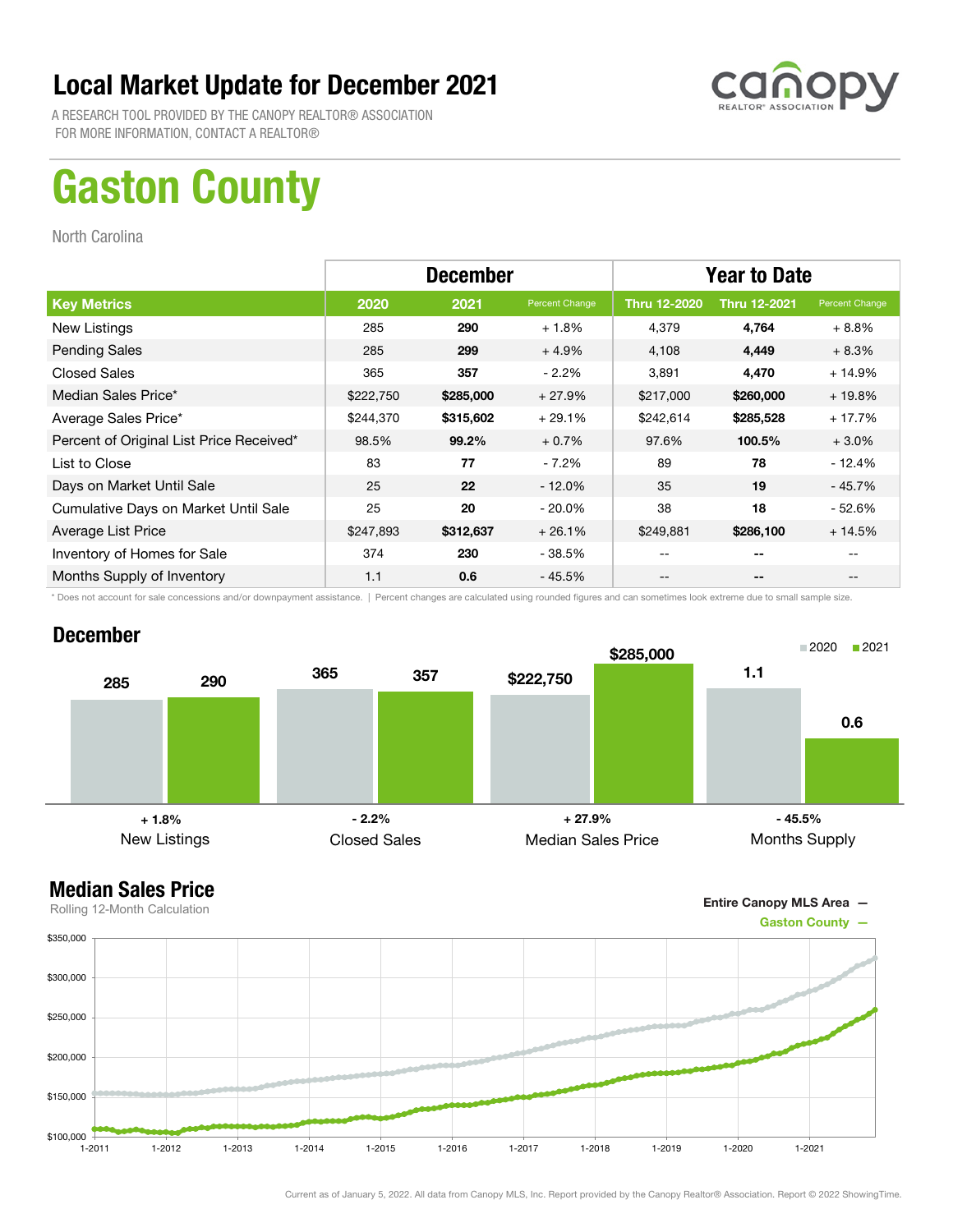

A RESEARCH TOOL PROVIDED BY THE CANOPY REALTOR® ASSOCIATION FOR MORE INFORMATION, CONTACT A REALTOR®

## Iredell County

North Carolina

|                                          | <b>December</b> |           |                | <b>Year to Date</b> |                     |                |
|------------------------------------------|-----------------|-----------|----------------|---------------------|---------------------|----------------|
| <b>Key Metrics</b>                       | 2020            | 2021      | Percent Change | <b>Thru 12-2020</b> | <b>Thru 12-2021</b> | Percent Change |
| New Listings                             | 241             | 210       | $-12.9%$       | 4,268               | 4,464               | $+4.6%$        |
| <b>Pending Sales</b>                     | 244             | 243       | $-0.4%$        | 3,994               | 4,158               | $+4.1%$        |
| <b>Closed Sales</b>                      | 328             | 292       | $-11.0%$       | 3,808               | 4,191               | $+10.1%$       |
| Median Sales Price*                      | \$300,000       | \$361,160 | $+20.4%$       | \$295,000           | \$340,000           | $+15.3%$       |
| Average Sales Price*                     | \$405,197       | \$452,077 | $+11.6%$       | \$376,848           | \$419,566           | $+11.3%$       |
| Percent of Original List Price Received* | 98.4%           | 99.7%     | $+1.3%$        | 97.5%               | 100.5%              | $+3.1%$        |
| List to Close                            | 91              | 69        | $-24.2%$       | 98                  | 73                  | - 25.5%        |
| Days on Market Until Sale                | 34              | 20        | $-41.2%$       | 45                  | 22                  | $-51.1%$       |
| Cumulative Days on Market Until Sale     | 38              | 20        | $-47.4%$       | 52                  | 21                  | - 59.6%        |
| Average List Price                       | \$359,064       | \$391,373 | $+9.0%$        | \$398,708           | \$440,725           | $+10.5%$       |
| Inventory of Homes for Sale              | 434             | 269       | $-38.0%$       | --                  | --                  |                |
| Months Supply of Inventory               | 1.3             | 0.8       | $-38.5%$       | --                  | --                  |                |

\* Does not account for sale concessions and/or downpayment assistance. | Percent changes are calculated using rounded figures and can sometimes look extreme due to small sample size.

#### December





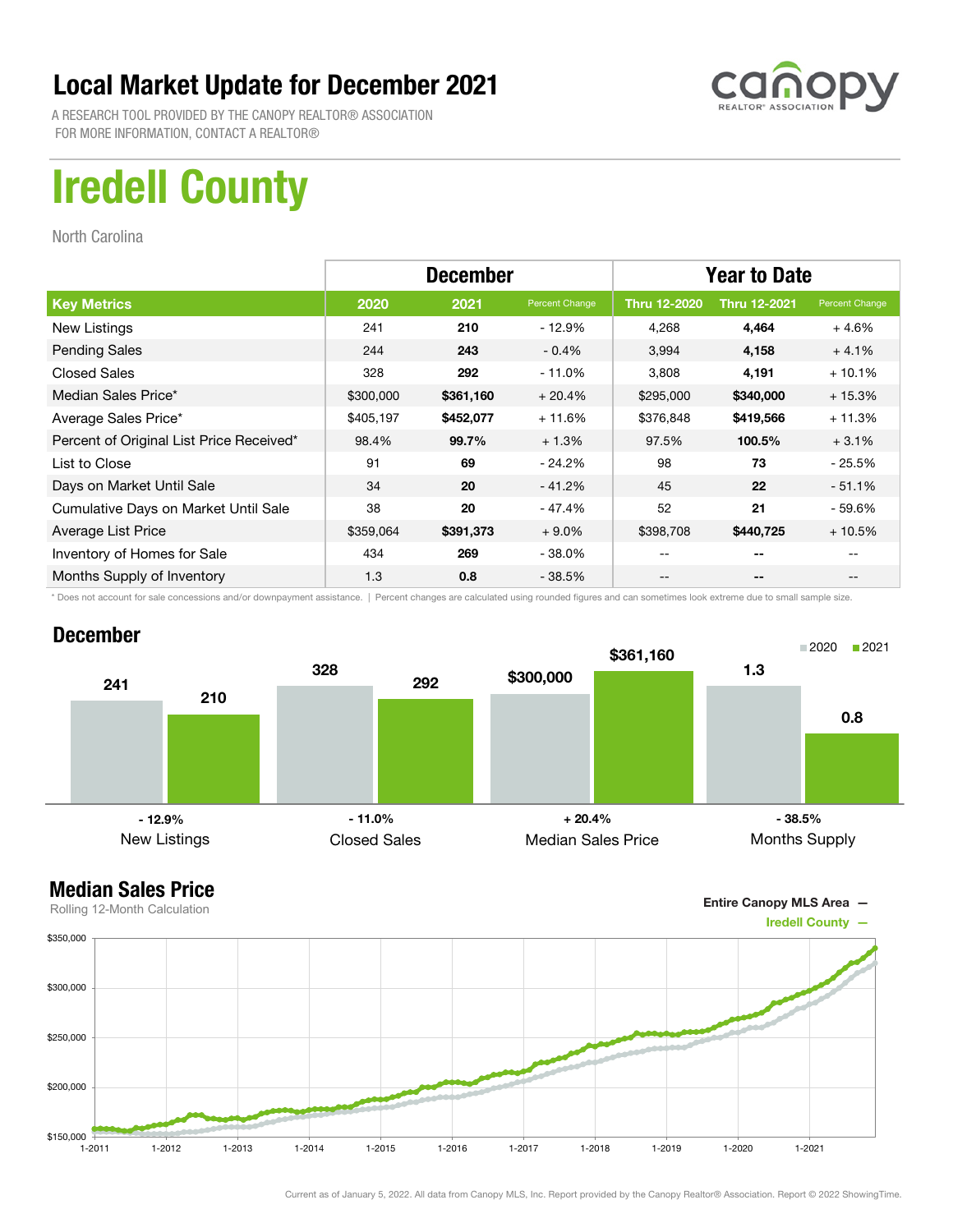

A RESEARCH TOOL PROVIDED BY THE CANOPY REALTOR® ASSOCIATION FOR MORE INFORMATION, CONTACT A REALTOR®

# Mecklenburg County

North Carolina

|                                          | <b>December</b> |           |                | <b>Year to Date</b> |                     |                |
|------------------------------------------|-----------------|-----------|----------------|---------------------|---------------------|----------------|
| <b>Key Metrics</b>                       | 2020            | 2021      | Percent Change | <b>Thru 12-2020</b> | <b>Thru 12-2021</b> | Percent Change |
| New Listings                             | 1,361           | 1,352     | $-0.7%$        | 24,706              | 24,918              | $+0.9%$        |
| <b>Pending Sales</b>                     | 1,425           | 1,499     | $+5.2%$        | 22,741              | 23,540              | $+3.5%$        |
| <b>Closed Sales</b>                      | 1,997           | 1,844     | - 7.7%         | 21,930              | 23,212              | $+5.8%$        |
| Median Sales Price*                      | \$313,700       | \$385,000 | $+22.7%$       | \$300,000           | \$355,000           | $+18.3%$       |
| Average Sales Price*                     | \$393,069       | \$471,086 | $+19.8%$       | \$375,062           | \$440,275           | $+17.4%$       |
| Percent of Original List Price Received* | 99.2%           | 100.9%    | $+1.7%$        | 98.5%               | 101.3%              | $+2.8%$        |
| List to Close                            | 83              | 78        | $-6.0\%$       | 85                  | 74                  | $-12.9%$       |
| Days on Market Until Sale                | 23              | 19        | - 17.4%        | 30                  | 19                  | $-36.7%$       |
| Cumulative Days on Market Until Sale     | 27              | 18        | - 33.3%        | 35                  | 20                  | $-42.9%$       |
| Average List Price                       | \$394,065       | \$448,271 | $+13.8%$       | \$404,844           | \$454,020           | $+12.1%$       |
| Inventory of Homes for Sale              | 1.925           | 1,011     | - 47.5%        | --                  | --                  |                |
| Months Supply of Inventory               | 1.0             | 0.5       | $-50.0\%$      | --                  | --                  |                |

\* Does not account for sale concessions and/or downpayment assistance. | Percent changes are calculated using rounded figures and can sometimes look extreme due to small sample size.

#### December





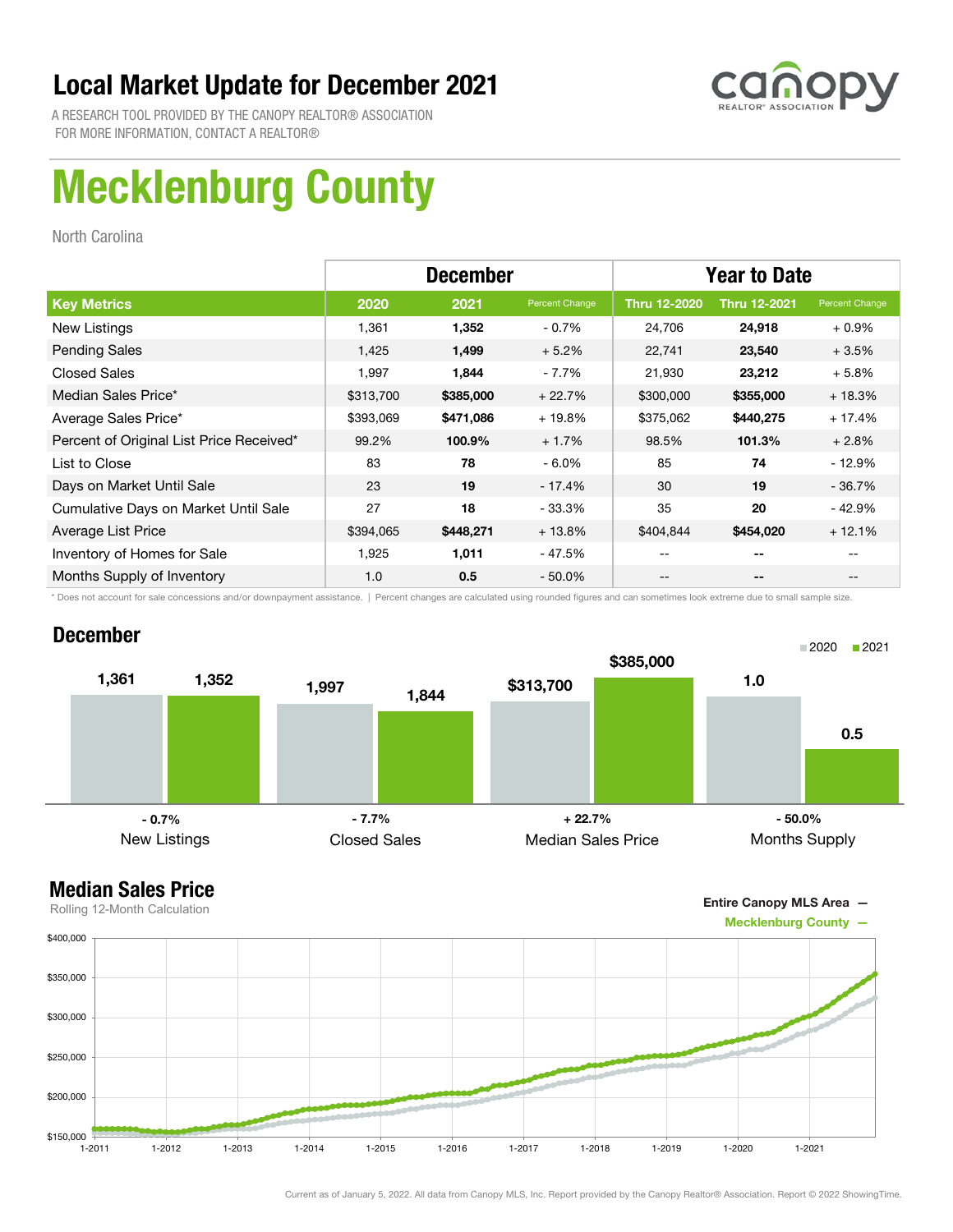

A RESEARCH TOOL PROVIDED BY THE CANOPY REALTOR® ASSOCIATION FOR MORE INFORMATION, CONTACT A REALTOR®

# Lincoln County

North Carolina

|                                          | <b>December</b> |           |                | <b>Year to Date</b> |                     |                |
|------------------------------------------|-----------------|-----------|----------------|---------------------|---------------------|----------------|
| <b>Key Metrics</b>                       | 2020            | 2021      | Percent Change | <b>Thru 12-2020</b> | <b>Thru 12-2021</b> | Percent Change |
| New Listings                             | 128             | 95        | - 25.8%        | 1,951               | 1,988               | $+1.9%$        |
| <b>Pending Sales</b>                     | 135             | 101       | $-25.2\%$      | 1,749               | 1,933               | $+10.5%$       |
| <b>Closed Sales</b>                      | 184             | 152       | - 17.4%        | 1,636               | 1,878               | $+14.8%$       |
| Median Sales Price*                      | \$337,068       | \$381,463 | $+13.2%$       | \$308,000           | \$348,362           | $+13.1%$       |
| Average Sales Price*                     | \$399,131       | \$410,924 | $+3.0%$        | \$350,931           | \$389,751           | $+11.1%$       |
| Percent of Original List Price Received* | 98.8%           | 99.5%     | $+0.7%$        | 97.2%               | 100.1%              | $+3.0\%$       |
| List to Close                            | 80              | 93        | $+16.3%$       | 106                 | 92                  | $-13.2%$       |
| Days on Market Until Sale                | 33              | 33        | $0.0\%$        | 55                  | 30                  | - 45.5%        |
| Cumulative Days on Market Until Sale     | 35              | 27        | $-22.9%$       | 63                  | 29                  | $-54.0\%$      |
| Average List Price                       | \$396,648       | \$436,073 | $+9.9\%$       | \$363,298           | \$411,385           | $+13.2%$       |
| Inventory of Homes for Sale              | 253             | 134       | $-47.0%$       | --                  | --                  |                |
| Months Supply of Inventory               | 1.7             | 0.8       | $-52.9%$       | --                  | --                  |                |

\* Does not account for sale concessions and/or downpayment assistance. | Percent changes are calculated using rounded figures and can sometimes look extreme due to small sample size.

#### December



Entire Canopy MLS Area —

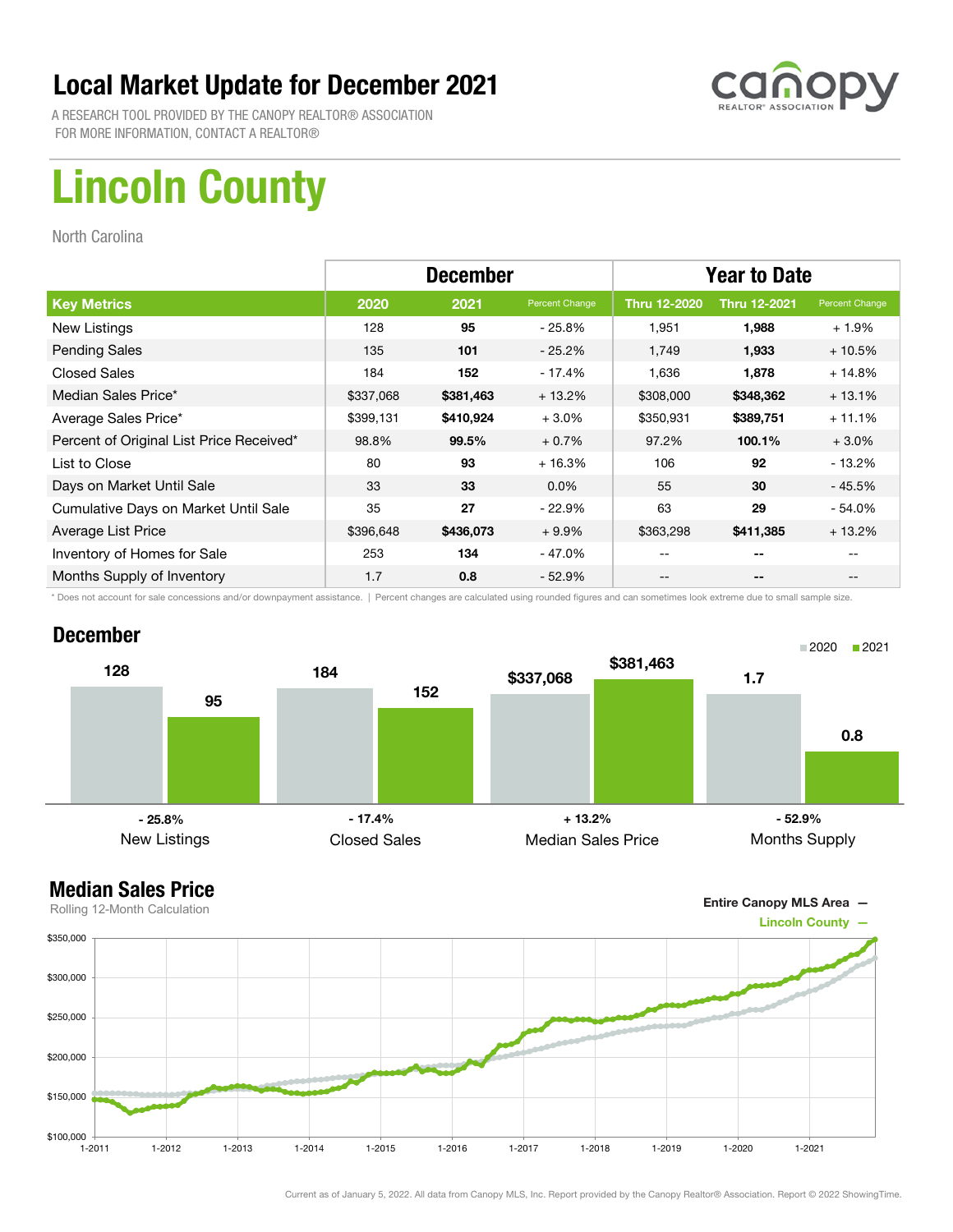

A RESEARCH TOOL PROVIDED BY THE CANOPY REALTOR® ASSOCIATION FOR MORE INFORMATION, CONTACT A REALTOR®

# Montgomery County

North Carolina

|                                          | <b>December</b> |           |                | <b>Year to Date</b> |                     |                |
|------------------------------------------|-----------------|-----------|----------------|---------------------|---------------------|----------------|
| <b>Key Metrics</b>                       | 2020            | 2021      | Percent Change | <b>Thru 12-2020</b> | <b>Thru 12-2021</b> | Percent Change |
| New Listings                             | 13              | 20        | $+53.8%$       | 351                 | 439                 | $+25.1%$       |
| <b>Pending Sales</b>                     | 24              | 21        | $-12.5%$       | 345                 | 403                 | $+16.8%$       |
| <b>Closed Sales</b>                      | 24              | 38        | $+58.3%$       | 336                 | 408                 | $+21.4%$       |
| Median Sales Price*                      | \$197,500       | \$170,500 | $-13.7%$       | \$176,200           | \$161,500           | $-8.3%$        |
| Average Sales Price*                     | \$288,229       | \$378,364 | $+31.3%$       | \$267,841           | \$288,759           | $+7.8%$        |
| Percent of Original List Price Received* | 91.9%           | 92.8%     | $+1.0%$        | 91.0%               | 93.4%               | $+2.6%$        |
| List to Close                            | 126             | 99        | $-21.4%$       | 153                 | 106                 | $-30.7%$       |
| Days on Market Until Sale                | 81              | 52        | $-35.8\%$      | 110                 | 63                  | $-42.7%$       |
| Cumulative Days on Market Until Sale     | 112             | 52        | - 53.6%        | 130                 | 67                  | $-48.5%$       |
| Average List Price                       | \$357,312       | \$388,298 | $+8.7%$        | \$293,172           | \$318,093           | $+8.5%$        |
| Inventory of Homes for Sale              | 78              | 55        | - 29.5%        | --                  | --                  |                |
| Months Supply of Inventory               | 2.7             | 1.6       | $-40.7%$       | --                  | --                  |                |

\* Does not account for sale concessions and/or downpayment assistance. | Percent changes are calculated using rounded figures and can sometimes look extreme due to small sample size.

#### December



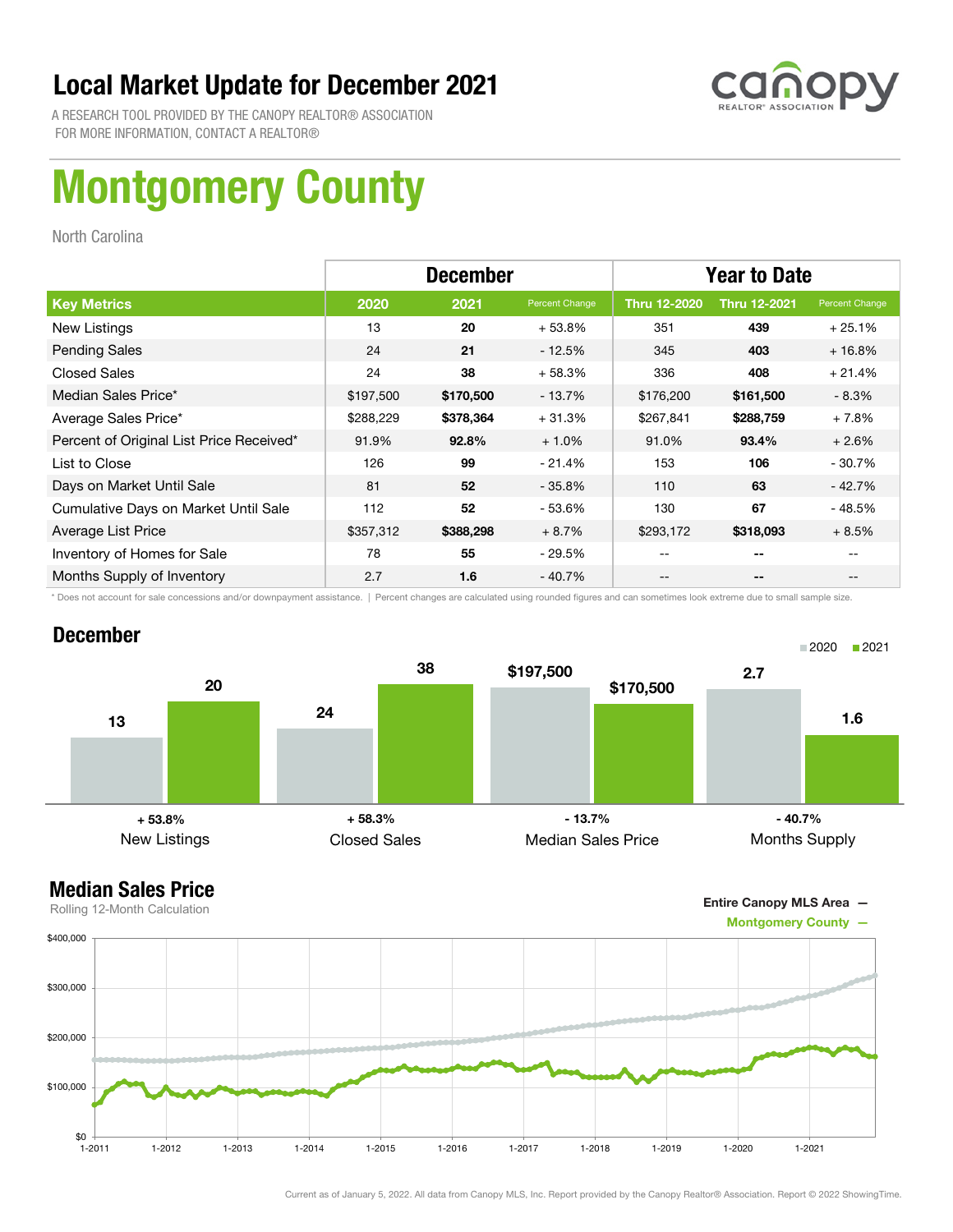

A RESEARCH TOOL PROVIDED BY THE CANOPY REALTOR® ASSOCIATION FOR MORE INFORMATION, CONTACT A REALTOR®

## Rowan County

North Carolina

|                                          | <b>December</b> |           |                | <b>Year to Date</b> |                     |                |
|------------------------------------------|-----------------|-----------|----------------|---------------------|---------------------|----------------|
| <b>Key Metrics</b>                       | 2020            | 2021      | Percent Change | <b>Thru 12-2020</b> | <b>Thru 12-2021</b> | Percent Change |
| New Listings                             | 124             | 158       | $+27.4%$       | 2,252               | 2,525               | $+12.1%$       |
| <b>Pending Sales</b>                     | 135             | 196       | $+45.2%$       | 2,042               | 2,338               | $+14.5%$       |
| <b>Closed Sales</b>                      | 194             | 201       | $+3.6%$        | 1,914               | 2,266               | $+18.4%$       |
| Median Sales Price*                      | \$207,245       | \$228,995 | $+10.5%$       | \$190,000           | \$222,000           | $+16.8%$       |
| Average Sales Price*                     | \$228,676       | \$262,097 | $+14.6%$       | \$210,282           | \$246,366           | $+17.2%$       |
| Percent of Original List Price Received* | 97.6%           | 98.0%     | $+0.4%$        | 97.1%               | 98.7%               | $+1.6%$        |
| List to Close                            | 96              | 74        | $-22.9%$       | 91                  | 74                  | $-18.7%$       |
| Days on Market Until Sale                | 24              | 23        | $-4.2%$        | 36                  | 20                  | $-44.4%$       |
| Cumulative Days on Market Until Sale     | 25              | 26        | $+4.0%$        | 41                  | 22                  | $-46.3%$       |
| Average List Price                       | \$226,241       | \$264,802 | $+17.0%$       | \$223,899           | \$256,768           | $+14.7%$       |
| Inventory of Homes for Sale              | 259             | 128       | - 50.6%        | --                  | --                  |                |
| Months Supply of Inventory               | 1.5             | 0.7       | $-53.3\%$      | --                  | --                  |                |

\* Does not account for sale concessions and/or downpayment assistance. | Percent changes are calculated using rounded figures and can sometimes look extreme due to small sample size.

#### December



Entire Canopy MLS Area —

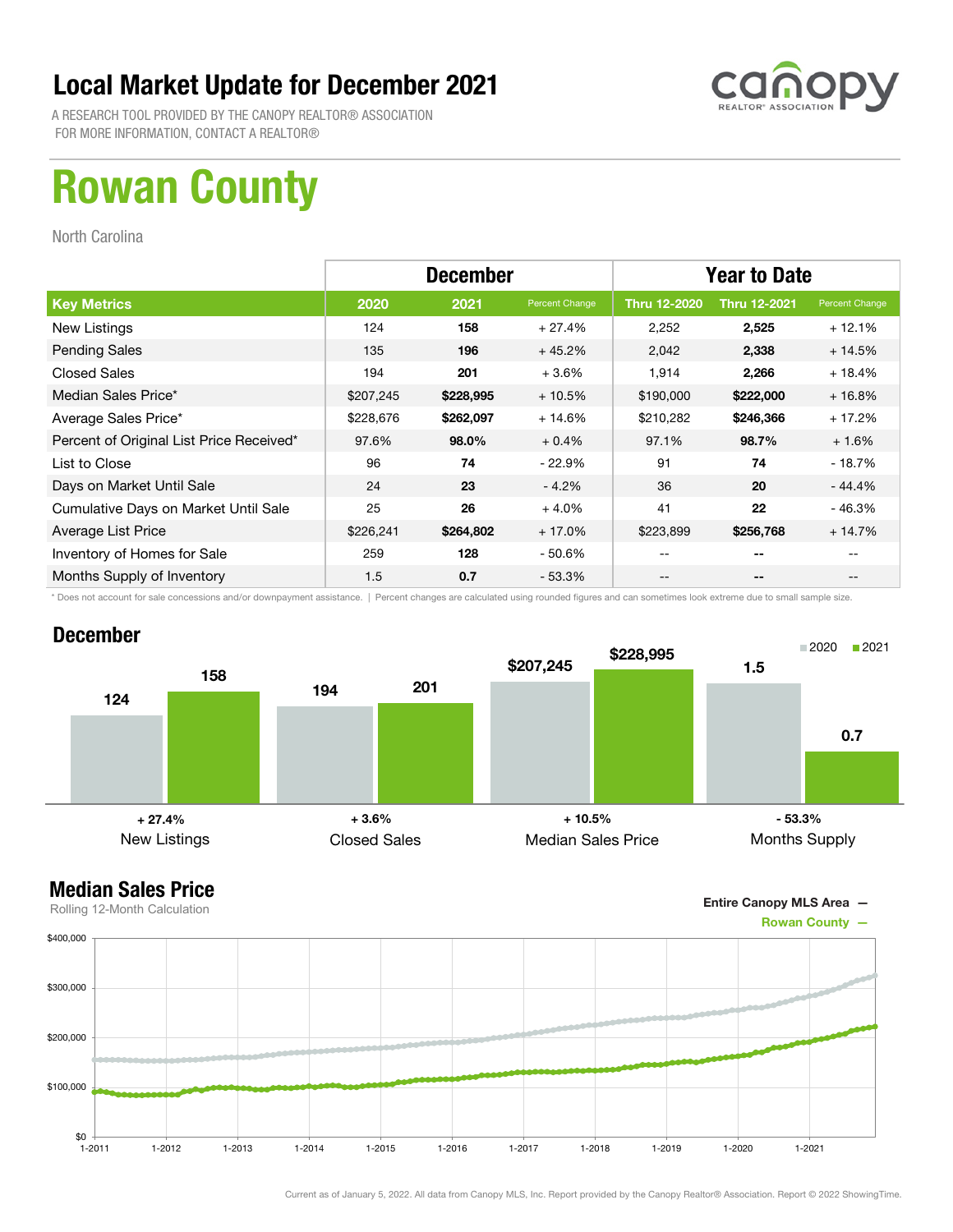

A RESEARCH TOOL PROVIDED BY THE CANOPY REALTOR® ASSOCIATION FOR MORE INFORMATION, CONTACT A REALTOR®

# Stanly County

North Carolina

|                                          | <b>December</b> |           |                | <b>Year to Date</b> |                     |                |
|------------------------------------------|-----------------|-----------|----------------|---------------------|---------------------|----------------|
| <b>Key Metrics</b>                       | 2020            | 2021      | Percent Change | <b>Thru 12-2020</b> | <b>Thru 12-2021</b> | Percent Change |
| New Listings                             | 61              | 69        | $+13.1%$       | 867                 | 1,094               | $+26.2%$       |
| <b>Pending Sales</b>                     | 57              | 77        | $+35.1%$       | 821                 | 1,010               | $+23.0%$       |
| <b>Closed Sales</b>                      | 70              | 87        | $+24.3%$       | 805                 | 964                 | $+19.8%$       |
| Median Sales Price*                      | \$200,500       | \$257,500 | $+28.4%$       | \$190,000           | \$225,750           | $+18.8%$       |
| Average Sales Price*                     | \$224,213       | \$270,837 | $+20.8%$       | \$215,564           | \$256,939           | $+19.2%$       |
| Percent of Original List Price Received* | 96.8%           | 98.0%     | $+1.2%$        | 96.0%               | 98.6%               | $+2.7%$        |
| List to Close                            | 73              | 69        | $-5.5%$        | 99                  | 68                  | $-31.3%$       |
| Days on Market Until Sale                | 28              | 27        | $-3.6%$        | 46                  | 24                  | - 47.8%        |
| Cumulative Days on Market Until Sale     | 26              | 22        | $-15.4%$       | 55                  | 23                  | - 58.2%        |
| Average List Price                       | \$222,569       | \$368,148 | $+65.4%$       | \$228,571           | \$278,273           | $+21.7%$       |
| Inventory of Homes for Sale              | 107             | 67        | - 37.4%        | --                  | --                  |                |
| Months Supply of Inventory               | 1.6             | 0.8       | $-50.0\%$      | --                  | --                  |                |

\* Does not account for sale concessions and/or downpayment assistance. | Percent changes are calculated using rounded figures and can sometimes look extreme due to small sample size.

#### December



Entire Canopy MLS Area —

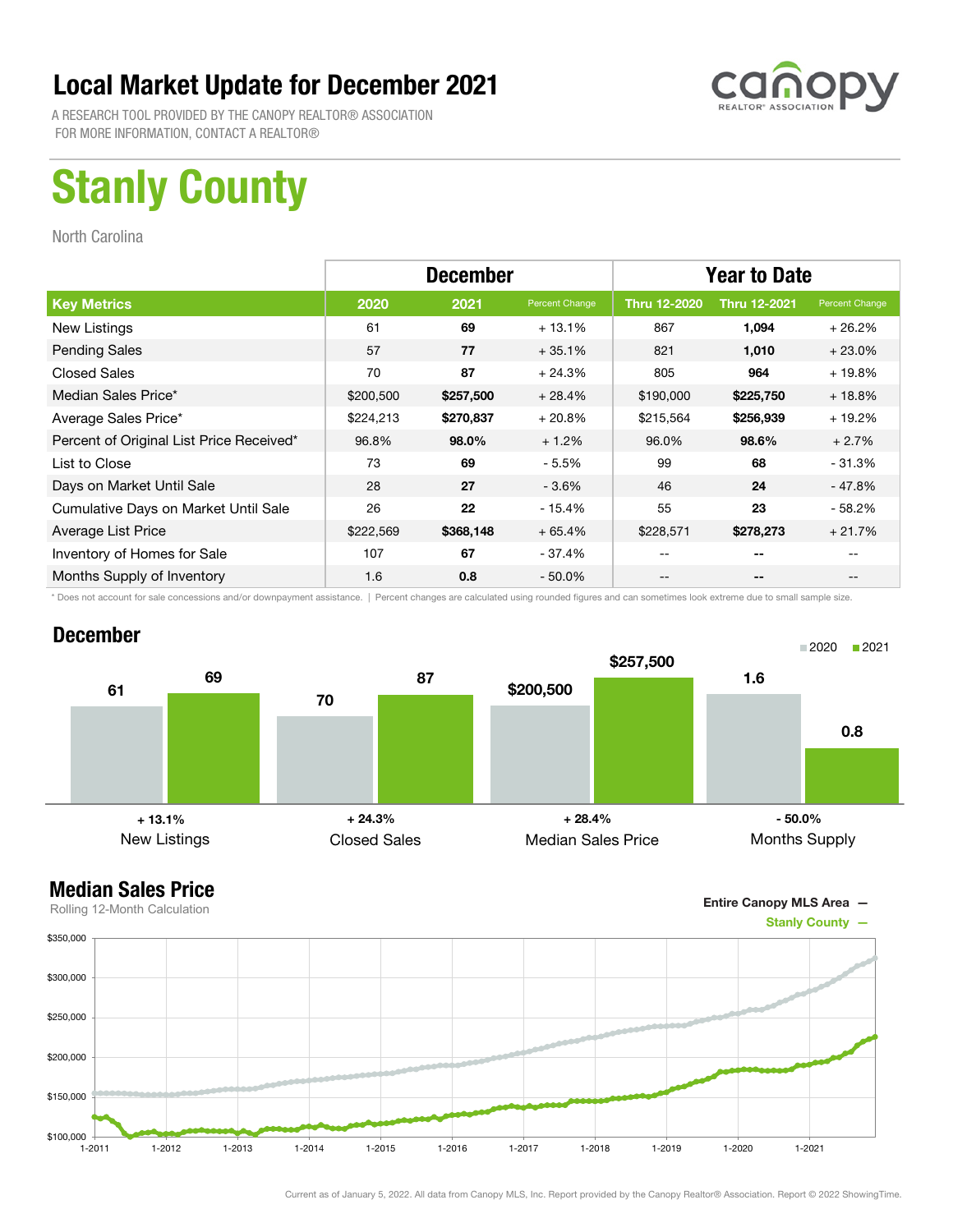

A RESEARCH TOOL PROVIDED BY THE CANOPY REALTOR® ASSOCIATION FOR MORE INFORMATION, CONTACT A REALTOR®

# Union County

North Carolina

|                                          | <b>December</b> |           |                | <b>Year to Date</b> |                     |                |
|------------------------------------------|-----------------|-----------|----------------|---------------------|---------------------|----------------|
| <b>Key Metrics</b>                       | 2020            | 2021      | Percent Change | <b>Thru 12-2020</b> | <b>Thru 12-2021</b> | Percent Change |
| New Listings                             | 306             | 249       | $-18.6%$       | 5,221               | 5,553               | $+6.4%$        |
| <b>Pending Sales</b>                     | 292             | 295       | $+1.0%$        | 4,916               | 5,198               | $+5.7%$        |
| <b>Closed Sales</b>                      | 416             | 385       | $-7.5%$        | 4,788               | 5,008               | $+4.6%$        |
| Median Sales Price*                      | \$340,000       | \$429,950 | $+26.5%$       | \$334,900           | \$379,000           | $+13.2%$       |
| Average Sales Price*                     | \$414,625       | \$491,670 | $+18.6%$       | \$393,537           | \$456,151           | $+15.9%$       |
| Percent of Original List Price Received* | 99.3%           | 101.8%    | $+2.5%$        | 98.3%               | 101.9%              | $+3.7%$        |
| List to Close                            | 81              | 68        | $-16.0%$       | 87                  | 71                  | $-18.4%$       |
| Days on Market Until Sale                | 27              | 18        | $-33.3\%$      | 35                  | 16                  | $-54.3\%$      |
| Cumulative Days on Market Until Sale     | 35              | 16        | $-54.3%$       | 41                  | 17                  | - 58.5%        |
| Average List Price                       | \$406,079       | \$463,302 | $+14.1%$       | \$412,878           | \$468,117           | $+13.4%$       |
| Inventory of Homes for Sale              | 346             | 195       | - 43.6%        | --                  | --                  |                |
| Months Supply of Inventory               | 0.8             | 0.5       | $-37.5%$       | --                  | --                  |                |

\* Does not account for sale concessions and/or downpayment assistance. | Percent changes are calculated using rounded figures and can sometimes look extreme due to small sample size.

#### December





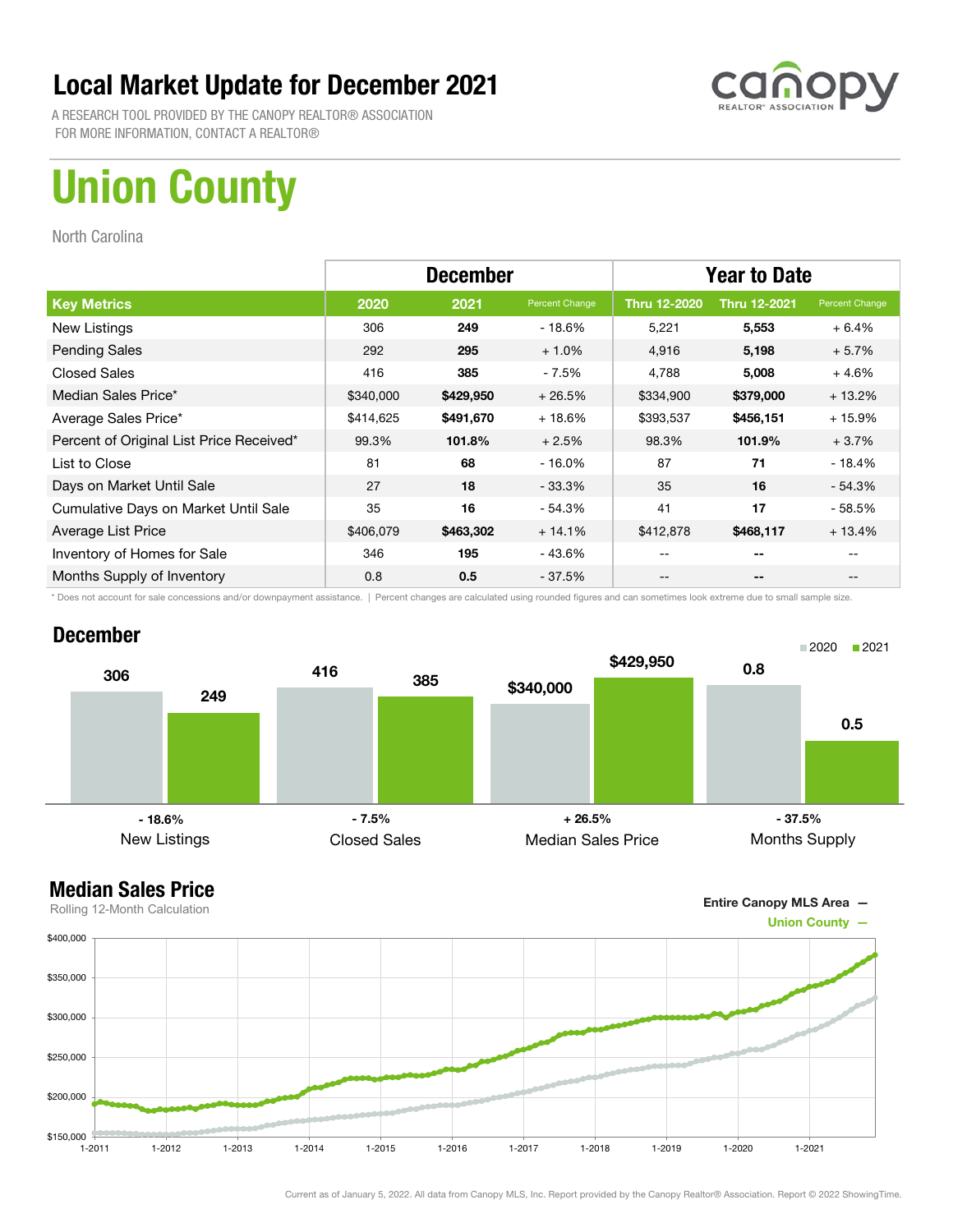

A RESEARCH TOOL PROVIDED BY THE CANOPY REALTOR® ASSOCIATION FOR MORE INFORMATION, CONTACT A REALTOR®

# City of Charlotte

North Carolina

|                                          | <b>December</b> |           |                | <b>Year to Date</b> |                     |                |
|------------------------------------------|-----------------|-----------|----------------|---------------------|---------------------|----------------|
| <b>Key Metrics</b>                       | 2020            | 2021      | Percent Change | <b>Thru 12-2020</b> | <b>Thru 12-2021</b> | Percent Change |
| New Listings                             | 1,081           | 1,098     | $+1.6%$        | 19,588              | 20,013              | $+2.2%$        |
| <b>Pending Sales</b>                     | 1,127           | 1,203     | $+6.7%$        | 17,793              | 18,876              | $+6.1%$        |
| <b>Closed Sales</b>                      | 1,549           | 1,432     | - 7.6%         | 17,237              | 18,533              | $+7.5%$        |
| Median Sales Price*                      | \$295,000       | \$369,728 | $+25.3%$       | \$285,000           | \$340,000           | $+19.3%$       |
| Average Sales Price*                     | \$380,921       | \$454,684 | $+19.4%$       | \$364,570           | \$428,709           | $+17.6%$       |
| Percent of Original List Price Received* | 99.1%           | 100.9%    | $+1.8%$        | 98.6%               | 101.2%              | $+2.6%$        |
| List to Close                            | 84              | 79        | $-6.0\%$       | 84                  | 74                  | $-11.9%$       |
| Days on Market Until Sale                | 24              | 19        | $-20.8\%$      | 28                  | 19                  | $-32.1%$       |
| Cumulative Days on Market Until Sale     | 27              | 20        | $-25.9%$       | 32                  | 20                  | - 37.5%        |
| Average List Price                       | \$383,022       | \$433,210 | $+13.1%$       | \$396,562           | \$444,189           | $+12.0%$       |
| Inventory of Homes for Sale              | 1.601           | 810       | - 49.4%        | --                  | --                  |                |
| Months Supply of Inventory               | 1.1             | 0.5       | $-54.5%$       | --                  | --                  |                |

\* Does not account for sale concessions and/or downpayment assistance. | Percent changes are calculated using rounded figures and can sometimes look extreme due to small sample size.

#### December



Entire Canopy MLS Area —

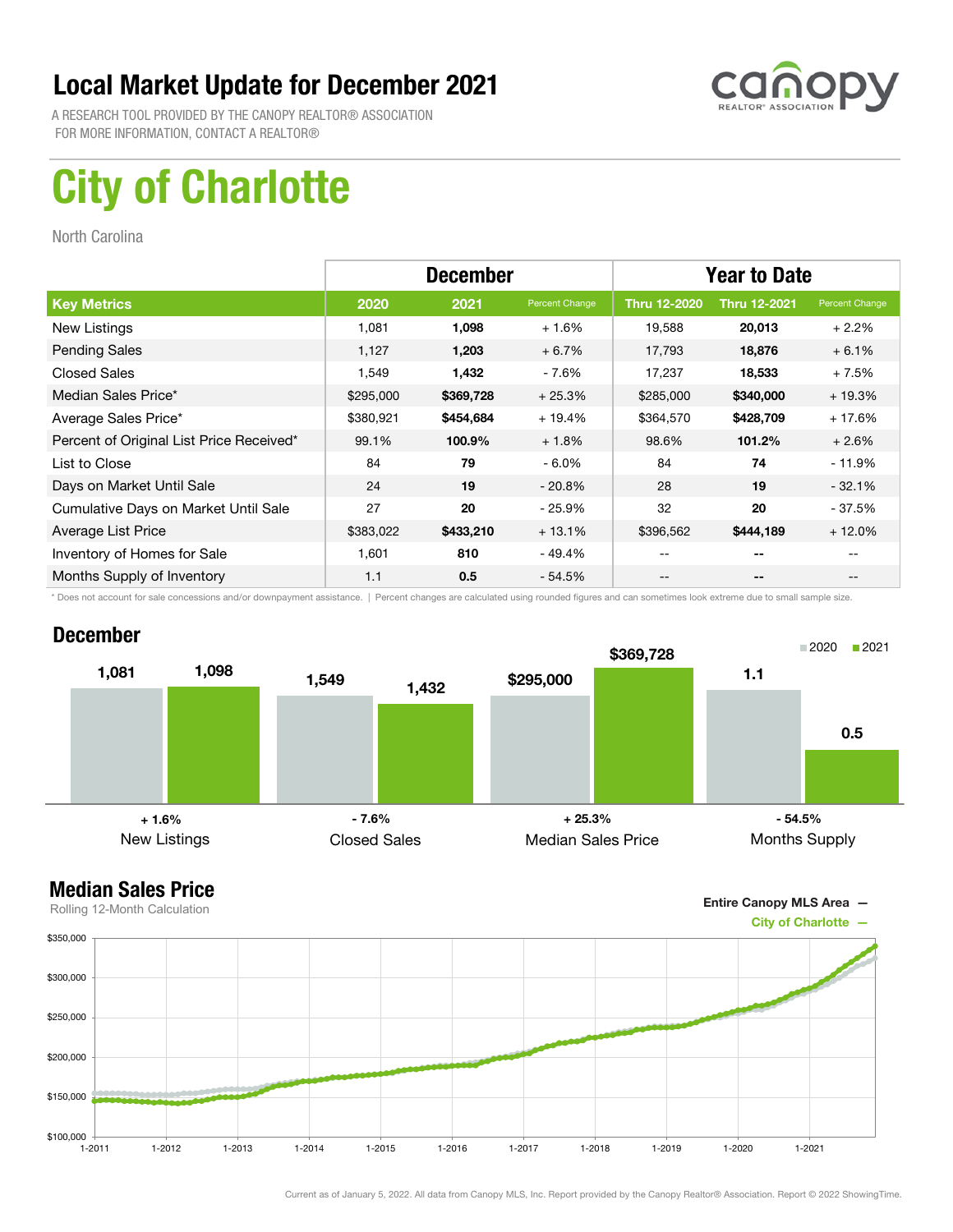A RESEARCH TOOL PROVIDED BY THE CANOPY REALTOR® ASSOCIATION FOR MORE INFORMATION, CONTACT A REALTOR®

## Concord

North Carolina

|                                          | <b>December</b> |           |                | <b>Year to Date</b> |                     |                                       |
|------------------------------------------|-----------------|-----------|----------------|---------------------|---------------------|---------------------------------------|
| <b>Key Metrics</b>                       | 2020            | 2021      | Percent Change | <b>Thru 12-2020</b> | <b>Thru 12-2021</b> | Percent Change                        |
| New Listings                             | 143             | 173       | $+21.0%$       | 2,661               | 2,753               | $+3.5%$                               |
| <b>Pending Sales</b>                     | 158             | 187       | $+18.4%$       | 2,506               | 2,596               | $+3.6%$                               |
| <b>Closed Sales</b>                      | 238             | 205       | - 13.9%        | 2,481               | 2,492               | $+0.4%$                               |
| Median Sales Price*                      | \$295,000       | \$345,320 | $+17.1%$       | \$270,800           | \$315,100           | $+16.4%$                              |
| Average Sales Price*                     | \$306,728       | \$373,020 | $+21.6%$       | \$291,826           | \$339,433           | $+16.3%$                              |
| Percent of Original List Price Received* | 99.4%           | 101.5%    | $+2.1%$        | 98.3%               | 101.6%              | $+3.4%$                               |
| List to Close                            | 84              | 66        | $-21.4%$       | 84                  | 61                  | $-27.4%$                              |
| Days on Market Until Sale                | 22              | 12        | $-45.5%$       | 32                  | 14                  | $-56.3%$                              |
| Cumulative Days on Market Until Sale     | 27              | 11        | - 59.3%        | 38                  | 14                  | $-63.2%$                              |
| Average List Price                       | \$310,876       | \$368,745 | $+18.6%$       | \$300,469           | \$349,431           | $+16.3%$                              |
| Inventory of Homes for Sale              | 141             | 106       | - 24.8%        | --                  | --                  |                                       |
| Months Supply of Inventory               | 0.7             | 0.5       | $-28.6%$       | --                  | --                  | $\hspace{0.05cm}$ – $\hspace{0.05cm}$ |

\* Does not account for sale concessions and/or downpayment assistance. | Percent changes are calculated using rounded figures and can sometimes look extreme due to small sample size.

#### December





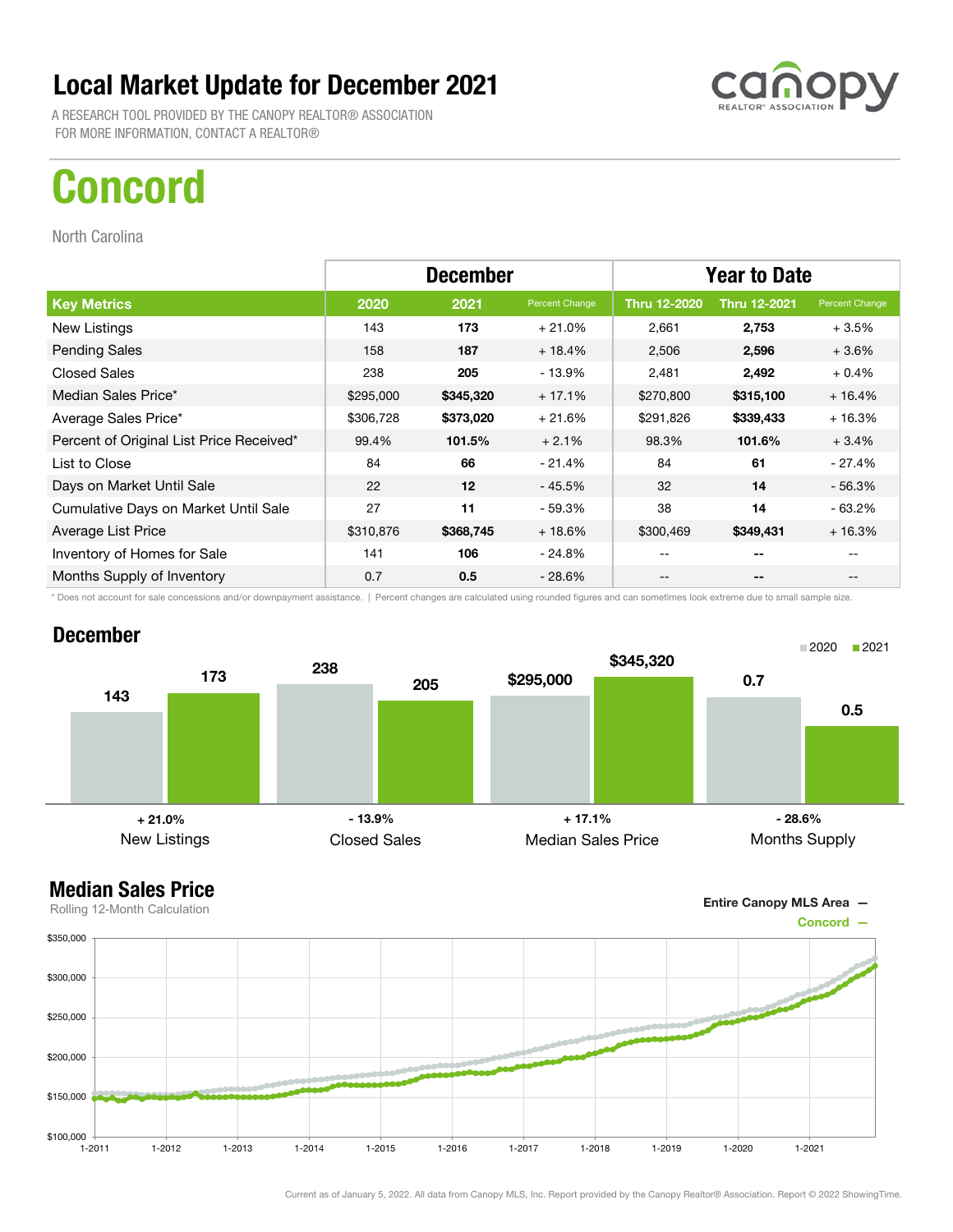A RESEARCH TOOL PROVIDED BY THE CANOPY REALTOR® ASSOCIATION FOR MORE INFORMATION, CONTACT A REALTOR®

# **Cornelius**

North Carolina

|                                          | <b>December</b> |           |                | <b>Year to Date</b> |                     |                                       |
|------------------------------------------|-----------------|-----------|----------------|---------------------|---------------------|---------------------------------------|
| <b>Key Metrics</b>                       | 2020            | 2021      | Percent Change | <b>Thru 12-2020</b> | <b>Thru 12-2021</b> | Percent Change                        |
| New Listings                             | 56              | 29        | - 48.2%        | 939                 | 879                 | - 6.4%                                |
| <b>Pending Sales</b>                     | 55              | 34        | $-38.2%$       | 905                 | 836                 | - 7.6%                                |
| <b>Closed Sales</b>                      | 84              | 57        | $-32.1%$       | 901                 | 860                 | - 4.6%                                |
| Median Sales Price*                      | \$342,500       | \$476,500 | $+39.1%$       | \$332,000           | \$399,000           | $+20.2%$                              |
| Average Sales Price*                     | \$597,252       | \$776,272 | $+30.0%$       | \$538,848           | \$638,885           | $+18.6%$                              |
| Percent of Original List Price Received* | 98.5%           | 99.7%     | $+1.2%$        | 97.7%               | 100.3%              | $+2.7%$                               |
| List to Close                            | 68              | 54        | $-20.6%$       | 87                  | 60                  | $-31.0%$                              |
| Days on Market Until Sale                | 20              | 14        | $-30.0\%$      | 40                  | 19                  | $-52.5%$                              |
| Cumulative Days on Market Until Sale     | 27              | 15        | - 44.4%        | 49                  | 21                  | $-57.1%$                              |
| Average List Price                       | \$520,333       | \$715,034 | $+37.4%$       | \$576,400           | \$656,877           | $+14.0%$                              |
| Inventory of Homes for Sale              | 69              | 38        | - 44.9%        | --                  | --                  |                                       |
| Months Supply of Inventory               | 0.9             | 0.5       | - 44.4%        | --                  | --                  | $\hspace{0.05cm}$ – $\hspace{0.05cm}$ |

\* Does not account for sale concessions and/or downpayment assistance. | Percent changes are calculated using rounded figures and can sometimes look extreme due to small sample size.

#### December



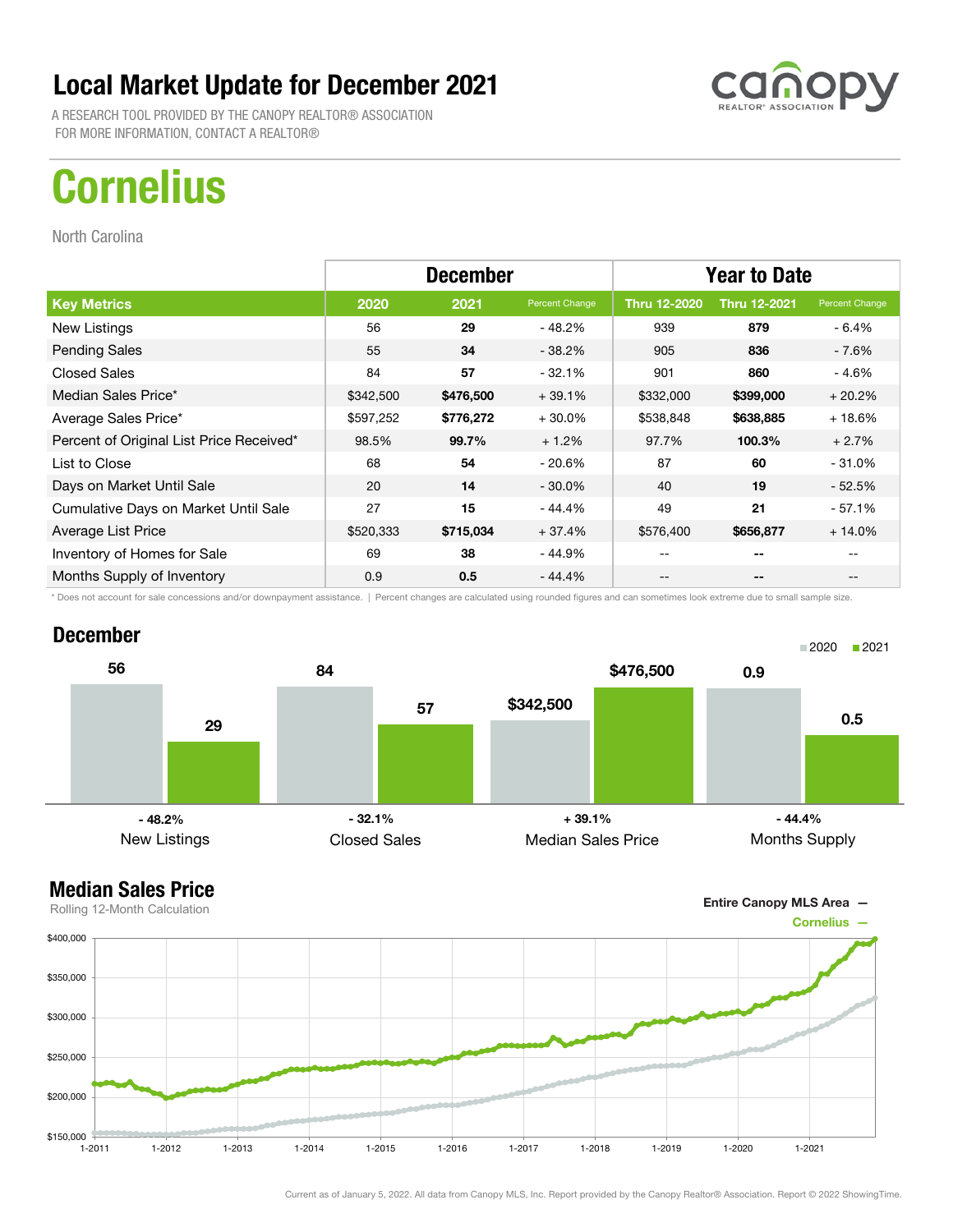A RESEARCH TOOL PROVIDED BY THE CANOPY REALTOR® ASSOCIATION FOR MORE INFORMATION, CONTACT A REALTOR®

## **Davidson**

North Carolina

|                                          | <b>December</b> |           |                | <b>Year to Date</b> |                     |                                       |
|------------------------------------------|-----------------|-----------|----------------|---------------------|---------------------|---------------------------------------|
| <b>Key Metrics</b>                       | 2020            | 2021      | Percent Change | <b>Thru 12-2020</b> | <b>Thru 12-2021</b> | Percent Change                        |
| New Listings                             | 32              | 26        | - 18.8%        | 749                 | 563                 | $-24.8%$                              |
| <b>Pending Sales</b>                     | 44              | 39        | $-11.4%$       | 727                 | 539                 | $-25.9%$                              |
| <b>Closed Sales</b>                      | 59              | 42        | - 28.8%        | 669                 | 577                 | $-13.8%$                              |
| Median Sales Price*                      | \$450,000       | \$597,000 | $+32.7%$       | \$415,000           | \$514,500           | $+24.0%$                              |
| Average Sales Price*                     | \$520,513       | \$705,423 | $+35.5%$       | \$479,119           | \$600,592           | $+25.4%$                              |
| Percent of Original List Price Received* | 99.1%           | 101.3%    | $+2.2%$        | 97.1%               | 100.7%              | $+3.7%$                               |
| List to Close                            | 74              | 83        | $+12.2%$       | 104                 | 87                  | $-16.3%$                              |
| Days on Market Until Sale                | 23              | 30        | $+30.4%$       | 57                  | 36                  | $-36.8%$                              |
| Cumulative Days on Market Until Sale     | 32              | 23        | $-28.1%$       | 60                  | 29                  | $-51.7%$                              |
| Average List Price                       | \$583,940       | \$638,189 | $+9.3%$        | \$529,169           | \$620,987           | $+17.4%$                              |
| Inventory of Homes for Sale              | 51              | 25        | - 51.0%        | --                  | --                  |                                       |
| Months Supply of Inventory               | 0.8             | 0.6       | $-25.0\%$      | --                  | --                  | $\hspace{0.05cm}$ – $\hspace{0.05cm}$ |

\* Does not account for sale concessions and/or downpayment assistance. | Percent changes are calculated using rounded figures and can sometimes look extreme due to small sample size.

#### December





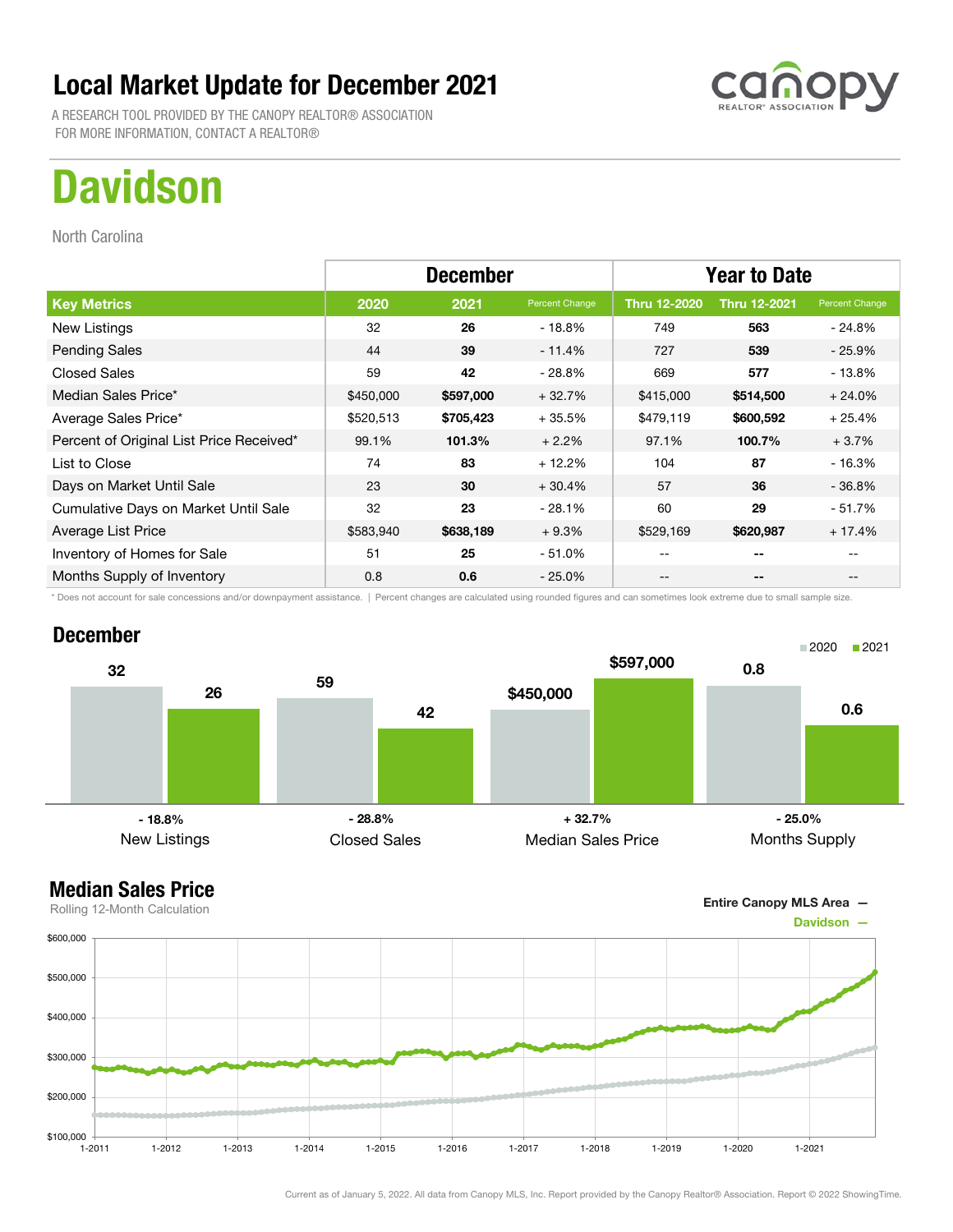A RESEARCH TOOL PROVIDED BY THE CANOPY REALTOR® ASSOCIATION FOR MORE INFORMATION, CONTACT A REALTOR®

## Denver

North Carolina

|                                          | <b>December</b> |           |                | <b>Year to Date</b> |                     |                |
|------------------------------------------|-----------------|-----------|----------------|---------------------|---------------------|----------------|
| <b>Key Metrics</b>                       | 2020            | 2021      | Percent Change | Thru 12-2020        | <b>Thru 12-2021</b> | Percent Change |
| New Listings                             | 80              | 36        | $-55.0%$       | 1,069               | 955                 | $-10.7%$       |
| <b>Pending Sales</b>                     | 90              | 42        | $-53.3%$       | 974                 | 954                 | $-2.1%$        |
| <b>Closed Sales</b>                      | 100             | 79        | $-21.0%$       | 885                 | 971                 | $+9.7%$        |
| Median Sales Price*                      | \$394,323       | \$417,655 | $+5.9%$        | \$358,000           | \$395,000           | $+10.3%$       |
| Average Sales Price*                     | \$484,311       | \$477,087 | $-1.5%$        | \$432,861           | \$480,585           | $+11.0%$       |
| Percent of Original List Price Received* | 99.4%           | 100.8%    | $+1.4%$        | 97.5%               | 100.3%              | $+2.9%$        |
| List to Close                            | 79              | 112       | $+41.8%$       | 113                 | 101                 | $-10.6%$       |
| Days on Market Until Sale                | 31              | 42        | $+35.5%$       | 62                  | 35                  | - 43.5%        |
| Cumulative Days on Market Until Sale     | 29              | 27        | $-6.9\%$       | 70                  | 31                  | - 55.7%        |
| Average List Price                       | \$455,752       | \$632,324 | $+38.7%$       | \$429,341           | \$518,794           | $+20.8%$       |
| Inventory of Homes for Sale              | 108             | 36        | $-66.7%$       | --                  | $- -$               |                |
| Months Supply of Inventory               | 1.3             | 0.5       | $-61.5%$       | --                  | --                  |                |

\* Does not account for sale concessions and/or downpayment assistance. | Percent changes are calculated using rounded figures and can sometimes look extreme due to small sample size.

#### December



#### Median Sales Price

Entire Canopy MLS Area —

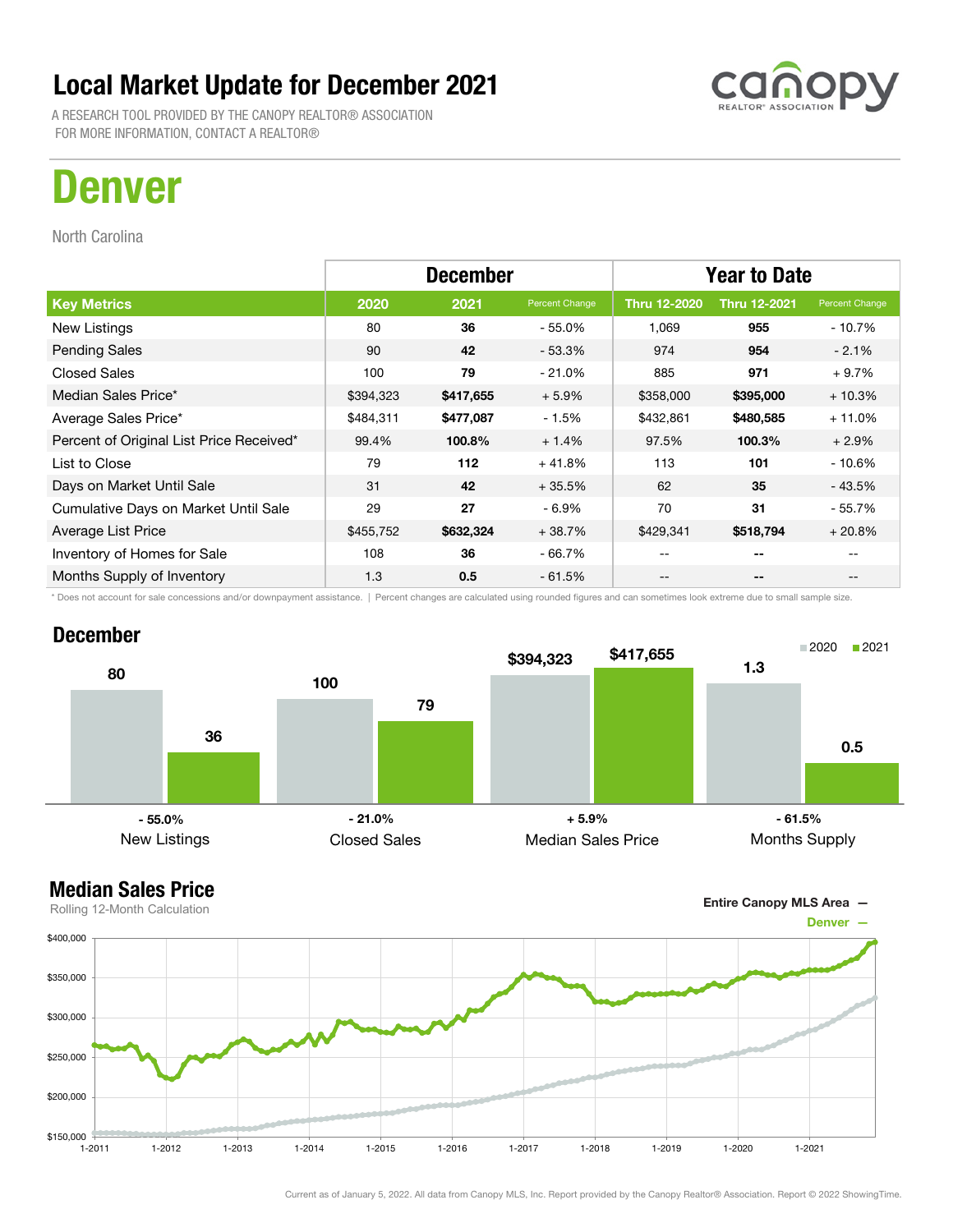A RESEARCH TOOL PROVIDED BY THE CANOPY REALTOR® ASSOCIATION FOR MORE INFORMATION, CONTACT A REALTOR®

# **Gastonia**

North Carolina

|                                          | <b>December</b> |           |                | <b>Year to Date</b> |                          |                |
|------------------------------------------|-----------------|-----------|----------------|---------------------|--------------------------|----------------|
| <b>Key Metrics</b>                       | 2020            | 2021      | Percent Change | <b>Thru 12-2020</b> | <b>Thru 12-2021</b>      | Percent Change |
| New Listings                             | 117             | 154       | $+31.6%$       | 1,905               | 2,141                    | $+12.4%$       |
| <b>Pending Sales</b>                     | 122             | 147       | $+20.5%$       | 1,739               | 1,958                    | $+12.6%$       |
| <b>Closed Sales</b>                      | 165             | 159       | $-3.6%$        | 1,633               | 1,886                    | $+15.5%$       |
| Median Sales Price*                      | \$219,500       | \$265,000 | $+20.7%$       | \$200,000           | \$243,000                | $+21.5%$       |
| Average Sales Price*                     | \$222,700       | \$284,351 | $+27.7%$       | \$212,937           | \$254,645                | $+19.6%$       |
| Percent of Original List Price Received* | 98.1%           | 98.7%     | $+0.6%$        | 97.4%               | 100.4%                   | $+3.1%$        |
| List to Close                            | 79              | 77        | $-2.5%$        | 79                  | 70                       | $-11.4%$       |
| Days on Market Until Sale                | 24              | 22        | $-8.3%$        | 31                  | 18                       | $-41.9%$       |
| Cumulative Days on Market Until Sale     | 28              | 24        | $-14.3%$       | 35                  | 19                       | $-45.7%$       |
| Average List Price                       | \$216,338       | \$300,321 | $+38.8%$       | \$215,127           | \$261,140                | $+21.4%$       |
| Inventory of Homes for Sale              | 150             | 108       | $-28.0\%$      | $- -$               | $- -$                    |                |
| Months Supply of Inventory               | 1.0             | 0.7       | - 30.0%        | --                  | $\overline{\phantom{a}}$ |                |

\* Does not account for sale concessions and/or downpayment assistance. | Percent changes are calculated using rounded figures and can sometimes look extreme due to small sample size.

#### December



Entire Canopy MLS Area —

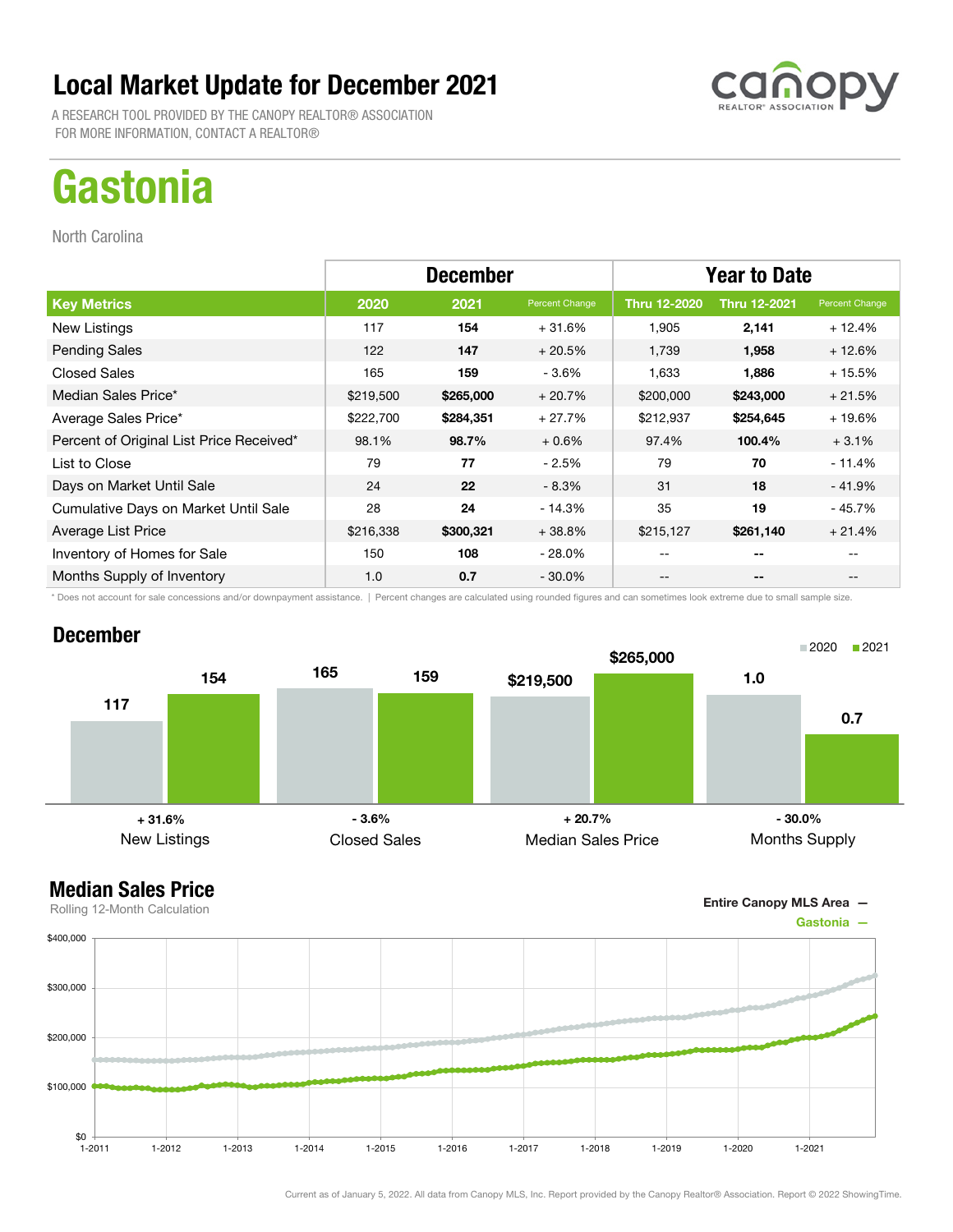

A RESEARCH TOOL PROVIDED BY THE CANOPY REALTOR® ASSOCIATION FOR MORE INFORMATION, CONTACT A REALTOR®

# Huntersville

North Carolina

|                                          | <b>December</b> |           |                | <b>Year to Date</b> |                     |                |
|------------------------------------------|-----------------|-----------|----------------|---------------------|---------------------|----------------|
| <b>Key Metrics</b>                       | 2020            | 2021      | Percent Change | Thru 12-2020        | <b>Thru 12-2021</b> | Percent Change |
| New Listings                             | 113             | 111       | $-1.8%$        | 2,041               | 1,914               | $-6.2\%$       |
| <b>Pending Sales</b>                     | 119             | 125       | $+5.0%$        | 1,978               | 1,828               | - 7.6%         |
| <b>Closed Sales</b>                      | 169             | 154       | $-8.9%$        | 1,846               | 1,782               | $-3.5%$        |
| Median Sales Price*                      | \$372,480       | \$466,175 | $+25.2%$       | \$347,950           | \$408,000           | $+17.3%$       |
| Average Sales Price*                     | \$399,649       | \$512,345 | $+28.2%$       | \$377,012           | \$450,692           | $+19.5%$       |
| Percent of Original List Price Received* | 99.6%           | 101.8%    | $+2.2%$        | 98.3%               | 102.0%              | $+3.8%$        |
| List to Close                            | 82              | 82        | $0.0\%$        | 86                  | 76                  | $-11.6%$       |
| Days on Market Until Sale                | 21              | 16        | $-23.8\%$      | 35                  | 18                  | - 48.6%        |
| Cumulative Days on Market Until Sale     | 20              | 14        | $-30.0\%$      | 41                  | 15                  | $-63.4%$       |
| Average List Price                       | \$409,057       | \$489,607 | $+19.7%$       | \$398,356           | \$468,039           | $+17.5%$       |
| Inventory of Homes for Sale              | 114             | 61        | - 46.5%        | --                  | --                  |                |
| Months Supply of Inventory               | 0.7             | 0.4       | - 42.9%        | --                  | --                  |                |

\* Does not account for sale concessions and/or downpayment assistance. | Percent changes are calculated using rounded figures and can sometimes look extreme due to small sample size.

#### December



Entire Canopy MLS Area —

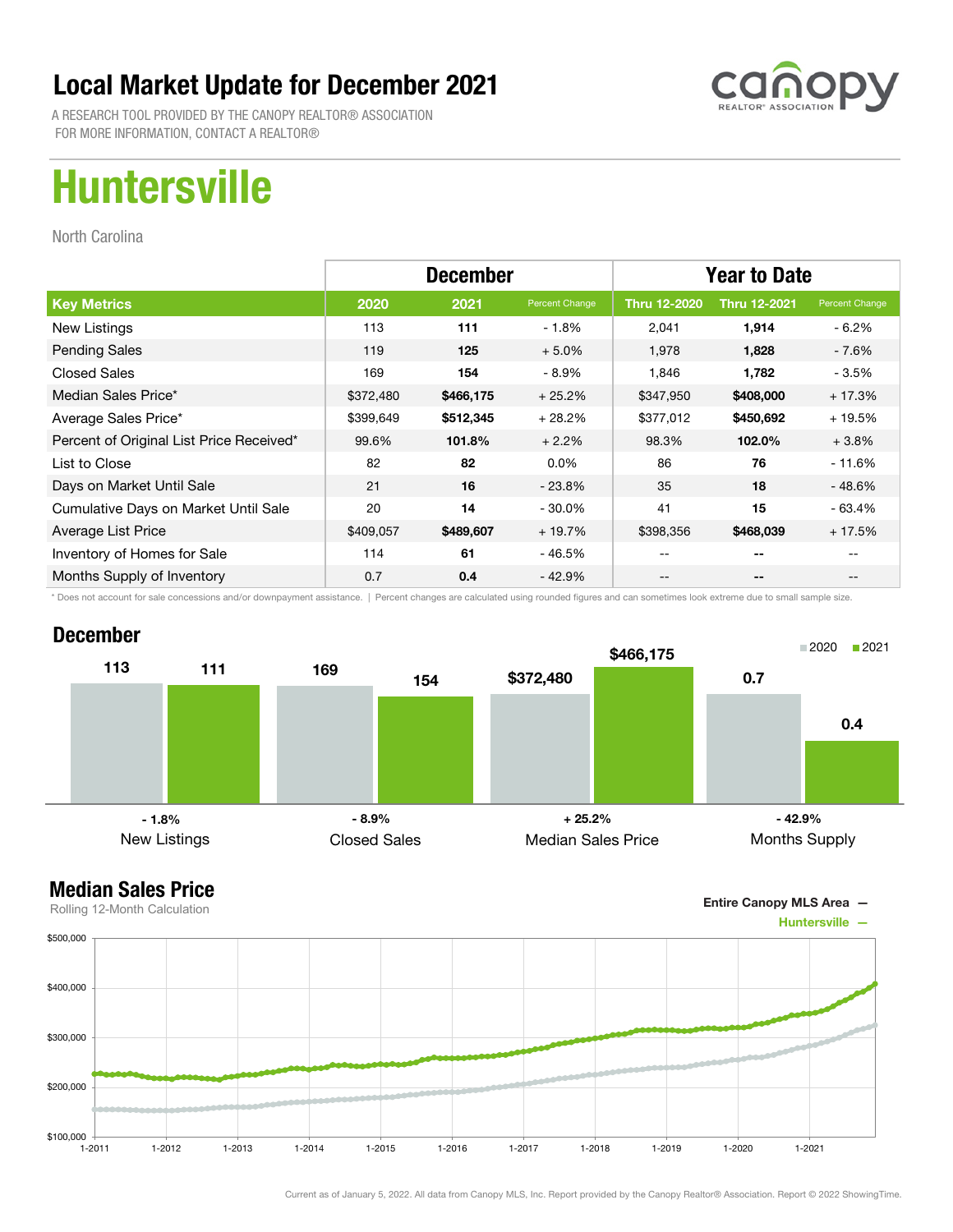A RESEARCH TOOL PROVIDED BY THE CANOPY REALTOR® ASSOCIATION FOR MORE INFORMATION, CONTACT A REALTOR®

# Kannapolis

North Carolina

|                                          | <b>December</b> |           |                | <b>Year to Date</b> |                     |                |
|------------------------------------------|-----------------|-----------|----------------|---------------------|---------------------|----------------|
| <b>Key Metrics</b>                       | 2020            | 2021      | Percent Change | Thru 12-2020        | <b>Thru 12-2021</b> | Percent Change |
| New Listings                             | 57              | 85        | $+49.1%$       | 1,025               | 1,187               | $+15.8%$       |
| <b>Pending Sales</b>                     | 61              | 85        | $+39.3%$       | 956                 | 1,103               | $+15.4%$       |
| <b>Closed Sales</b>                      | 104             | 90        | - 13.5%        | 930                 | 1,088               | $+17.0%$       |
| Median Sales Price*                      | \$205,000       | \$250,000 | $+22.0%$       | \$185,450           | \$240,000           | $+29.4%$       |
| Average Sales Price*                     | \$228,388       | \$268,193 | $+17.4%$       | \$208,614           | \$253,953           | $+21.7%$       |
| Percent of Original List Price Received* | 97.7%           | 99.4%     | $+1.7%$        | 97.6%               | 99.2%               | $+1.6%$        |
| List to Close                            | 75              | 59        | - 21.3%        | 74                  | 59                  | $-20.3%$       |
| Days on Market Until Sale                | 28              | 19        | $-32.1%$       | 28                  | 15                  | $-46.4%$       |
| Cumulative Days on Market Until Sale     | 32              | 15        | $-53.1%$       | 32                  | 14                  | - 56.3%        |
| Average List Price                       | \$209,550       | \$265,547 | $+26.7%$       | \$217,473           | \$258,683           | $+18.9%$       |
| Inventory of Homes for Sale              | 65              | 57        | $-12.3%$       | --                  | --                  |                |
| Months Supply of Inventory               | 0.8             | 0.6       | $-25.0\%$      | --                  | --                  |                |

\* Does not account for sale concessions and/or downpayment assistance. | Percent changes are calculated using rounded figures and can sometimes look extreme due to small sample size.



Entire Canopy MLS Area —

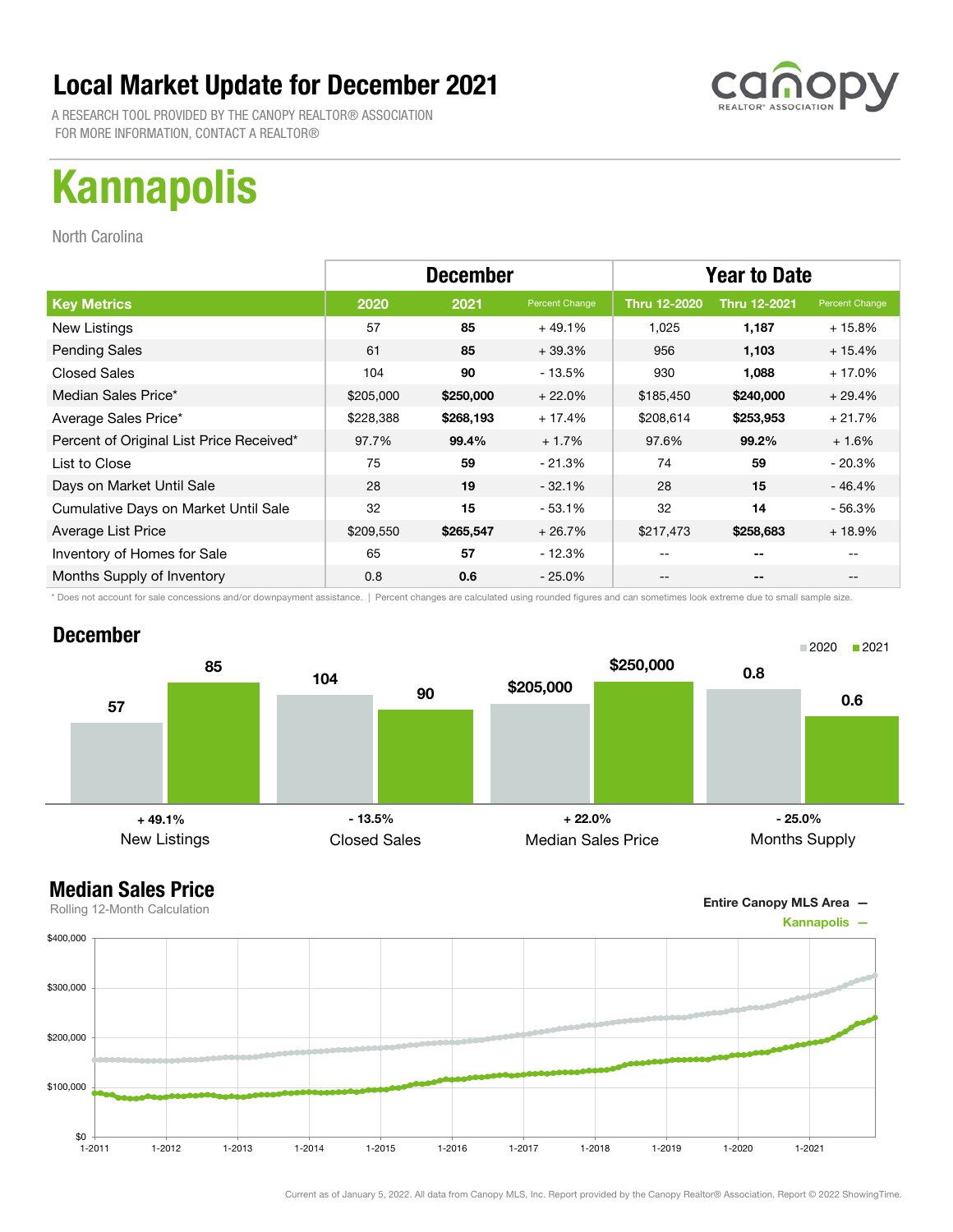A RESEARCH TOOL PROVIDED BY THE CANOPY REALTOR® ASSOCIATION FOR MORE INFORMATION, CONTACT A REALTOR®

# Lincolnton

North Carolina

|                                          | <b>December</b> |           |                | <b>Year to Date</b> |                     |                |
|------------------------------------------|-----------------|-----------|----------------|---------------------|---------------------|----------------|
| <b>Key Metrics</b>                       | 2020            | 2021      | Percent Change | <b>Thru 12-2020</b> | <b>Thru 12-2021</b> | Percent Change |
| New Listings                             | 32              | 36        | $+12.5%$       | 499                 | 610                 | $+22.2%$       |
| <b>Pending Sales</b>                     | 25              | 34        | $+36.0%$       | 441                 | 566                 | $+28.3%$       |
| <b>Closed Sales</b>                      | 50              | 48        | $-4.0%$        | 444                 | 529                 | $+19.1%$       |
| Median Sales Price*                      | \$230,000       | \$266,000 | $+15.7%$       | \$202,700           | \$245,000           | $+20.9%$       |
| Average Sales Price*                     | \$248,958       | \$299,512 | $+20.3%$       | \$224,866           | \$270,897           | $+20.5%$       |
| Percent of Original List Price Received* | 96.2%           | 97.8%     | $+1.7%$        | 96.3%               | 99.4%               | $+3.2%$        |
| List to Close                            | 73              | 71        | $-2.7%$        | 93                  | 70                  | $-24.7\%$      |
| Days on Market Until Sale                | 39              | 26        | $-33.3\%$      | 43                  | 21                  | $-51.2\%$      |
| Cumulative Days on Market Until Sale     | 39              | 29        | - 25.6%        | 47                  | 23                  | $-51.1%$       |
| Average List Price                       | \$266,121       | \$318,319 | $+19.6%$       | \$250,989           | \$288,246           | $+14.8%$       |
| Inventory of Homes for Sale              | 79              | 50        | - 36.7%        | --                  | --                  |                |
| Months Supply of Inventory               | 2.1             | 1.1       | - 47.6%        | --                  | --                  |                |

\* Does not account for sale concessions and/or downpayment assistance. | Percent changes are calculated using rounded figures and can sometimes look extreme due to small sample size.

#### December



Entire Canopy MLS Area —

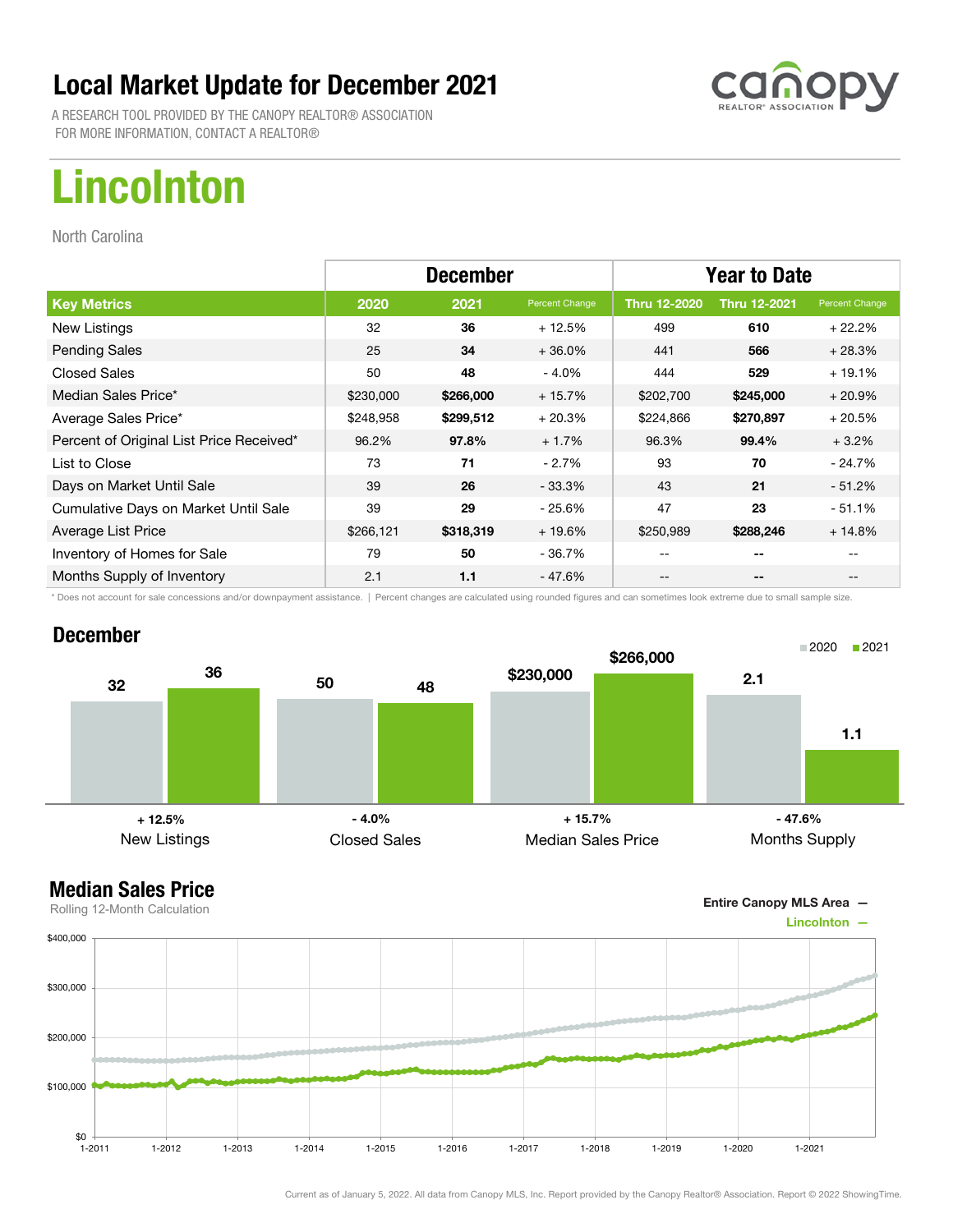A RESEARCH TOOL PROVIDED BY THE CANOPY REALTOR® ASSOCIATION FOR MORE INFORMATION, CONTACT A REALTOR®

## Matthews

North Carolina

|                                          | <b>December</b> |           |                | <b>Year to Date</b> |                     |                |
|------------------------------------------|-----------------|-----------|----------------|---------------------|---------------------|----------------|
| <b>Key Metrics</b>                       | 2020            | 2021      | Percent Change | Thru 12-2020        | <b>Thru 12-2021</b> | Percent Change |
| New Listings                             | 51              | 63        | $+23.5%$       | 1.380               | 1,430               | $+3.6%$        |
| <b>Pending Sales</b>                     | 64              | 73        | $+14.1%$       | 1,333               | 1,356               | $+1.7%$        |
| <b>Closed Sales</b>                      | 114             | 137       | $+20.2%$       | 1,314               | 1,361               | $+3.6%$        |
| Median Sales Price*                      | \$331,250       | \$389,990 | $+17.7%$       | \$330,000           | \$385,000           | $+16.7%$       |
| Average Sales Price*                     | \$365,518       | \$429,746 | $+17.6%$       | \$370,703           | \$448,477           | $+21.0%$       |
| Percent of Original List Price Received* | 100.7%          | 100.4%    | $-0.3%$        | 98.8%               | 102.5%              | $+3.7%$        |
| List to Close                            | 72              | 63        | - 12.5%        | 76                  | 61                  | $-19.7%$       |
| Days on Market Until Sale                | 15              | 12        | $-20.0\%$      | 25                  | 13                  | $-48.0%$       |
| Cumulative Days on Market Until Sale     | 21              | 13        | $-38.1%$       | 29                  | 13                  | $-55.2%$       |
| Average List Price                       | \$384,557       | \$447,037 | $+16.2%$       | \$386,109           | \$441,817           | $+14.4%$       |
| Inventory of Homes for Sale              | 61              | 42        | $-31.1%$       | --                  | --                  |                |
| Months Supply of Inventory               | 0.5             | 0.4       | $-20.0\%$      | --                  | --                  |                |

\* Does not account for sale concessions and/or downpayment assistance. | Percent changes are calculated using rounded figures and can sometimes look extreme due to small sample size.

#### December



#### Median Sales Price

Entire Canopy MLS Area —

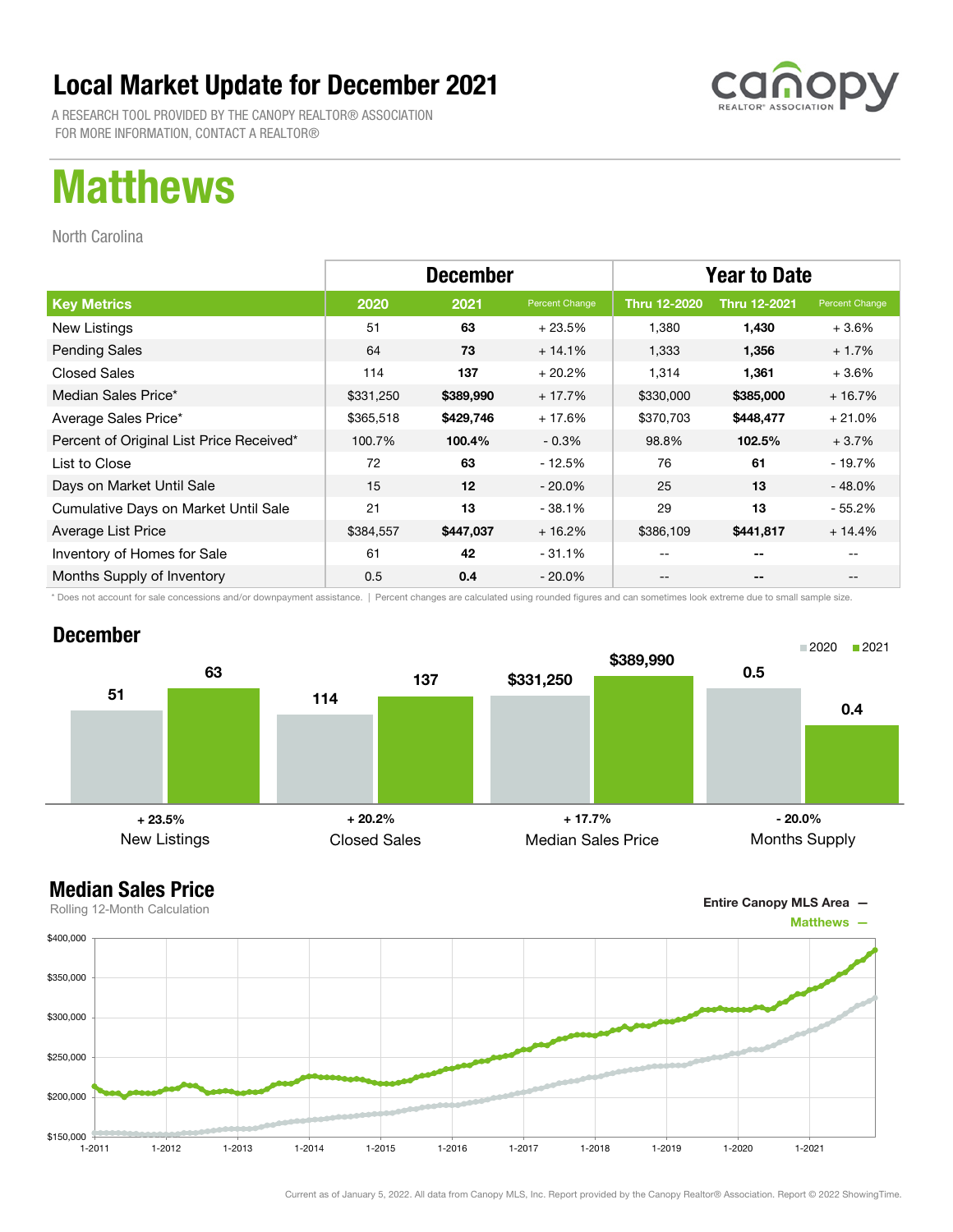A RESEARCH TOOL PROVIDED BY THE CANOPY REALTOR® ASSOCIATION FOR MORE INFORMATION, CONTACT A REALTOR®

## Monroe

North Carolina

|                                          | <b>December</b> |           |                | <b>Year to Date</b> |                     |                |
|------------------------------------------|-----------------|-----------|----------------|---------------------|---------------------|----------------|
| <b>Key Metrics</b>                       | 2020            | 2021      | Percent Change | Thru 12-2020        | <b>Thru 12-2021</b> | Percent Change |
| New Listings                             | 108             | 97        | $-10.2\%$      | 1,386               | 1,795               | $+29.5%$       |
| <b>Pending Sales</b>                     | 93              | 116       | $+24.7%$       | 1,285               | 1,670               | $+30.0%$       |
| <b>Closed Sales</b>                      | 116             | 120       | $+3.4%$        | 1,239               | 1,594               | $+28.7%$       |
| Median Sales Price*                      | \$260,000       | \$335,167 | $+28.9%$       | \$250,000           | \$310,000           | $+24.0%$       |
| Average Sales Price*                     | \$264,575       | \$341,929 | $+29.2%$       | \$261,658           | \$321,011           | $+22.7%$       |
| Percent of Original List Price Received* | 99.0%           | 101.6%    | $+2.6%$        | 98.5%               | 101.1%              | $+2.6%$        |
| List to Close                            | 71              | 72        | $+1.4%$        | 79                  | 80                  | $+1.3%$        |
| Days on Market Until Sale                | 20              | 14        | $-30.0\%$      | 29                  | 16                  | $-44.8%$       |
| Cumulative Days on Market Until Sale     | 28              | 19        | $-32.1%$       | 34                  | 20                  | $-41.2%$       |
| Average List Price                       | \$315,493       | \$393,411 | $+24.7%$       | \$274,665           | \$336,821           | $+22.6%$       |
| Inventory of Homes for Sale              | 105             | 64        | $-39.0\%$      | --                  | --                  |                |
| Months Supply of Inventory               | 1.0             | 0.5       | $-50.0\%$      | --                  | --                  |                |

\* Does not account for sale concessions and/or downpayment assistance. | Percent changes are calculated using rounded figures and can sometimes look extreme due to small sample size.

#### December





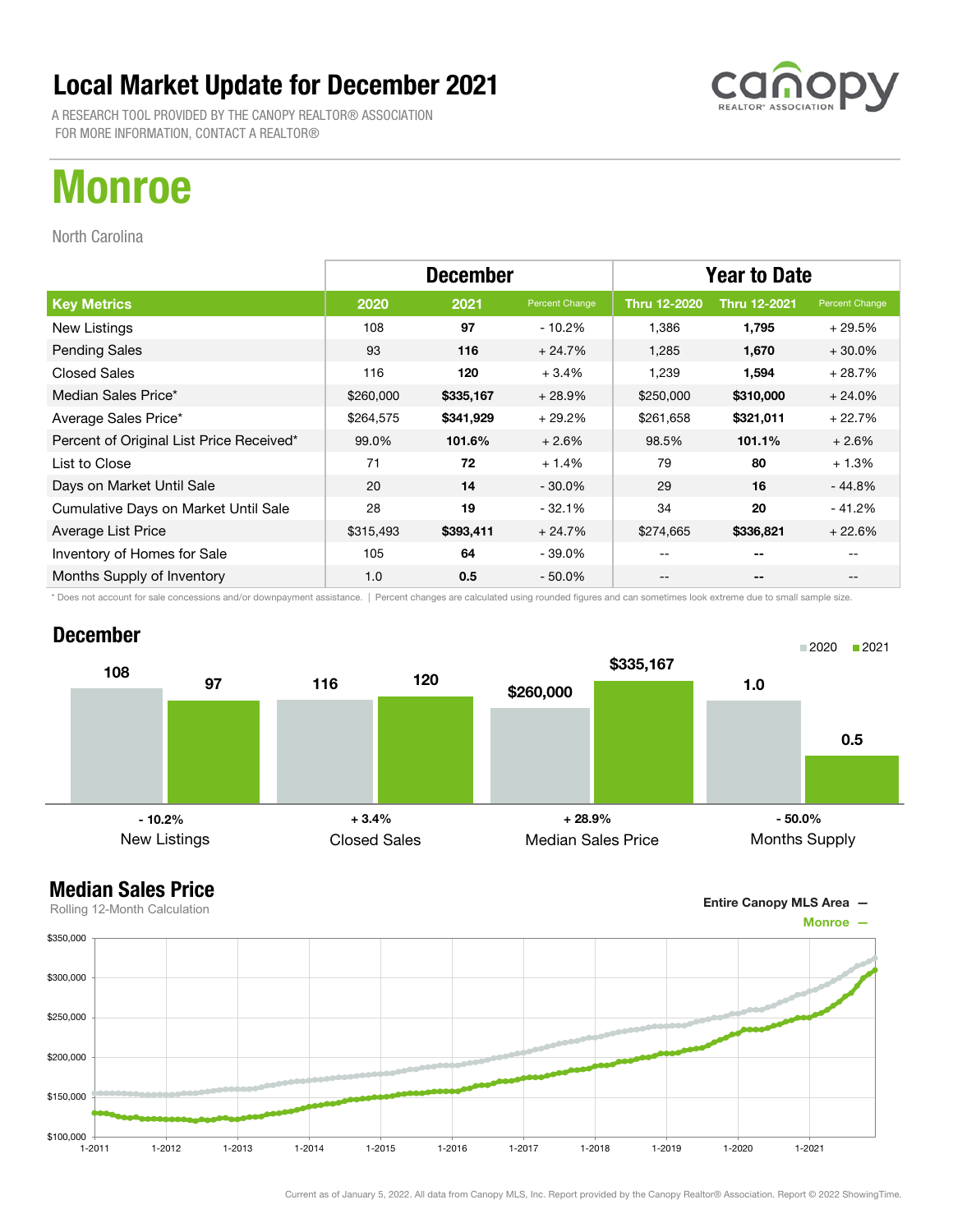A RESEARCH TOOL PROVIDED BY THE CANOPY REALTOR® ASSOCIATION FOR MORE INFORMATION, CONTACT A REALTOR®

## **Mooresville**

North Carolina

|                                          | <b>December</b> |           |                | <b>Year to Date</b> |                     |                |
|------------------------------------------|-----------------|-----------|----------------|---------------------|---------------------|----------------|
| <b>Key Metrics</b>                       | 2020            | 2021      | Percent Change | <b>Thru 12-2020</b> | <b>Thru 12-2021</b> | Percent Change |
| New Listings                             | 136             | 100       | - 26.5%        | 2,720               | 2,536               | - 6.8%         |
| <b>Pending Sales</b>                     | 154             | 118       | - 23.4%        | 2,574               | 2,442               | $-5.1%$        |
| <b>Closed Sales</b>                      | 197             | 168       | - 14.7%        | 2,420               | 2,539               | $+4.9%$        |
| Median Sales Price*                      | \$330,000       | \$433,393 | $+31.3%$       | \$335,000           | \$377,500           | $+12.7%$       |
| Average Sales Price*                     | \$476,718       | \$574,204 | $+20.4%$       | \$449,212           | \$498,101           | $+10.9%$       |
| Percent of Original List Price Received* | 99.7%           | 99.5%     | $-0.2%$        | 97.8%               | 101.1%              | $+3.4%$        |
| List to Close                            | 90              | 69        | $-23.3%$       | 99                  | 75                  | $-24.2\%$      |
| Days on Market Until Sale                | 30              | 19        | $-36.7%$       | 47                  | 21                  | $-55.3%$       |
| Cumulative Days on Market Until Sale     | 33              | 19        | $-42.4%$       | 54                  | 20                  | $-63.0\%$      |
| Average List Price                       | \$434,202       | \$508,147 | $+17.0%$       | \$471,790           | \$541,122           | $+14.7%$       |
| Inventory of Homes for Sale              | 235             | 115       | $-51.1%$       | --                  | --                  |                |
| Months Supply of Inventory               | 1.1             | 0.6       | $-45.5%$       | --                  | --                  |                |

\* Does not account for sale concessions and/or downpayment assistance. | Percent changes are calculated using rounded figures and can sometimes look extreme due to small sample size.

#### December



#### Median Sales Price

Entire Canopy MLS Area —

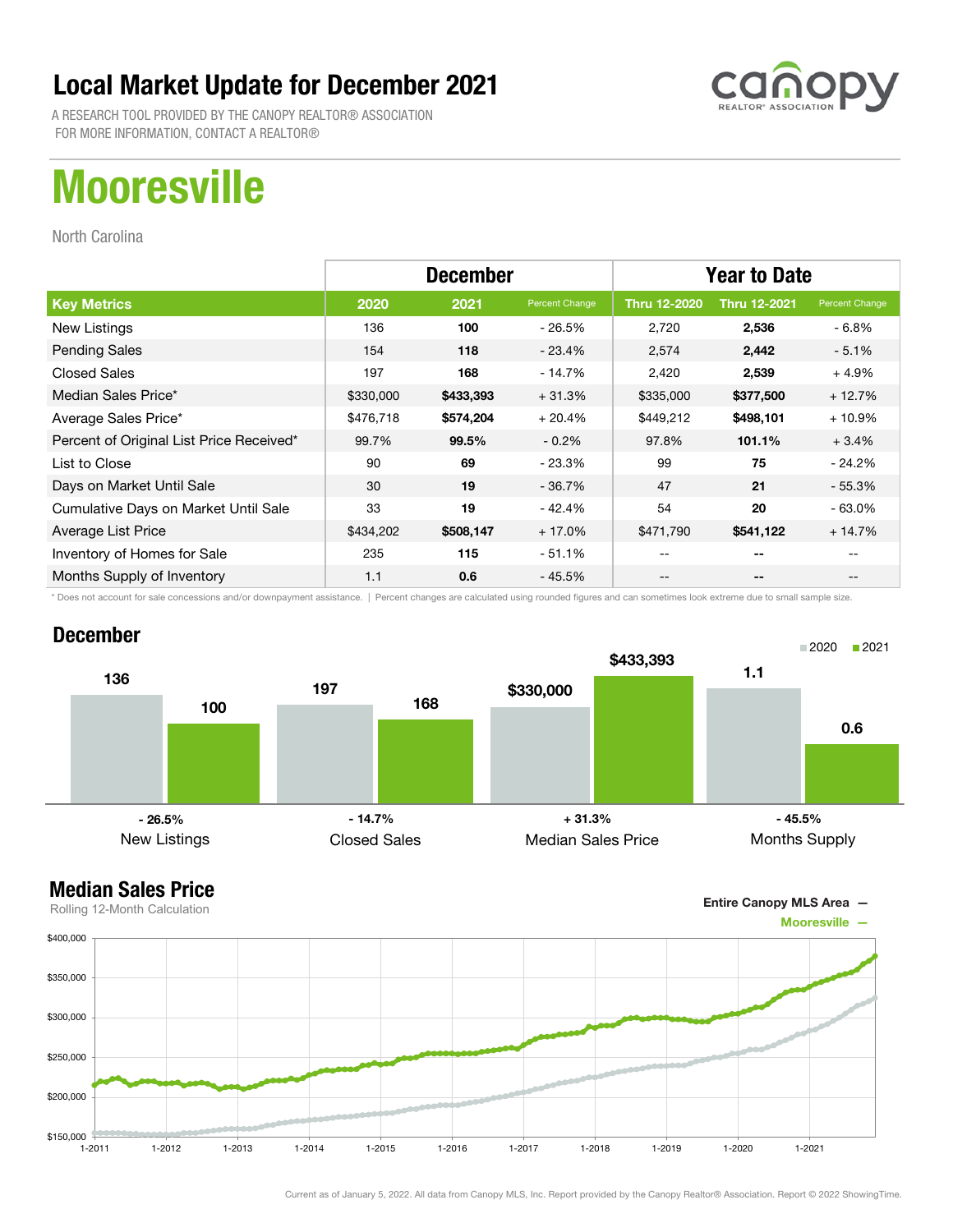A RESEARCH TOOL PROVIDED BY THE CANOPY REALTOR® ASSOCIATION FOR MORE INFORMATION, CONTACT A REALTOR®

# **Salisbury**

North Carolina

|                                          | <b>December</b> |           |                | <b>Year to Date</b> |                          |                |
|------------------------------------------|-----------------|-----------|----------------|---------------------|--------------------------|----------------|
| <b>Key Metrics</b>                       | 2020            | 2021      | Percent Change | <b>Thru 12-2020</b> | <b>Thru 12-2021</b>      | Percent Change |
| New Listings                             | 76              | 82        | $+7.9%$        | 1,227               | 1,411                    | $+15.0%$       |
| <b>Pending Sales</b>                     | 64              | 104       | $+62.5%$       | 1,103               | 1,315                    | $+19.2%$       |
| <b>Closed Sales</b>                      | 106             | 108       | $+1.9%$        | 1,043               | 1,248                    | $+19.7%$       |
| Median Sales Price*                      | \$207,245       | \$225,490 | $+8.8\%$       | \$191,490           | \$218,000                | $+13.8%$       |
| Average Sales Price*                     | \$225,089       | \$263,790 | $+17.2%$       | \$208,272           | \$243,485                | $+16.9%$       |
| Percent of Original List Price Received* | 97.5%           | 99.2%     | $+1.7%$        | 96.6%               | 98.6%                    | $+2.1%$        |
| List to Close                            | 93              | 83        | $-10.8%$       | 93                  | 75                       | $-19.4%$       |
| Days on Market Until Sale                | 21              | 22        | $+4.8%$        | 39                  | 21                       | $-46.2%$       |
| Cumulative Days on Market Until Sale     | 21              | 28        | $+33.3%$       | 46                  | 22                       | $-52.2%$       |
| Average List Price                       | \$210,296       | \$268,178 | $+27.5%$       | \$217,881           | \$252,865                | $+16.1%$       |
| Inventory of Homes for Sale              | 164             | 61        | $-62.8%$       | --                  | --                       |                |
| Months Supply of Inventory               | 1.8             | 0.6       | - 66.7%        | --                  | $\overline{\phantom{a}}$ |                |

\* Does not account for sale concessions and/or downpayment assistance. | Percent changes are calculated using rounded figures and can sometimes look extreme due to small sample size.

#### December





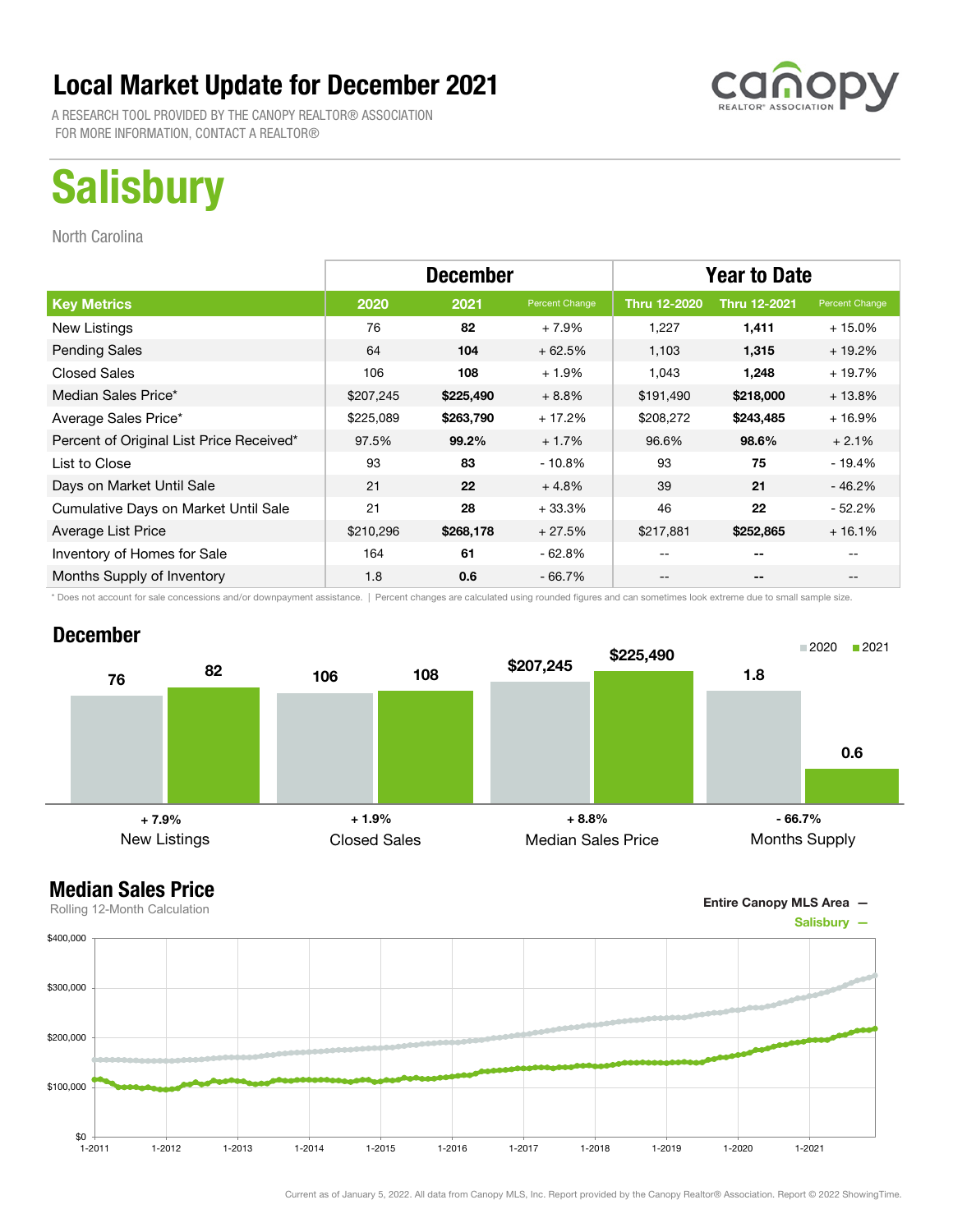A RESEARCH TOOL PROVIDED BY THE CANOPY REALTOR® ASSOCIATION FOR MORE INFORMATION, CONTACT A REALTOR®

## **Statesville**

North Carolina

|                                          | <b>December</b> |           |                | <b>Year to Date</b> |                          |                                       |
|------------------------------------------|-----------------|-----------|----------------|---------------------|--------------------------|---------------------------------------|
| <b>Key Metrics</b>                       | 2020            | 2021      | Percent Change | <b>Thru 12-2020</b> | <b>Thru 12-2021</b>      | Percent Change                        |
| New Listings                             | 76              | 76        | $0.0\%$        | 1,171               | 1,327                    | $+13.3%$                              |
| <b>Pending Sales</b>                     | 66              | 89        | $+34.8%$       | 1,070               | 1,211                    | $+13.2%$                              |
| <b>Closed Sales</b>                      | 98              | 87        | - 11.2%        | 1,046               | 1,190                    | $+13.8%$                              |
| Median Sales Price*                      | \$228,250       | \$250,000 | $+9.5%$        | \$200,000           | \$241,050                | $+20.5%$                              |
| Average Sales Price*                     | \$272,573       | \$262,967 | $-3.5%$        | \$220,768           | \$265,621                | $+20.3%$                              |
| Percent of Original List Price Received* | 96.0%           | 100.6%    | $+4.8%$        | 96.9%               | 99.4%                    | $+2.6%$                               |
| List to Close                            | 93              | 65        | $-30.1%$       | 92                  | 66                       | $-28.3%$                              |
| Days on Market Until Sale                | 40              | 22        | $-45.0%$       | 40                  | 22                       | $-45.0%$                              |
| Cumulative Days on Market Until Sale     | 48              | 21        | - 56.3%        | 46                  | 23                       | $-50.0%$                              |
| Average List Price                       | \$224,339       | \$263,553 | $+17.5%$       | \$235,569           | \$273,348                | $+16.0%$                              |
| Inventory of Homes for Sale              | 149             | 100       | $-32.9%$       | --                  | --                       |                                       |
| Months Supply of Inventory               | 1.7             | 1.0       | $-41.2%$       | --                  | $\overline{\phantom{a}}$ | $\hspace{0.05cm}$ – $\hspace{0.05cm}$ |

\* Does not account for sale concessions and/or downpayment assistance. | Percent changes are calculated using rounded figures and can sometimes look extreme due to small sample size.

#### December



Entire Canopy MLS Area —

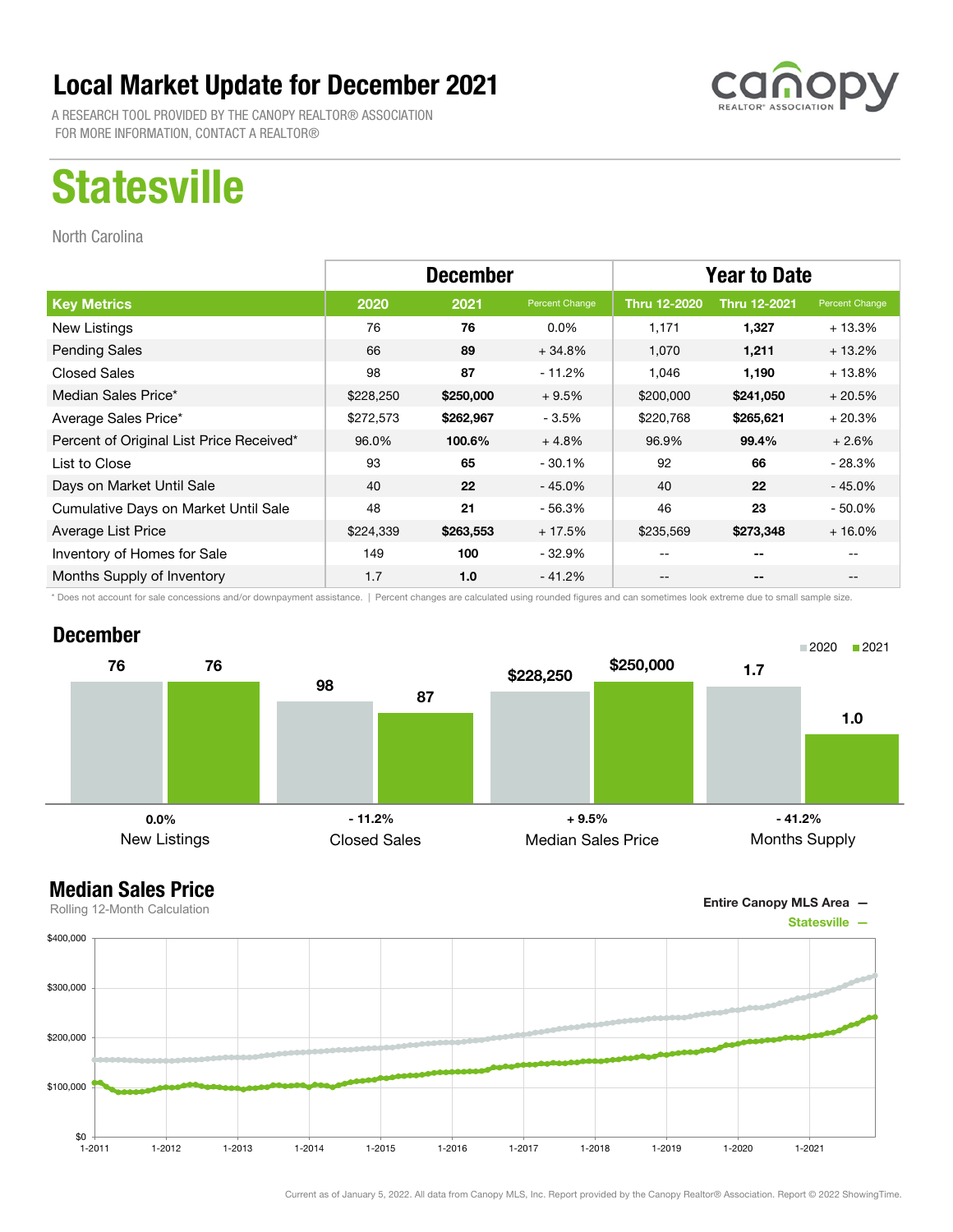A RESEARCH TOOL PROVIDED BY THE CANOPY REALTOR® ASSOCIATION FOR MORE INFORMATION, CONTACT A REALTOR®

## Waxhaw

North Carolina

|                                          | <b>December</b> |           |                | <b>Year to Date</b> |                     |                |
|------------------------------------------|-----------------|-----------|----------------|---------------------|---------------------|----------------|
| <b>Key Metrics</b>                       | 2020            | 2021      | Percent Change | <b>Thru 12-2020</b> | <b>Thru 12-2021</b> | Percent Change |
| New Listings                             | 80              | 51        | - 36.3%        | 1,650               | 1,399               | $-15.2%$       |
| <b>Pending Sales</b>                     | 94              | 55        | $-41.5%$       | 1,544               | 1,326               | $-14.1%$       |
| <b>Closed Sales</b>                      | 123             | 100       | - 18.7%        | 1,471               | 1,366               | - 7.1%         |
| Median Sales Price*                      | \$408,000       | \$555,000 | $+36.0%$       | \$419,900           | \$495,000           | $+17.9%$       |
| Average Sales Price*                     | \$543,958       | \$640,550 | + 17.8%        | \$498,832           | \$586,713           | $+17.6%$       |
| Percent of Original List Price Received* | 98.8%           | 102.0%    | $+3.2%$        | 98.0%               | 102.2%              | $+4.3%$        |
| List to Close                            | 92              | 72        | $-21.7%$       | 93                  | 75                  | $-19.4%$       |
| Days on Market Until Sale                | 40              | 24        | $-40.0\%$      | 41                  | 18                  | $-56.1%$       |
| Cumulative Days on Market Until Sale     | 45              | 14        | $-68.9%$       | 48                  | 18                  | $-62.5%$       |
| Average List Price                       | \$452,300       | \$606,340 | $+34.1%$       | \$514,737           | \$605,220           | $+17.6%$       |
| Inventory of Homes for Sale              | 101             | 40        | $-60.4%$       | --                  | $-$                 |                |
| Months Supply of Inventory               | 0.8             | 0.4       | $-50.0%$       | --                  | --                  | --             |

\* Does not account for sale concessions and/or downpayment assistance. | Percent changes are calculated using rounded figures and can sometimes look extreme due to small sample size.

#### December





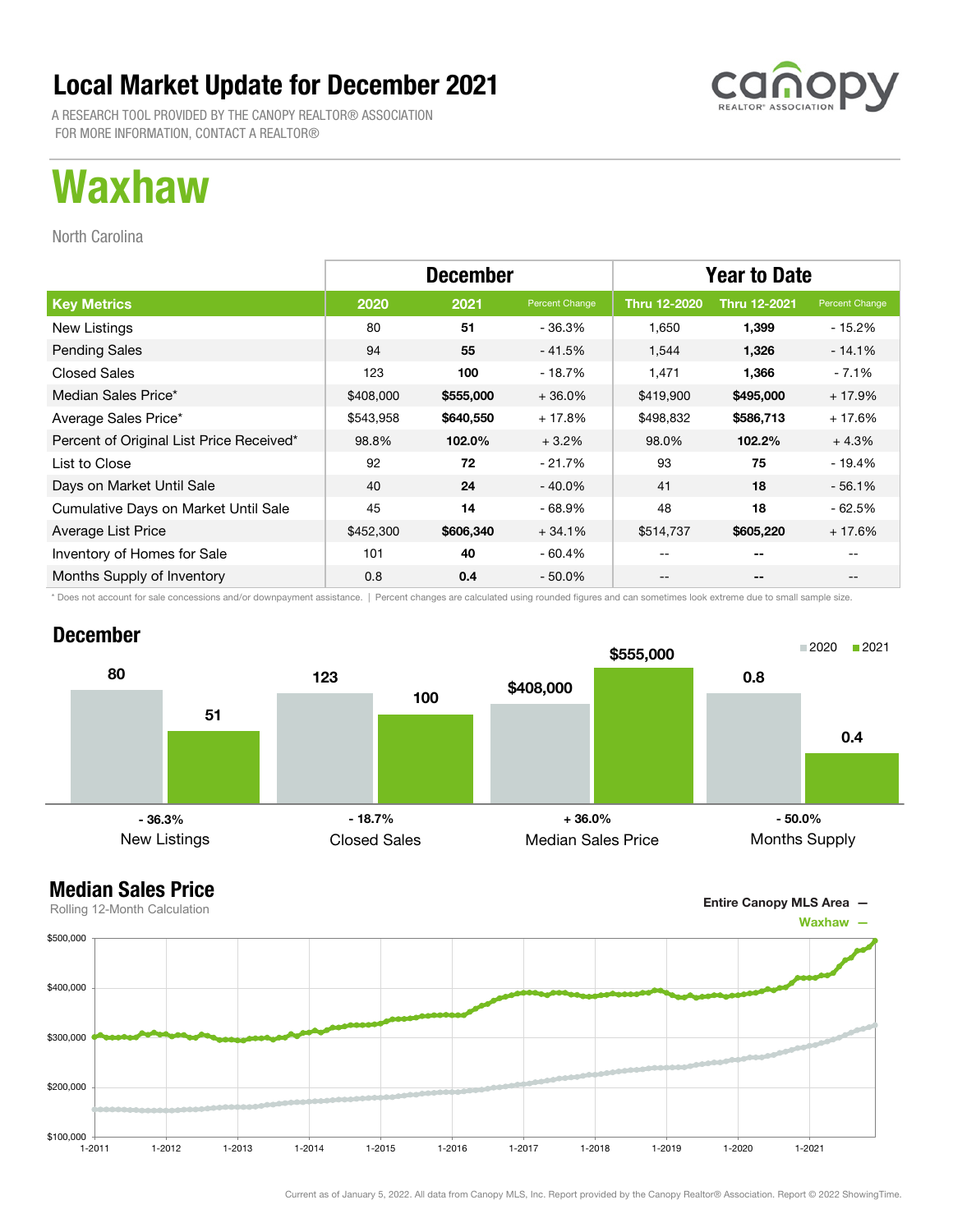

A RESEARCH TOOL PROVIDED BY THE CANOPY REALTOR® ASSOCIATION FOR MORE INFORMATION, CONTACT A REALTOR®

## Lake Norman

North Carolina

|                                          | <b>December</b> |           |                | <b>Year to Date</b> |                     |                |
|------------------------------------------|-----------------|-----------|----------------|---------------------|---------------------|----------------|
| <b>Key Metrics</b>                       | 2020            | 2021      | Percent Change | Thru 12-2020        | <b>Thru 12-2021</b> | Percent Change |
| New Listings                             | 161             | 104       | - 35.4%        | 3,100               | 2,893               | - 6.7%         |
| <b>Pending Sales</b>                     | 174             | 123       | $-29.3%$       | 2,881               | 2,701               | $-6.2\%$       |
| <b>Closed Sales</b>                      | 224             | 183       | $-18.3%$       | 2,728               | 2,758               | $+1.1%$        |
| Median Sales Price*                      | \$415,000       | \$487,883 | $+17.6%$       | \$420,000           | \$460,000           | $+9.5%$        |
| Average Sales Price*                     | \$650,471       | \$721,644 | $+10.9%$       | \$585,876           | \$658,098           | $+12.3%$       |
| Percent of Original List Price Received* | 98.7%           | 99.5%     | $+0.8%$        | 97.2%               | 100.0%              | $+2.9%$        |
| List to Close                            | 100             | 78        | $-22.0%$       | 110                 | 81                  | - 26.4%        |
| Days on Market Until Sale                | 37              | 24        | $-35.1%$       | 56                  | 26                  | - 53.6%        |
| Cumulative Days on Market Until Sale     | 43              | 23        | $-46.5%$       | 68                  | 27                  | $-60.3%$       |
| Average List Price                       | \$543,351       | \$730,641 | $+34.5%$       | \$606,030           | \$712,040           | $+17.5%$       |
| Inventory of Homes for Sale              | 300             | 165       | - 45.0%        | --                  | --                  |                |
| Months Supply of Inventory               | 1.2             | 0.7       | $-41.7%$       | --                  | --                  |                |

\* Does not account for sale concessions and/or downpayment assistance. | Percent changes are calculated using rounded figures and can sometimes look extreme due to small sample size.

#### December



Entire Canopy MLS Area —

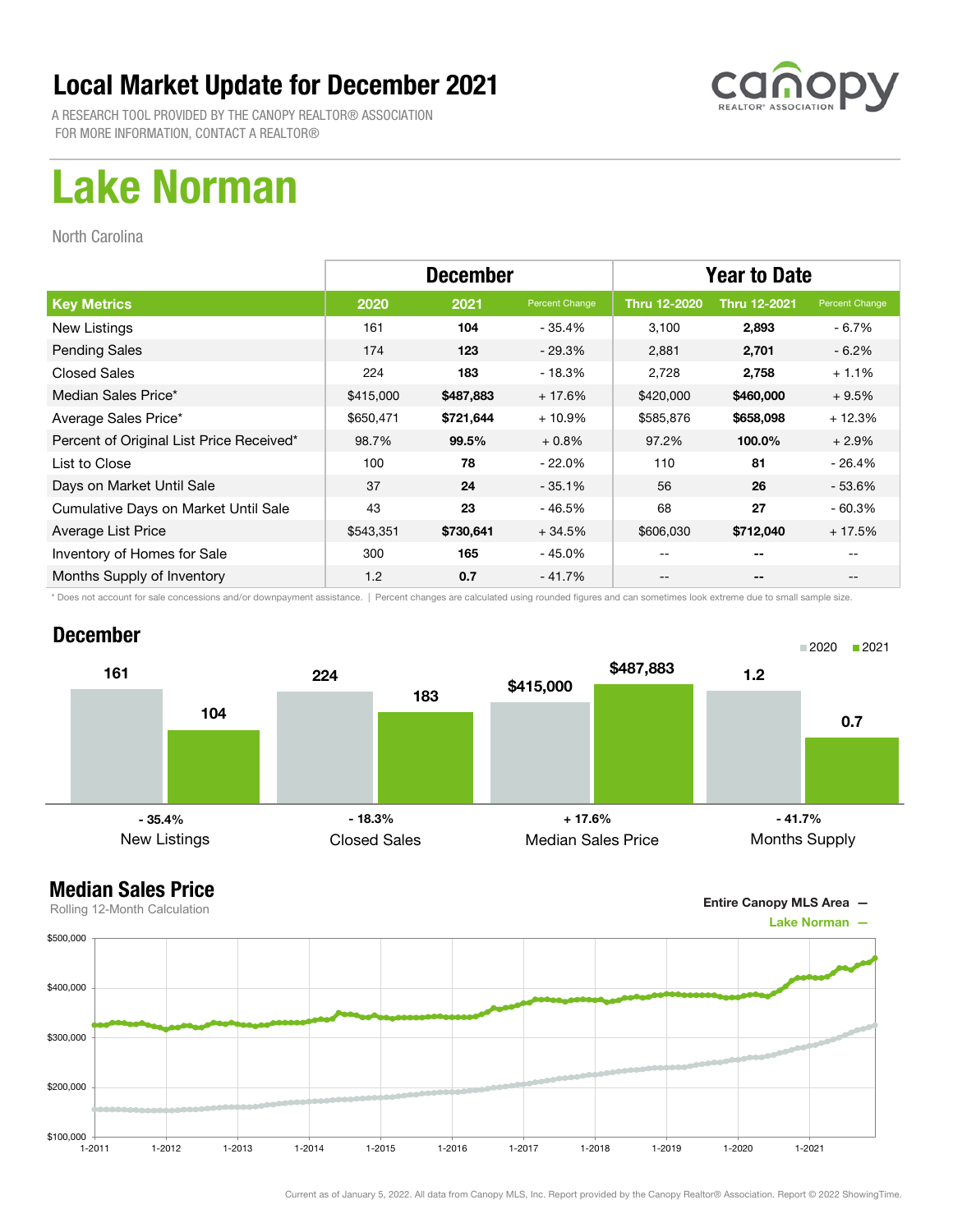A RESEARCH TOOL PROVIDED BY THE CANOPY REALTOR® ASSOCIATION FOR MORE INFORMATION, CONTACT A REALTOR®

# Lake Wylie

North Carolina

|                                          | <b>December</b> |           |                | <b>Year to Date</b> |                     |                |
|------------------------------------------|-----------------|-----------|----------------|---------------------|---------------------|----------------|
| <b>Key Metrics</b>                       | 2020            | 2021      | Percent Change | <b>Thru 12-2020</b> | <b>Thru 12-2021</b> | Percent Change |
| New Listings                             | 90              | 97        | $+7.8%$        | 1,821               | 1,899               | $+4.3%$        |
| <b>Pending Sales</b>                     | 98              | 115       | $+17.3%$       | 1,726               | 1,820               | $+5.4%$        |
| <b>Closed Sales</b>                      | 124             | 112       | $-9.7%$        | 1,598               | 1,794               | $+12.3%$       |
| Median Sales Price*                      | \$379,214       | \$508,750 | $+34.2%$       | \$375,000           | \$442,003           | $+17.9%$       |
| Average Sales Price*                     | \$448,201       | \$570,379 | $+27.3%$       | \$428,270           | \$499,701           | $+16.7%$       |
| Percent of Original List Price Received* | 98.8%           | 101.0%    | $+2.2%$        | 97.9%               | 101.4%              | $+3.6%$        |
| List to Close                            | 95              | 108       | $+13.7%$       | 108                 | 102                 | - 5.6%         |
| Days on Market Until Sale                | 27              | 28        | $+3.7%$        | 48                  | 22                  | $-54.2%$       |
| Cumulative Days on Market Until Sale     | 39              | 26        | $-33.3%$       | 59                  | 23                  | $-61.0%$       |
| Average List Price                       | \$490,073       | \$491,424 | $+0.3%$        | \$454,832           | \$533,567           | $+17.3%$       |
| Inventory of Homes for Sale              | 185             | 91        | $-50.8\%$      | --                  | --                  |                |
| Months Supply of Inventory               | 1.3             | 0.6       | $-53.8%$       | --                  | --                  |                |

\* Does not account for sale concessions and/or downpayment assistance. | Percent changes are calculated using rounded figures and can sometimes look extreme due to small sample size.

#### December



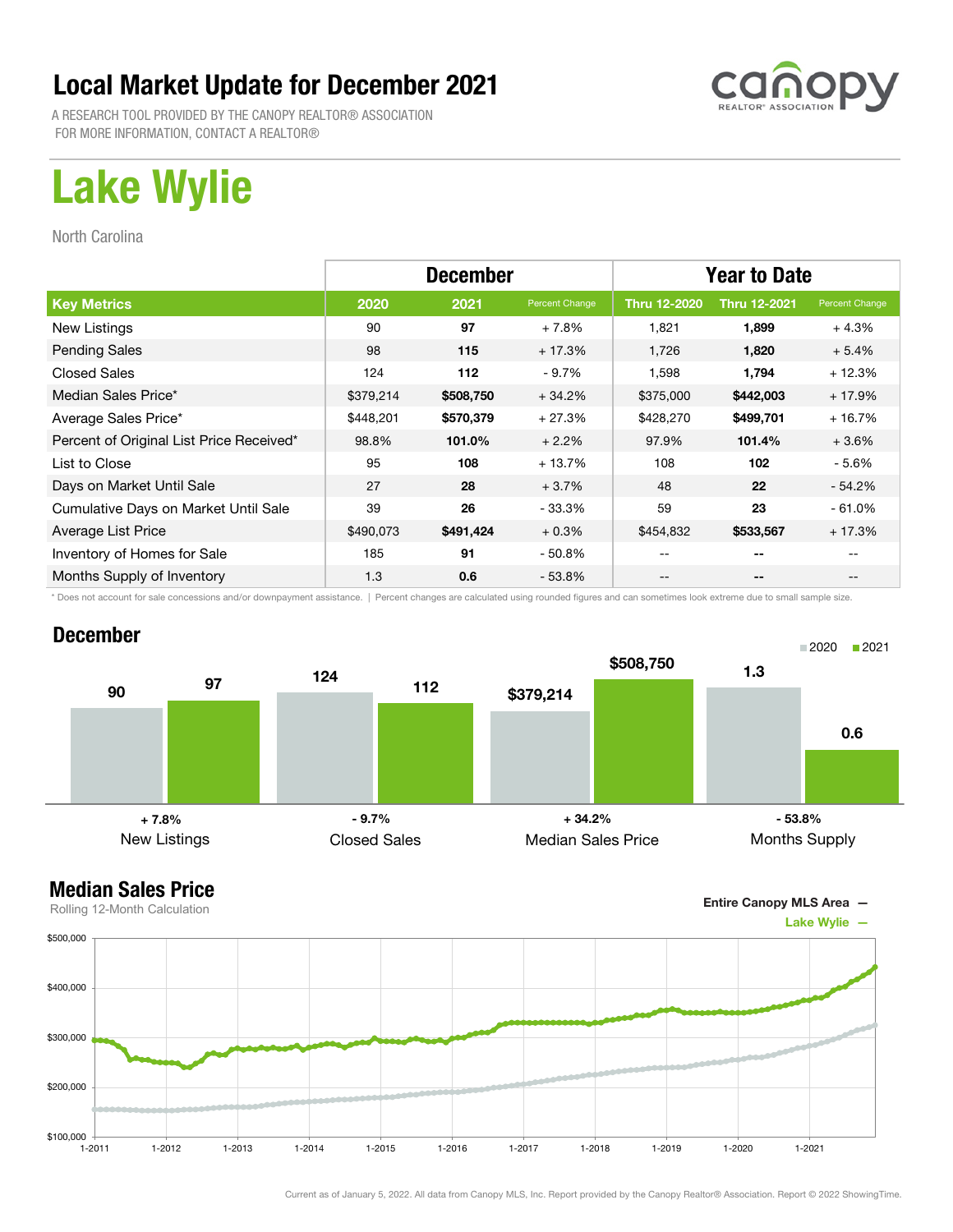

A RESEARCH TOOL PROVIDED BY THE CANOPY REALTOR® ASSOCIATION FOR MORE INFORMATION, CONTACT A REALTOR®

# Uptown Charlotte

North Carolina

|                                          | <b>December</b> |           |                | <b>Year to Date</b> |                     |                |
|------------------------------------------|-----------------|-----------|----------------|---------------------|---------------------|----------------|
| <b>Key Metrics</b>                       | 2020            | 2021      | Percent Change | <b>Thru 12-2020</b> | <b>Thru 12-2021</b> | Percent Change |
| New Listings                             | 39              | 19        | $-51.3%$       | 498                 | 486                 | - 2.4%         |
| <b>Pending Sales</b>                     | 22              | 24        | $+9.1%$        | 333                 | 475                 | $+42.6%$       |
| <b>Closed Sales</b>                      | 26              | 34        | $+30.8%$       | 331                 | 469                 | $+41.7%$       |
| Median Sales Price*                      | \$269,000       | \$361,500 | $+34.4%$       | \$281,000           | \$340,000           | $+21.0%$       |
| Average Sales Price*                     | \$315,938       | \$421,433 | $+33.4%$       | \$321,603           | \$393,143           | $+22.2%$       |
| Percent of Original List Price Received* | 95.6%           | 96.2%     | $+0.6%$        | 96.6%               | 97.1%               | $+0.5%$        |
| List to Close                            | 126             | 79        | $-37.3%$       | 87                  | 84                  | $-3.4%$        |
| Days on Market Until Sale                | 78              | 37        | $-52.6%$       | 44                  | 43                  | $-2.3%$        |
| Cumulative Days on Market Until Sale     | 83              | 37        | - 55.4%        | 52                  | 50                  | $-3.8%$        |
| Average List Price                       | \$471,415       | \$380,100 | $-19.4%$       | \$398,543           | \$424,090           | $+6.4%$        |
| Inventory of Homes for Sale              | 110             | 32        | - 70.9%        | --                  | --                  |                |
| Months Supply of Inventory               | 4.0             | 0.8       | $-80.0\%$      | --                  | --                  |                |

\* Does not account for sale concessions and/or downpayment assistance. | Percent changes are calculated using rounded figures and can sometimes look extreme due to small sample size.

#### December



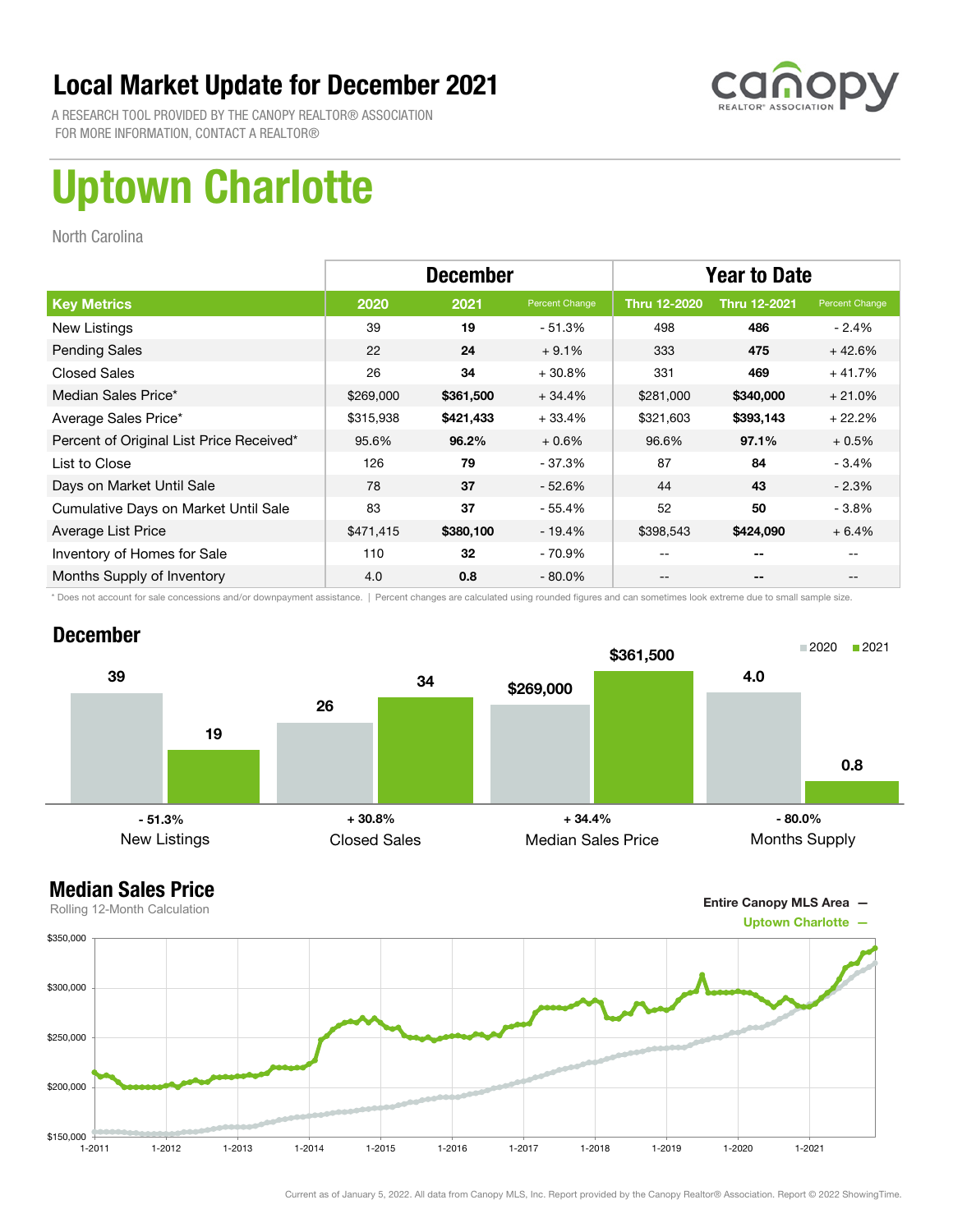

A RESEARCH TOOL PROVIDED BY THE CANOPY REALTOR® ASSOCIATION FOR MORE INFORMATION, CONTACT A REALTOR®

## Chester County

South Carolina

|                                          | <b>December</b> |           |                | <b>Year to Date</b> |                     |                |
|------------------------------------------|-----------------|-----------|----------------|---------------------|---------------------|----------------|
| <b>Key Metrics</b>                       | 2020            | 2021      | Percent Change | <b>Thru 12-2020</b> | <b>Thru 12-2021</b> | Percent Change |
| New Listings                             | 18              | 29        | $+61.1%$       | 242                 | 335                 | $+38.4%$       |
| <b>Pending Sales</b>                     | 11              | 28        | $+154.5%$      | 225                 | 274                 | $+21.8%$       |
| <b>Closed Sales</b>                      | 15              | 25        | $+66.7%$       | 222                 | 258                 | $+16.2%$       |
| Median Sales Price*                      | \$149,000       | \$187,000 | $+25.5%$       | \$165,000           | \$174,500           | $+5.8%$        |
| Average Sales Price*                     | \$148,180       | \$189,230 | $+27.7%$       | \$183,845           | \$212,283           | $+15.5%$       |
| Percent of Original List Price Received* | 92.7%           | 97.2%     | $+4.9%$        | 95.2%               | 97.6%               | $+2.5%$        |
| List to Close                            | 98              | 69        | $-29.6%$       | 103                 | 80                  | $-22.3%$       |
| Days on Market Until Sale                | 36              | 30        | $-16.7\%$      | 47                  | 28                  | $-40.4%$       |
| Cumulative Days on Market Until Sale     | 37              | 29        | $-21.6%$       | 52                  | 29                  | - 44.2%        |
| Average List Price                       | \$152,622       | \$221,479 | $+45.1%$       | \$192,865           | \$226,721           | $+17.6%$       |
| Inventory of Homes for Sale              | 42              | 43        | $+2.4%$        | --                  | --                  |                |
| Months Supply of Inventory               | 2.2             | 1.9       | $-13.6%$       | --                  | --                  |                |

\* Does not account for sale concessions and/or downpayment assistance. | Percent changes are calculated using rounded figures and can sometimes look extreme due to small sample size.

#### December



Entire Canopy MLS Area —

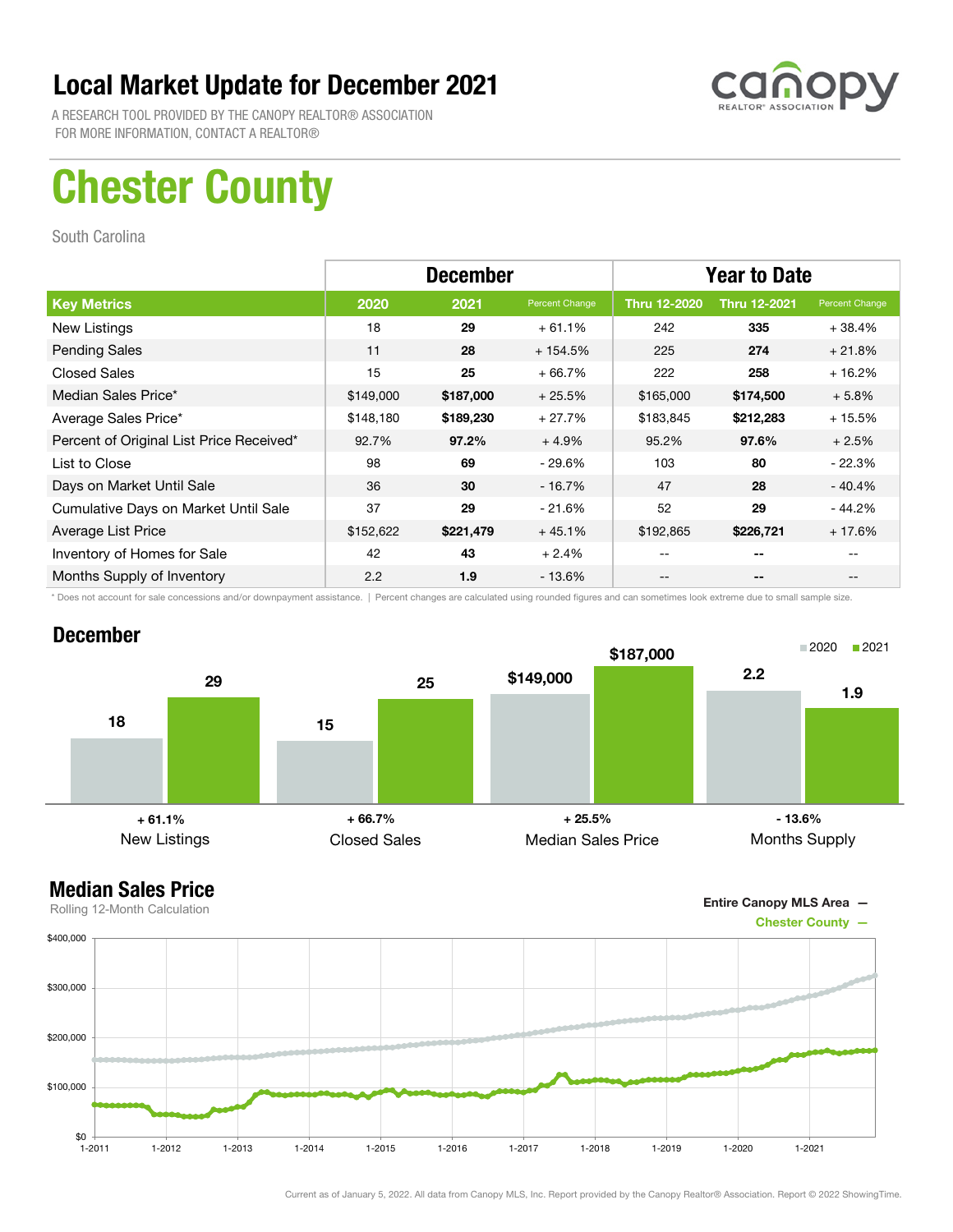

A RESEARCH TOOL PROVIDED BY THE CANOPY REALTOR® ASSOCIATION FOR MORE INFORMATION, CONTACT A REALTOR®

# Chesterfield County

South Carolina

|                                          | <b>December</b> |           |                | <b>Year to Date</b> |                     |                |
|------------------------------------------|-----------------|-----------|----------------|---------------------|---------------------|----------------|
| <b>Key Metrics</b>                       | 2020            | 2021      | Percent Change | <b>Thru 12-2020</b> | <b>Thru 12-2021</b> | Percent Change |
| New Listings                             | 8               | 10        | $+25.0%$       | 116                 | 165                 | $+42.2%$       |
| <b>Pending Sales</b>                     | 12              | 11        | $-8.3%$        | 104                 | 132                 | $+26.9%$       |
| <b>Closed Sales</b>                      | 10              | 14        | $+40.0%$       | 86                  | 136                 | $+58.1%$       |
| Median Sales Price*                      | \$148,750       | \$185,900 | $+25.0%$       | \$146,750           | \$185,400           | $+26.3%$       |
| Average Sales Price*                     | \$151,635       | \$188,036 | $+24.0%$       | \$144,833           | \$205,552           | $+41.9%$       |
| Percent of Original List Price Received* | 97.2%           | 91.9%     | $-5.5%$        | 94.3%               | 96.7%               | $+2.5%$        |
| List to Close                            | 119             | 181       | $+52.1%$       | 167                 | 132                 | $-21.0\%$      |
| Days on Market Until Sale                | 41              | 83        | $+102.4%$      | 100                 | 52                  | $-48.0\%$      |
| Cumulative Days on Market Until Sale     | 41              | 83        | $+102.4%$      | 115                 | 53                  | - 53.9%        |
| Average List Price                       | \$170,238       | \$240,160 | $+41.1%$       | \$174,919           | \$209,108           | $+19.5%$       |
| Inventory of Homes for Sale              | 33              | 39        | $+18.2%$       | --                  | --                  |                |
| Months Supply of Inventory               | 3.8             | 3.5       | $-7.9\%$       | --                  | --                  |                |

\* Does not account for sale concessions and/or downpayment assistance. | Percent changes are calculated using rounded figures and can sometimes look extreme due to small sample size.

#### December



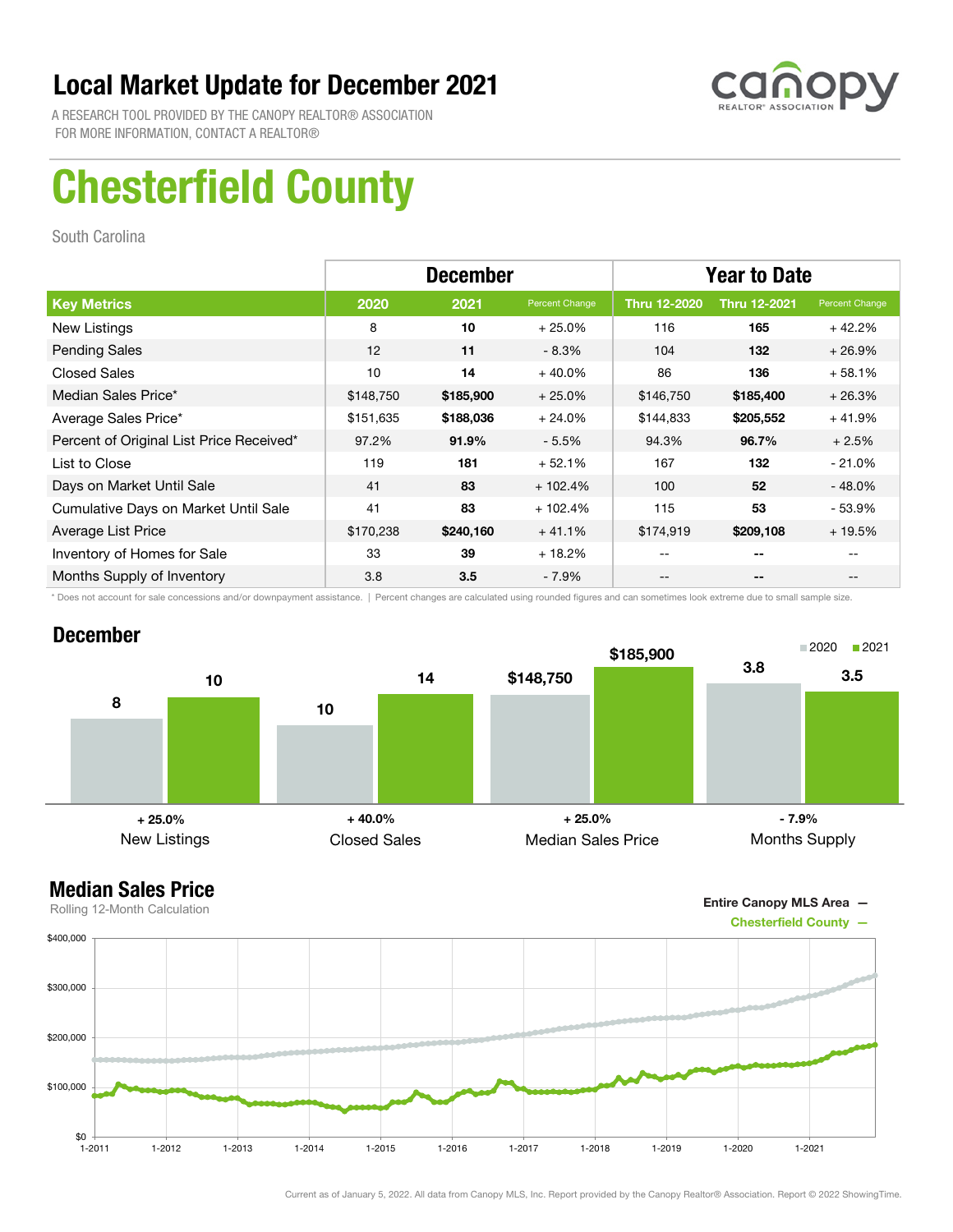

A RESEARCH TOOL PROVIDED BY THE CANOPY REALTOR® ASSOCIATION FOR MORE INFORMATION, CONTACT A REALTOR®

# Lancaster County

South Carolina

|                                          | <b>December</b> |           |                | <b>Year to Date</b> |                     |                |
|------------------------------------------|-----------------|-----------|----------------|---------------------|---------------------|----------------|
| <b>Key Metrics</b>                       | 2020            | 2021      | Percent Change | Thru 12-2020        | <b>Thru 12-2021</b> | Percent Change |
| New Listings                             | 123             | 109       | $-11.4%$       | 2,488               | 2,236               | - 10.1%        |
| <b>Pending Sales</b>                     | 153             | 137       | $-10.5%$       | 2,468               | 2,107               | - 14.6%        |
| <b>Closed Sales</b>                      | 179             | 176       | $-1.7%$        | 2,285               | 2,231               | - 2.4%         |
| Median Sales Price*                      | \$325,000       | \$365,000 | $+12.3%$       | \$325,000           | \$365,000           | $+12.3%$       |
| Average Sales Price*                     | \$321,869       | \$394,283 | $+22.5%$       | \$327,914           | \$379,159           | $+15.6%$       |
| Percent of Original List Price Received* | 99.0%           | 100.4%    | $+1.4%$        | 98.1%               | 100.7%              | $+2.7%$        |
| List to Close                            | 95              | 83        | $-12.6%$       | 101                 | 81                  | $-19.8%$       |
| Days on Market Until Sale                | 34              | 15        | $-55.9\%$      | 46                  | 20                  | $-56.5%$       |
| Cumulative Days on Market Until Sale     | 32              | 18        | $-43.8%$       | 49                  | 18                  | - 63.3%        |
| Average List Price                       | \$347,359       | \$362,634 | $+4.4%$        | \$346,602           | \$384,884           | $+11.0%$       |
| Inventory of Homes for Sale              | 184             | 102       | - 44.6%        | --                  | --                  |                |
| Months Supply of Inventory               | 0.9             | 0.6       | $-33.3\%$      | --                  | --                  |                |

\* Does not account for sale concessions and/or downpayment assistance. | Percent changes are calculated using rounded figures and can sometimes look extreme due to small sample size.

#### December





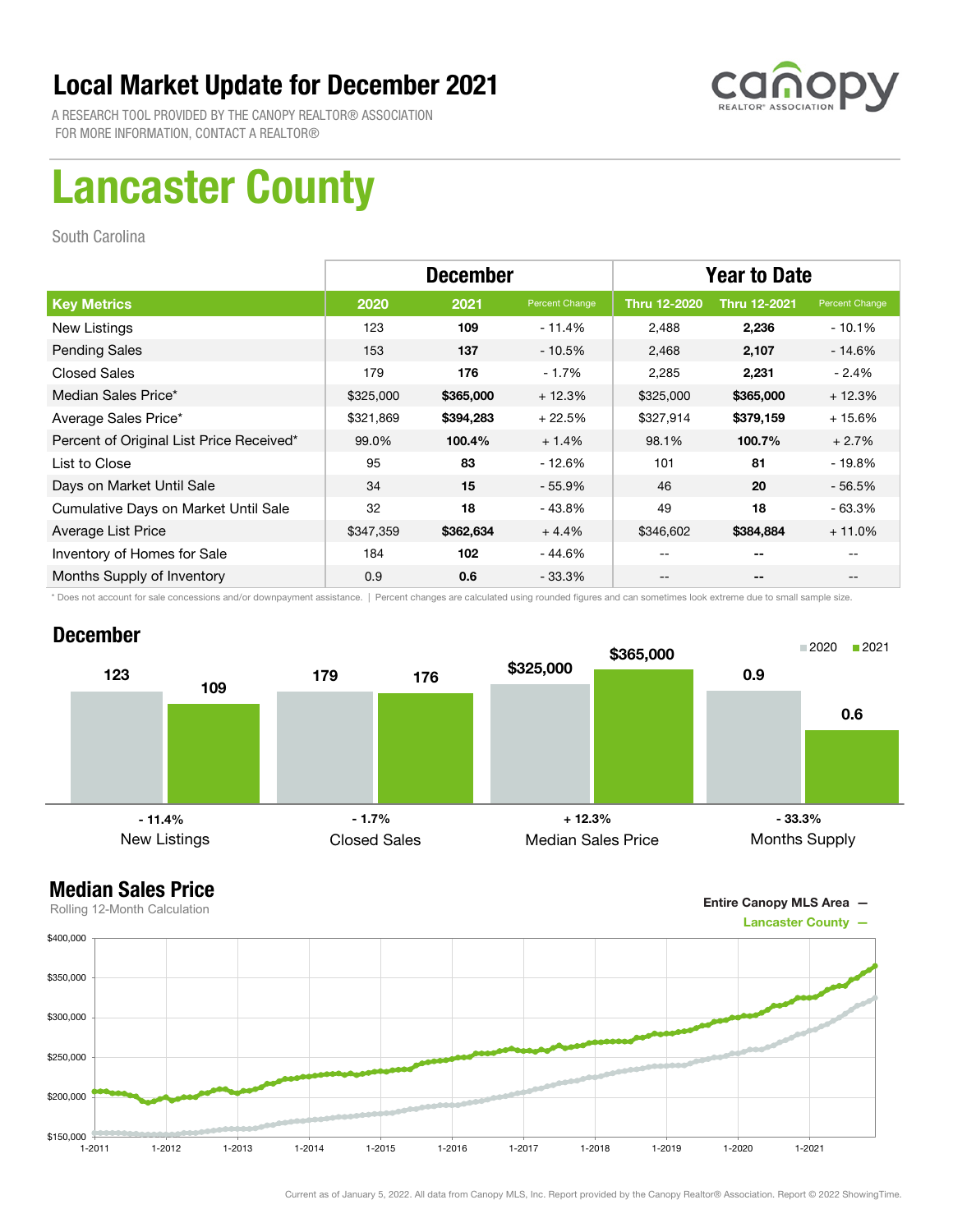

A RESEARCH TOOL PROVIDED BY THE CANOPY REALTOR® ASSOCIATION FOR MORE INFORMATION, CONTACT A REALTOR®

# York County

South Carolina

|                                          | <b>December</b> |           |                | <b>Year to Date</b> |                     |                |
|------------------------------------------|-----------------|-----------|----------------|---------------------|---------------------|----------------|
| <b>Key Metrics</b>                       | 2020            | 2021      | Percent Change | <b>Thru 12-2020</b> | <b>Thru 12-2021</b> | Percent Change |
| New Listings                             | 343             | 340       | $-0.9\%$       | 6,214               | 6,400               | $+3.0%$        |
| <b>Pending Sales</b>                     | 401             | 381       | $-5.0%$        | 5,921               | 6,009               | $+1.5%$        |
| <b>Closed Sales</b>                      | 502             | 465       | $-7.4%$        | 5,612               | 5,983               | $+6.6%$        |
| Median Sales Price*                      | \$301,900       | \$330,000 | $+9.3%$        | \$289,000           | \$326,865           | $+13.1%$       |
| Average Sales Price*                     | \$333,701       | \$387,613 | $+16.2%$       | \$322,993           | \$372,555           | $+15.3%$       |
| Percent of Original List Price Received* | 99.5%           | 100.0%    | $+0.5%$        | 98.3%               | 101.1%              | $+2.8%$        |
| List to Close                            | 84              | 68        | $-19.0\%$      | 86                  | 70                  | $-18.6%$       |
| Days on Market Until Sale                | 24              | 17        | $-29.2\%$      | 34                  | 17                  | $-50.0\%$      |
| Cumulative Days on Market Until Sale     | 25              | 17        | $-32.0%$       | 39                  | 16                  | $-59.0\%$      |
| Average List Price                       | \$346,274       | \$394,113 | $+13.8%$       | \$334,084           | \$382,283           | $+14.4%$       |
| Inventory of Homes for Sale              | 436             | 325       | $-25.5\%$      | --                  | --                  |                |
| Months Supply of Inventory               | 0.9             | 0.6       | - 33.3%        | --                  | --                  |                |

\* Does not account for sale concessions and/or downpayment assistance. | Percent changes are calculated using rounded figures and can sometimes look extreme due to small sample size.

#### December



Entire Canopy MLS Area —

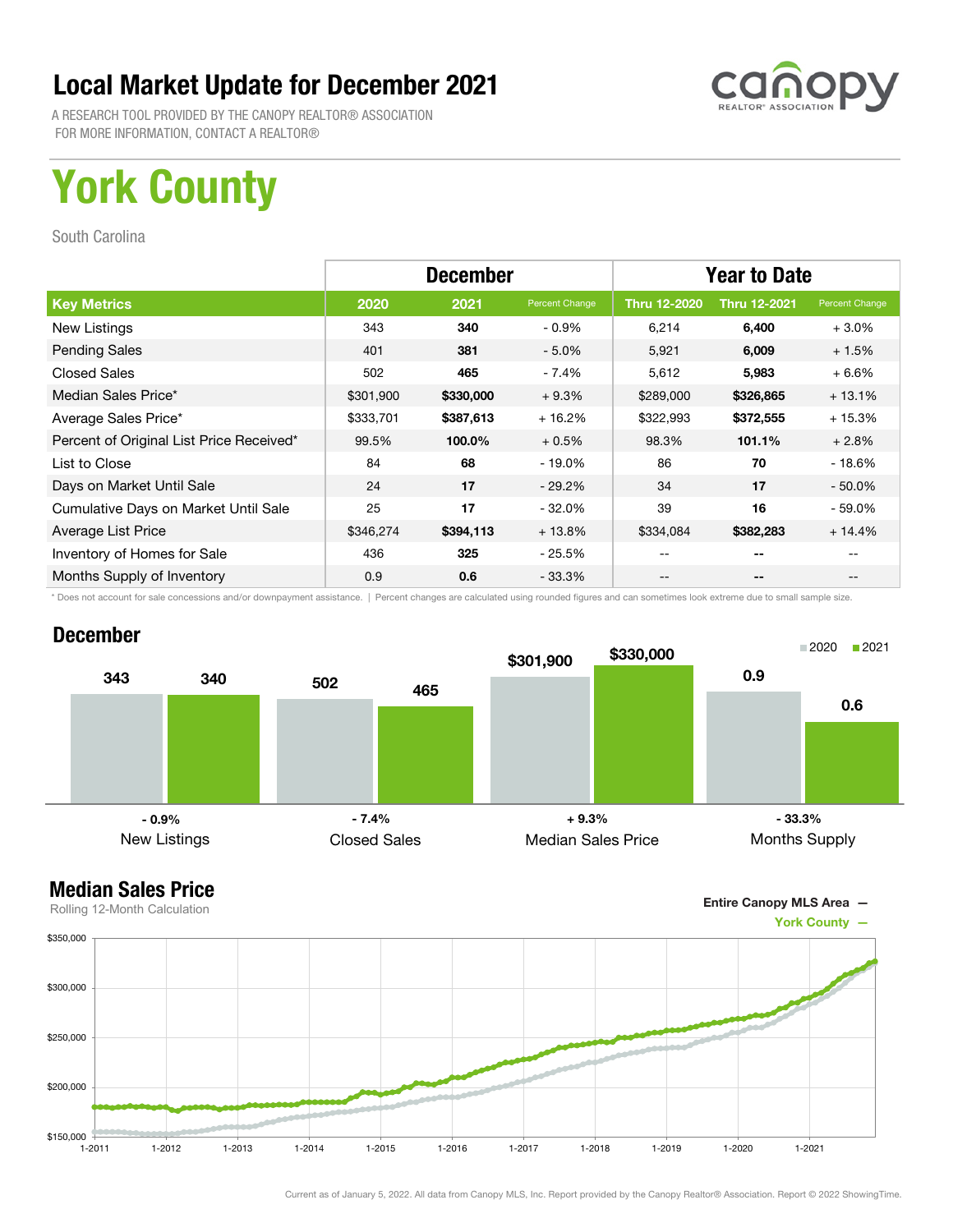A RESEARCH TOOL PROVIDED BY THE CANOPY REALTOR® ASSOCIATION FOR MORE INFORMATION, CONTACT A REALTOR®



## Fort Mill

South Carolina

|                                          | <b>December</b> |           |                | <b>Year to Date</b> |                     |                |
|------------------------------------------|-----------------|-----------|----------------|---------------------|---------------------|----------------|
| <b>Key Metrics</b>                       | 2020            | 2021      | Percent Change | Thru 12-2020        | <b>Thru 12-2021</b> | Percent Change |
| New Listings                             | 97              | 91        | $-6.2%$        | 1,908               | 1,807               | - 5.3%         |
| <b>Pending Sales</b>                     | 110             | 92        | $-16.4%$       | 1,814               | 1,720               | $-5.2\%$       |
| <b>Closed Sales</b>                      | 151             | 131       | - 13.2%        | 1,751               | 1,750               | $-0.1%$        |
| Median Sales Price*                      | \$335,000       | \$410,000 | $+22.4%$       | \$340,000           | \$395,000           | $+16.2%$       |
| Average Sales Price*                     | \$394,549       | \$476,000 | $+20.6%$       | \$382,078           | \$438,664           | $+14.8%$       |
| Percent of Original List Price Received* | 99.4%           | 100.3%    | $+0.9%$        | 98.6%               | 101.5%              | $+2.9%$        |
| List to Close                            | 95              | 74        | $-22.1%$       | 92                  | 66                  | $-28.3%$       |
| Days on Market Until Sale                | 21              | 16        | $-23.8\%$      | 33                  | 16                  | $-51.5%$       |
| Cumulative Days on Market Until Sale     | 21              | 15        | - 28.6%        | 39                  | 14                  | $-64.1%$       |
| Average List Price                       | \$372,510       | \$467,909 | $+25.6%$       | \$382,095           | \$447,822           | $+17.2%$       |
| Inventory of Homes for Sale              | 109             | 75        | $-31.2%$       |                     | --                  |                |
| Months Supply of Inventory               | 0.7             | 0.5       | $-28.6\%$      | --                  | --                  | $- -$          |

\* Does not account for sale concessions and/or downpayment assistance. | Percent changes are calculated using rounded figures and can sometimes look extreme due to small sample size.

#### December



#### Median Sales Price

Entire Canopy MLS Area —

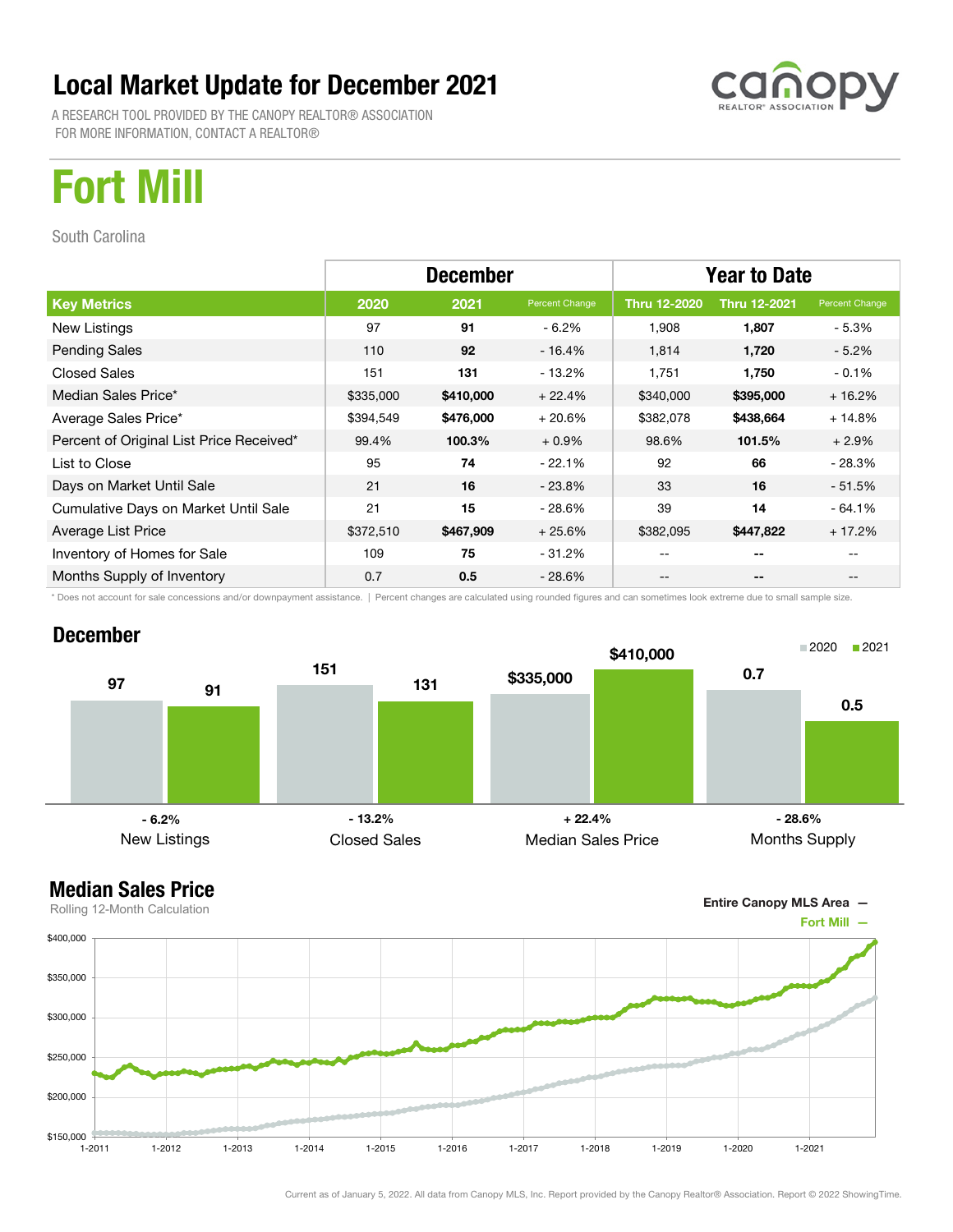A RESEARCH TOOL PROVIDED BY THE CANOPY REALTOR® ASSOCIATION FOR MORE INFORMATION, CONTACT A REALTOR®



## Rock Hill

South Carolina

|                                          | <b>December</b> |           |                | <b>Year to Date</b> |                     |                |  |
|------------------------------------------|-----------------|-----------|----------------|---------------------|---------------------|----------------|--|
| <b>Key Metrics</b>                       | 2020            | 2021      | Percent Change | <b>Thru 12-2020</b> | <b>Thru 12-2021</b> | Percent Change |  |
| New Listings                             | 110             | 110       | $0.0\%$        | 2,017               | 2,206               | $+9.4%$        |  |
| <b>Pending Sales</b>                     | 134             | 152       | $+13.4%$       | 1,951               | 2,083               | $+6.8%$        |  |
| <b>Closed Sales</b>                      | 180             | 170       | $-5.6\%$       | 1,905               | 2,061               | $+8.2%$        |  |
| Median Sales Price*                      | \$255,500       | \$282,500 | $+10.6%$       | \$235,000           | \$270,000           | $+14.9%$       |  |
| Average Sales Price*                     | \$264,493       | \$301,895 | $+14.1%$       | \$251,341           | \$291,406           | $+15.9%$       |  |
| Percent of Original List Price Received* | 100.0%          | 99.6%     | $-0.4%$        | 98.3%               | 101.3%              | $+3.1%$        |  |
| List to Close                            | 73              | 51        | $-30.1%$       | 75                  | 57                  | $-24.0\%$      |  |
| Days on Market Until Sale                | 26              | 14        | $-46.2%$       | 28                  | 15                  | $-46.4%$       |  |
| Cumulative Days on Market Until Sale     | 24              | 15        | $-37.5%$       | 32                  | 13                  | - 59.4%        |  |
| Average List Price                       | \$287,258       | \$290,466 | $+1.1%$        | \$257,193           | \$295,986           | $+15.1%$       |  |
| Inventory of Homes for Sale              | 129             | 93        | - 27.9%        | --                  | --                  |                |  |
| Months Supply of Inventory               | 0.8             | 0.5       | $-37.5%$       | --                  | --                  |                |  |

\* Does not account for sale concessions and/or downpayment assistance. | Percent changes are calculated using rounded figures and can sometimes look extreme due to small sample size.

#### December



Entire Canopy MLS Area —

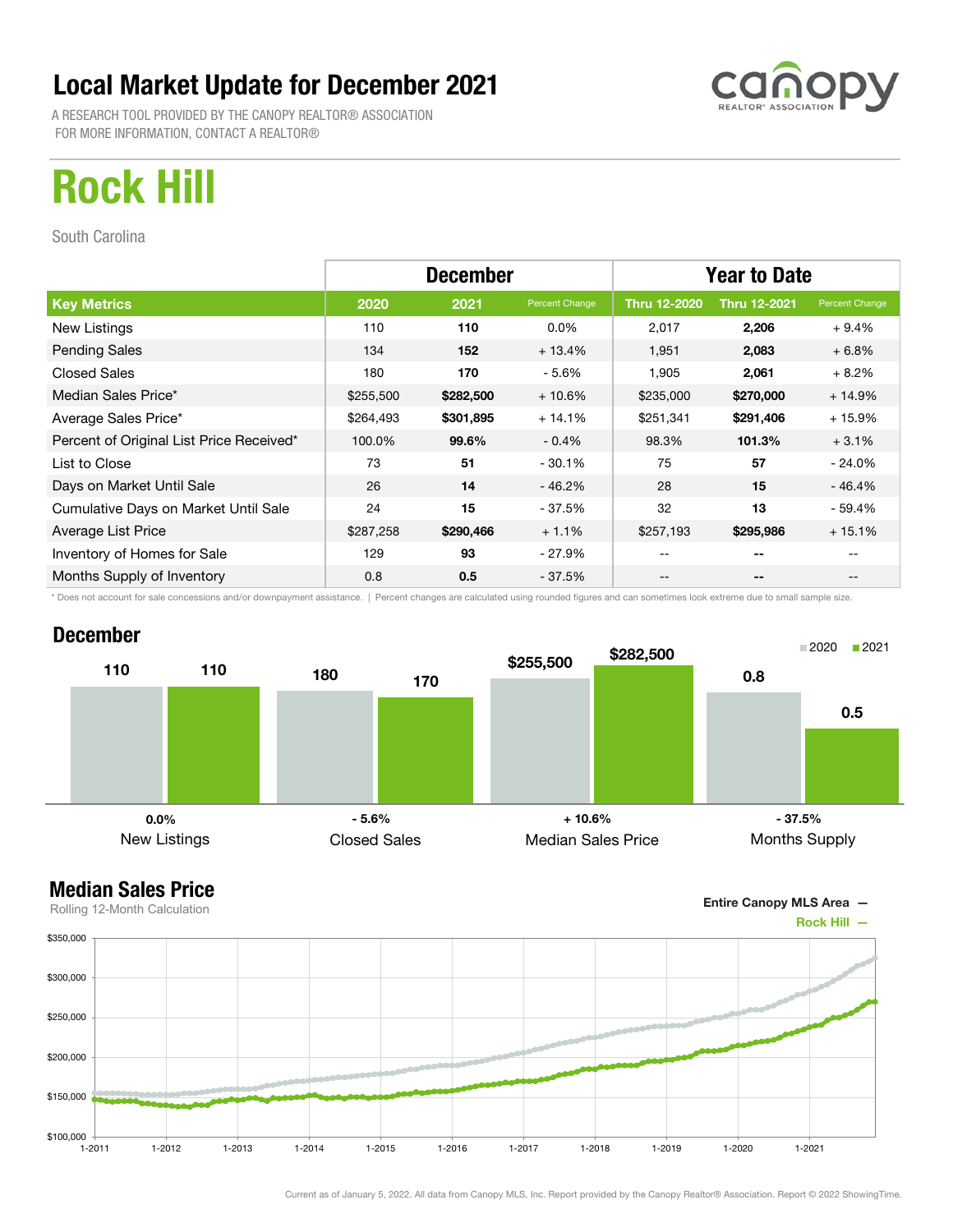A RESEARCH TOOL PROVIDED BY THE CANOPY REALTOR® ASSOCIATION FOR MORE INFORMATION, CONTACT A REALTOR®

# Tega Cay

South Carolina

|                                          | <b>December</b> |           |                | <b>Year to Date</b> |                          |                |  |
|------------------------------------------|-----------------|-----------|----------------|---------------------|--------------------------|----------------|--|
| <b>Key Metrics</b>                       | 2020            | 2021      | Percent Change | <b>Thru 12-2020</b> | <b>Thru 12-2021</b>      | Percent Change |  |
| New Listings                             | 28              | 34        | $+21.4%$       | 457                 | 468                      | $+2.4%$        |  |
| <b>Pending Sales</b>                     | 23              | 31        | $+34.8%$       | 411                 | 437                      | $+6.3%$        |  |
| <b>Closed Sales</b>                      | 44              | 22        | $-50.0\%$      | 369                 | 418                      | $+13.3%$       |  |
| Median Sales Price*                      | \$405,000       | \$413,168 | $+2.0\%$       | \$379,900           | \$401,080                | $+5.6%$        |  |
| Average Sales Price*                     | \$429,917       | \$505,944 | $+17.7%$       | \$401,428           | \$453,778                | $+13.0%$       |  |
| Percent of Original List Price Received* | 98.9%           | 101.6%    | $+2.7%$        | 98.0%               | 101.9%                   | $+4.0%$        |  |
| List to Close                            | 81              | 98        | $+21.0%$       | 85                  | 84                       | $-1.2%$        |  |
| Days on Market Until Sale                | 22              | 17        | $-22.7%$       | 38                  | 12                       | $-68.4%$       |  |
| Cumulative Days on Market Until Sale     | 38              | 19        | $-50.0\%$      | 49                  | 21                       | $-57.1%$       |  |
| Average List Price                       | \$388,977       | \$435,981 | $+12.1%$       | \$423,236           | \$447,835                | $+5.8%$        |  |
| Inventory of Homes for Sale              | 31              | 20        | $-35.5%$       | $- -$               | $- -$                    |                |  |
| Months Supply of Inventory               | 0.9             | 0.5       | $-44.4%$       | --                  | $\overline{\phantom{m}}$ |                |  |

\* Does not account for sale concessions and/or downpayment assistance. | Percent changes are calculated using rounded figures and can sometimes look extreme due to small sample size.

#### December